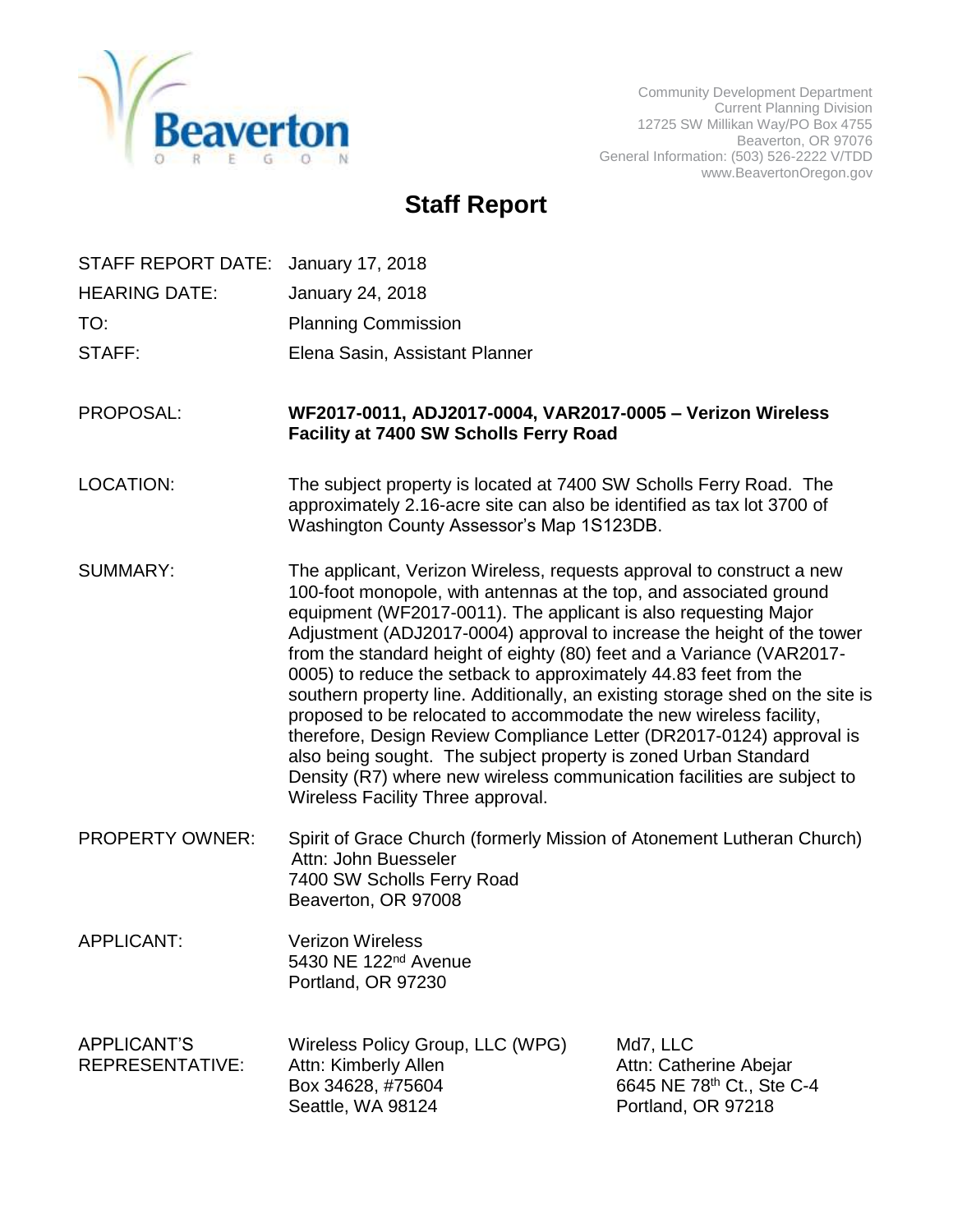- DECISION CRITERIA: Development Code Sections 40.96.15.3.C.1-14 *Wireless Facility Three* Development Code Sections 40.10.15.2.C.1- 14 *Major Adjustment* Development Code Sections 40.95.15.2.C.1-12 *Variance* Development Code Sections 40.20.15.1.C.1-10 *Design Review Compliance Letter*
- RECOMMENDATION: **Approval** of **WF2017-0011, ADJ2017-0004, VAR2017-0005, DR2017- 0124 – Verizon Wireless Facility at 7400 SW Scholls Ferry Road,**  subject to Conditions of Approval herein.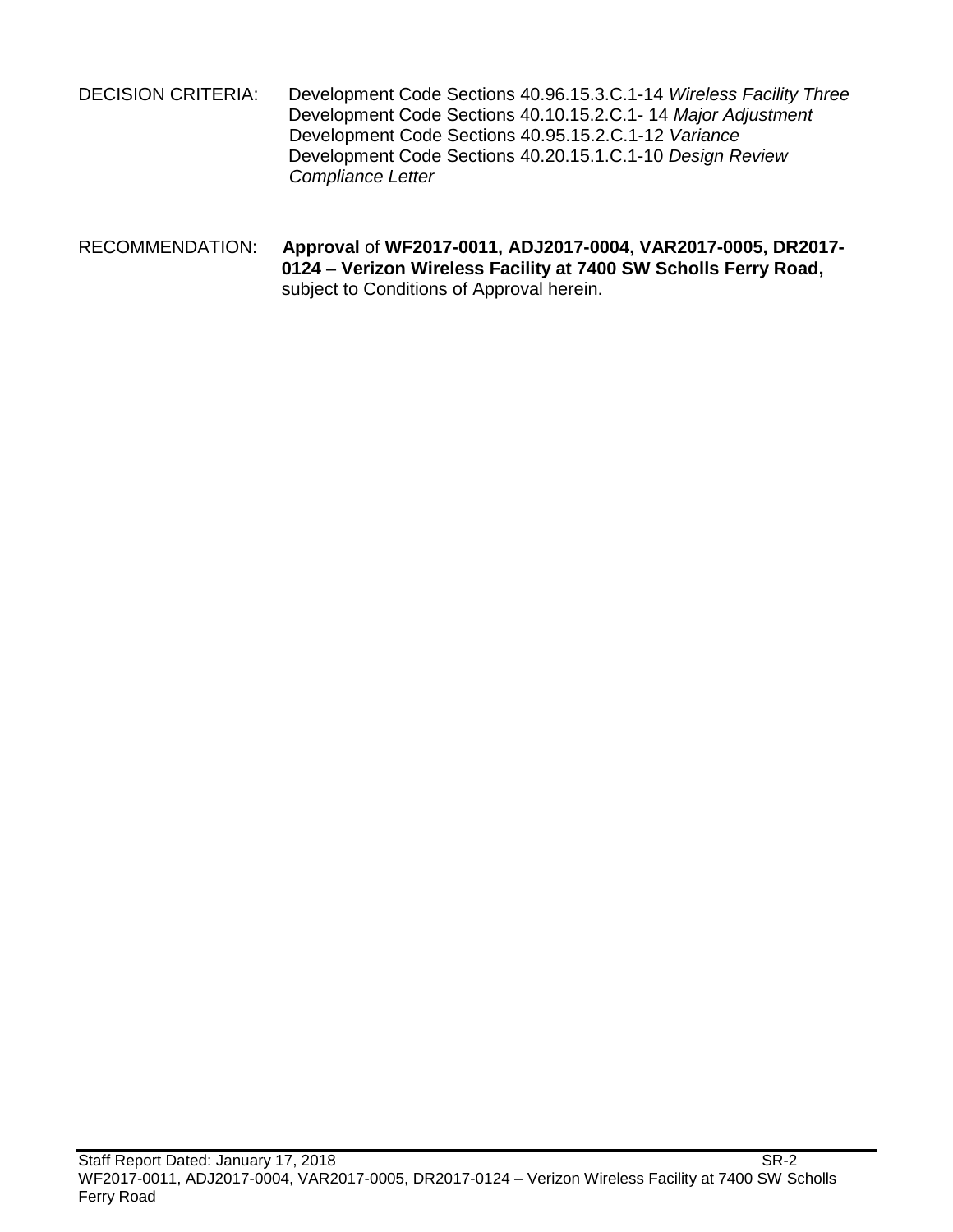# **BACKGROUND**

# **Key Application Dates**

| <b>Application</b> | <b>Submittal Date</b> | <b>Deemed</b><br><b>Complete</b> | 120-Day $*$       | 240-Day**     |
|--------------------|-----------------------|----------------------------------|-------------------|---------------|
| WF2017-0011        | July 25, 2017         | October 18, 2017                 | February 15, 2018 | June 15, 2018 |
| ADJ2017-0004       | July 25, 2017         | October 18, 2017                 | February 15, 2018 | June 15, 2018 |
| VAR2017-0005       | September 27, 2017    | October 18, 2017                 | February 15, 2018 | June 15, 2018 |
| DR2017-0124        | September 27, 2017    | October 18, 2017                 | February 15, 2018 | June 15, 2018 |

\* Pursuant to Section 50.25.8 of the Beaverton Development Code, the City will reach a final decision on an application within 120 calendar days from the date that the application was determined to be complete or deemed complete unless the applicant agrees to extend the 120 calendar day time line pursuant to subsection 9 or unless State law provides otherwise.

\*\* Pursuant to Section 50.25.9 of the Beaverton Development Code, the total of all extensions may not to exceed 240 calendar days from the date the application was deemed complete. This is the latest date by which a final written decision on the proposal can be made.

| Zoning                               |                                               | Urban Standard Density (R7)                                                                                                                                                                                                                                |                                                                                                                                                                                                                              |  |  |
|--------------------------------------|-----------------------------------------------|------------------------------------------------------------------------------------------------------------------------------------------------------------------------------------------------------------------------------------------------------------|------------------------------------------------------------------------------------------------------------------------------------------------------------------------------------------------------------------------------|--|--|
| <b>Current</b><br><b>Development</b> |                                               | Church and associated parking                                                                                                                                                                                                                              |                                                                                                                                                                                                                              |  |  |
| <b>Site Size</b>                     |                                               | Approximately 2.16 Acres                                                                                                                                                                                                                                   |                                                                                                                                                                                                                              |  |  |
| <b>NAC</b>                           |                                               | Denney Whitford / Raleigh West NAC                                                                                                                                                                                                                         |                                                                                                                                                                                                                              |  |  |
| <b>Land Use</b>                      |                                               | <b>Standard Density (NR-SD)</b>                                                                                                                                                                                                                            |                                                                                                                                                                                                                              |  |  |
| <b>Surrounding</b><br><b>Uses</b>    | Zoning:<br>North:<br>South:<br>East:<br>West: | <b>Residential Urban Standard</b><br>Density (R7)<br><b>Washington County</b><br>Residential (R-15)<br><b>Residential Urban Standard</b><br>Density (R7)<br><b>Residential Urban Medium</b><br>Density (R2) and Residential<br>Urban Standard Density (R7) | Uses:<br>North: Recreational Facility and<br><b>Community Garden</b><br>South: Multi-Family Residential<br>East: Recreational Facility and<br><b>Community Garden</b><br><b>West: Multi-Family Residential</b><br>and School |  |  |

# **Existing Conditions Table**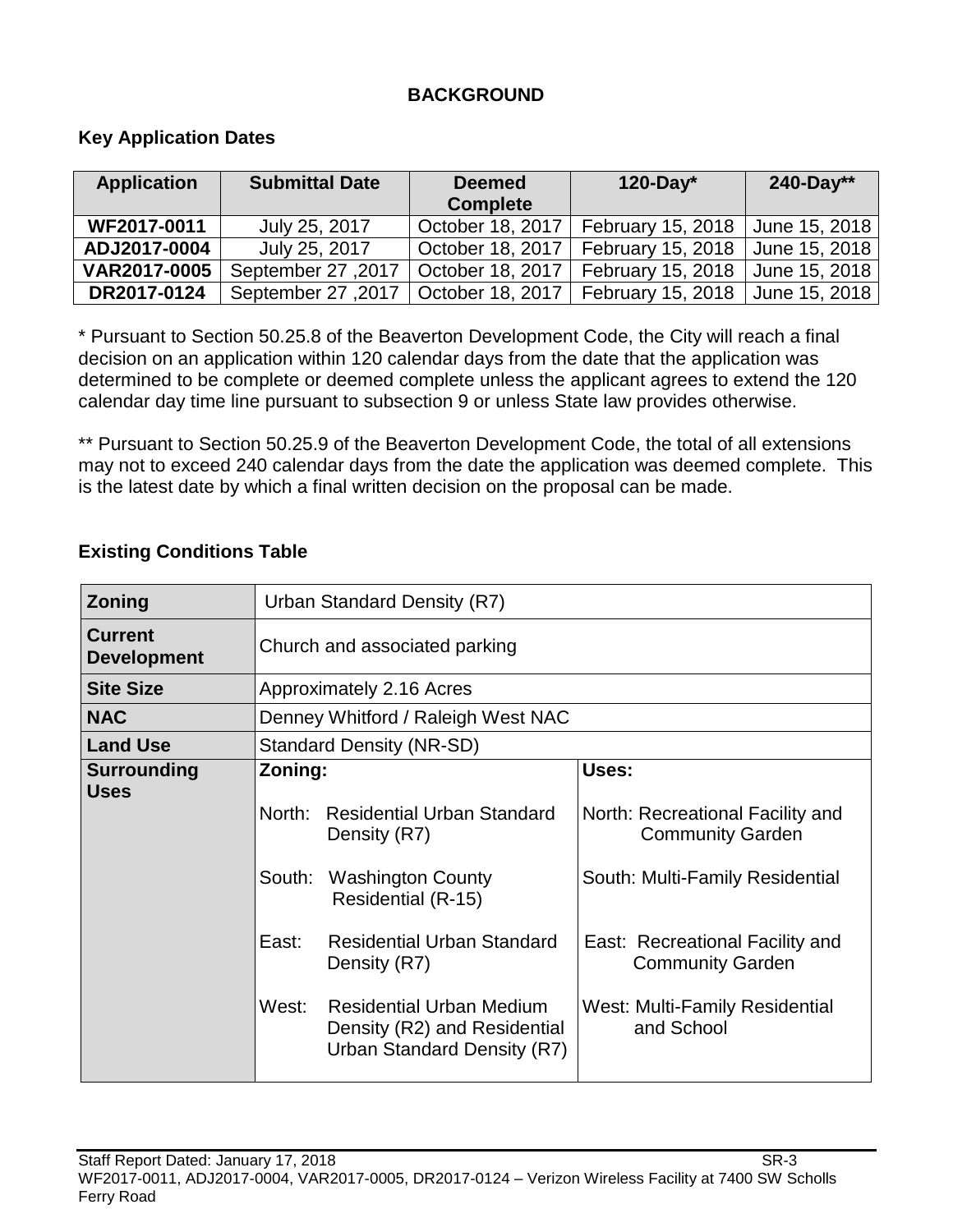# **TABLE OF CONTENTS**

|                                                         | <b>PAGE</b>                      |
|---------------------------------------------------------|----------------------------------|
| Section A: WF2017-0010 Facts, Findings, Recommendation  | $WF1 - WF12$                     |
| Section B: ADJ2017-0004 Facts, Findings, Recommendation | $ADJ1 - ADJ6$                    |
| Section C: VAR2017-0005 Facts, Findings, Recommendation | VAR1 - VAR6                      |
| Section D: DR2017-0124 Facts, Findings, Recommendation  | DR <sub>1</sub> -DR <sub>8</sub> |
| <b>Section E: Conditions of Approval</b>                | $COA1 - COA3$                    |
| <b>FIGURES</b>                                          |                                  |
| <b>Figure 1. Zoning Map</b>                             | SR <sub>5</sub>                  |
| Figure 2. Aerial Photo                                  | SR <sub>6</sub>                  |
| <b>EXHIBITS</b>                                         |                                  |
| <b>Exhibit 1. Materials Submitted by Applicant</b>      |                                  |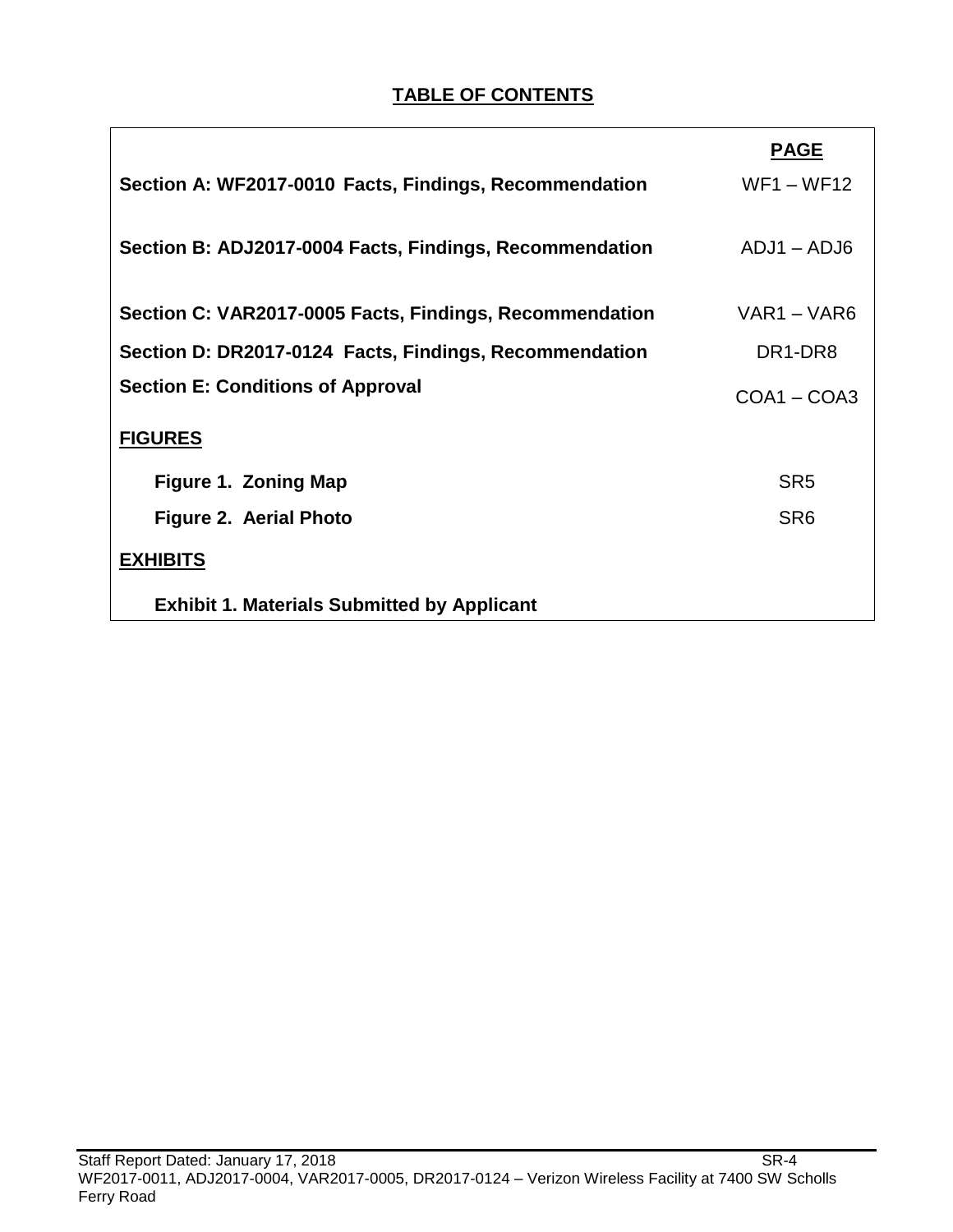# **Figure 1**

### **ZONING MAP**

## Verizon Wireless Facility at 7400 SW Scholls Ferry Road WF2017-0011, ADJ2017-0004, VAR2017-0005, DR2017-0124

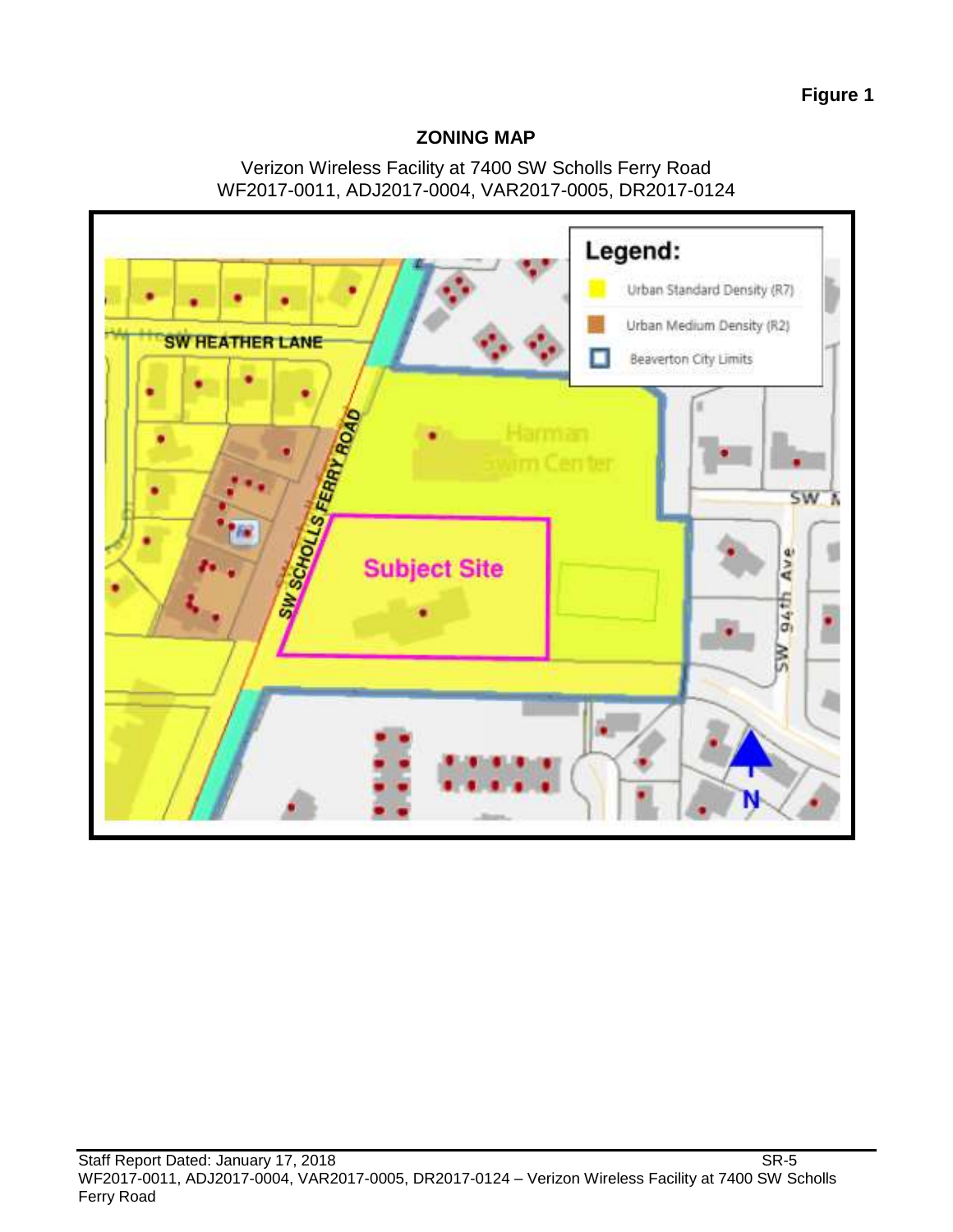# **AERIAL PHOTO**

#### Verizon Wireless Facility at 7400 SW Scholls Ferry Road WF2017-0011, ADJ2017-0004, VAR2017-0005, DR2017-0124

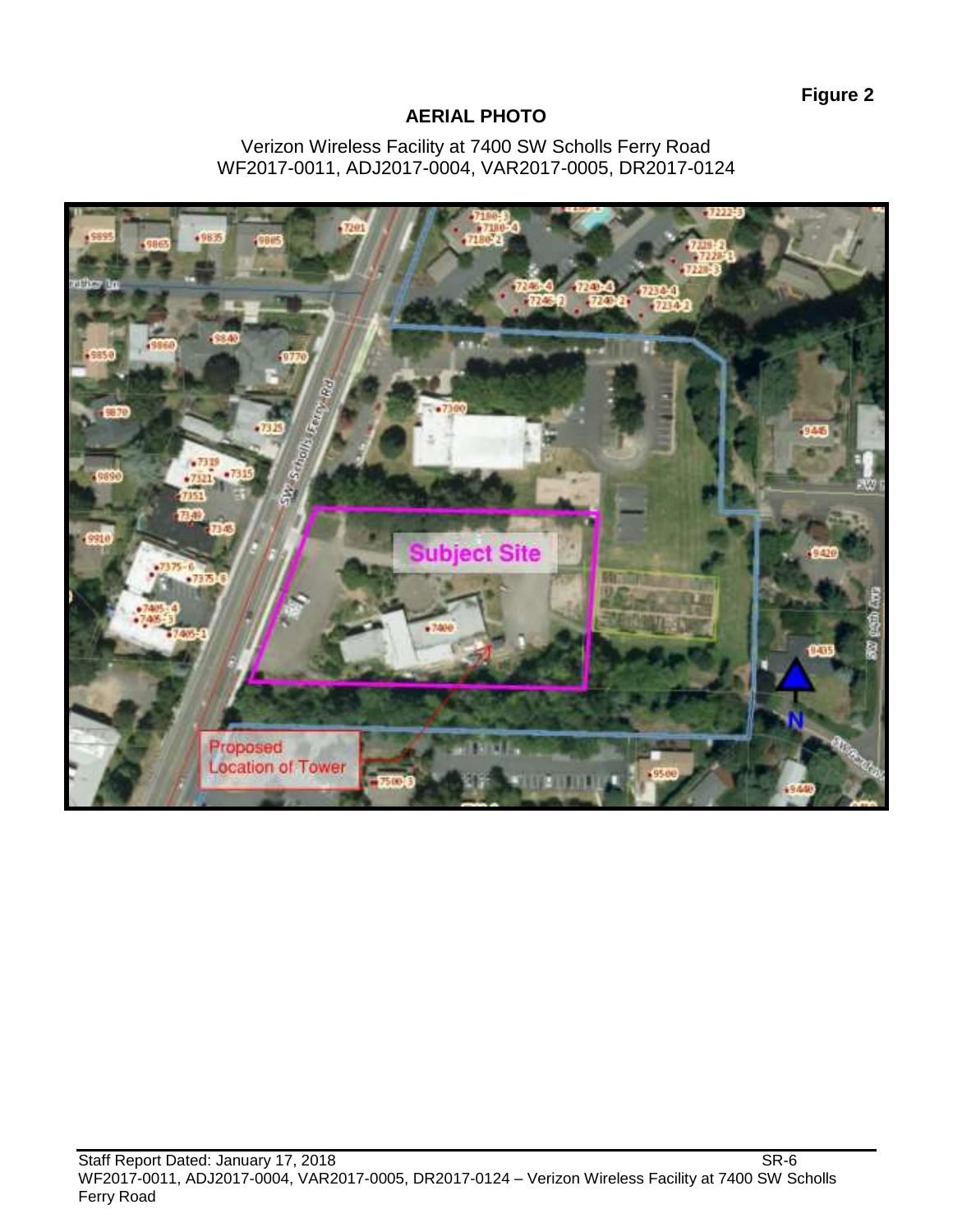# **Analysis & Findings for Wireless Communication Facility-Three WF2017-0011 – Verizon Wireless Facility at 7400 SW Scholls Ferry Road**

# **Section 40.96.15.3.C Approval Criteria:**

*in order to approve a Wireless Facility Three application; the decision making authority shall make findings of fact based on evidence provided by the applicant demonstrating that all the following criteria are satisfied:*

### **1. The proposal satisfies the threshold requirements for a Wireless Facility Three application.**

### Facts and Findings:

The subject site is within the City of Beaverton and has a (R7) Urban Standard Density zoning designation. The applicant proposes to construct a new 100-foot tall wireless communication facility (WCF).

The applicant meets Threshold #1 for a Wireless Facility Three application:

*"In all zoning districts, except industrial, construction of a wireless communication facility tower."*

**Therefore, staff finds that the proposal meets the criterion for approval.**

### **2. All City application fees related to the application under consideration by the decision making authority have been submitted.**

### Facts and Findings:

The City of Beaverton received the appropriate fee for a Wireless Facility Three application.

**Therefore, staff finds that the proposal meets the criterion for approval.**

**3. In relationship to the existing surroundings and future allowed uses, the location, size, shape, height, spatial and visual arrangement of the use and structure is compatible.**

### Facts and Findings:

The subject site is currently developed with a church, associated parking area and landscaping. The applicant proposes to locate the new WCF at the southeast corner of the site, behind the church. The proposed location of the WCF is in an area which does not interfere with existing vehicular or pedestrian circulation of the church. The R7 zoning designation is intended primarily for residential development, with some uses permitted through a Conditional Use Permit or other Type Three process, such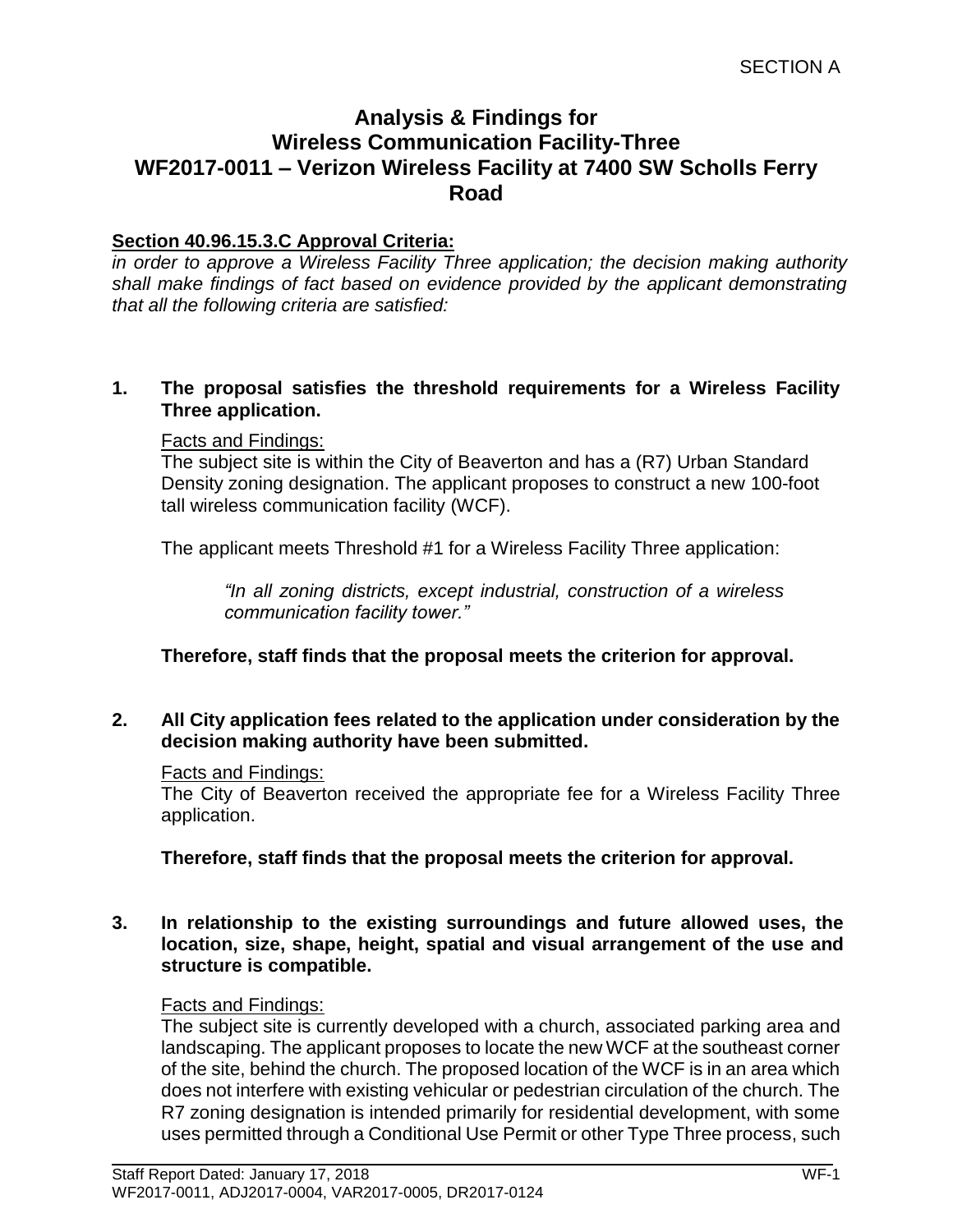as a Wireless Communication Facility. The base of the WCF and associated ground equipment will be placed inside a proposed eight (8) foot tall wooden fence and landscaped area. In addition to the required screening, a portion of the WCF will be screened by the existing church building and large mature trees located along the southern property line. The base of the proposed tower is located approximately:

- Over 187-feet from the northern side property line.
- Over 319-feet from the western front property line.
- 44.83-feet from the southern side property line.
- 105.25-feet from the eastern rear property line.

Size, Shape, and Height: The applicant proposes a 100-foot tall WCF with cellular antennae attached by davit arms. The maximum height of a WCF in the R7 zoning district is 80 feet, therefore the applicant has also submitted a Major Adjustment application to increase the height of the proposed WCF. Any future colocation of antennae will be below the current proposed location of the antennae. The Development Code permits the use of davit arm antenna arrays so long as the surrounding antenna mount bars do not connect to form a "crow's nest" or "top hat" style array. As proposed, the antenna configuration conforms to the requirements of the Development Code.

Additionally, although the WCF is taller than the standard height in the zone, the WCF has a relatively small footprint. It is also located in an area of the site where it would not directly interfere with the existing use and potential future uses.

Visual Arrangement: The applicant's photo simulations depict the proposed WCF from four different vantage points. While the tower is visible from all four points, the majority of the WCF is obstructed by existing mature trees at two (Photosim #2 and #3) of the four vantage points. The photo simulations of the proposed facility indicate that the tower will be partially visible from SW Whitford Lane (Photosim#4) and most visible from SW Moss Street (Photosim#1). The applicant states that though trees do not screen the WCF from this location, the trees are located behind it and act as a backdrop, minimizing the visual impact of the WCF. The applicant is also proposing to paint the WCF a dark green matte finish.

Staff finds that the proposed WCF location adequately mitigates the visual impact of the tower and is reasonably compatible with the adjacent area.

# **Therefore, staff finds that by meeting the conditions of approval the proposal meets the criterion for approval.**

**4. The size dimensions, configuration and topography of the site and natural and man-made features on the site can reasonably accommodate the proposal.**

# Facts and Findings:

The subject site is approximately 2.16 acres in size and is owned and maintained by the Spirit of Grace Church. The proposed location of the WCF, and associated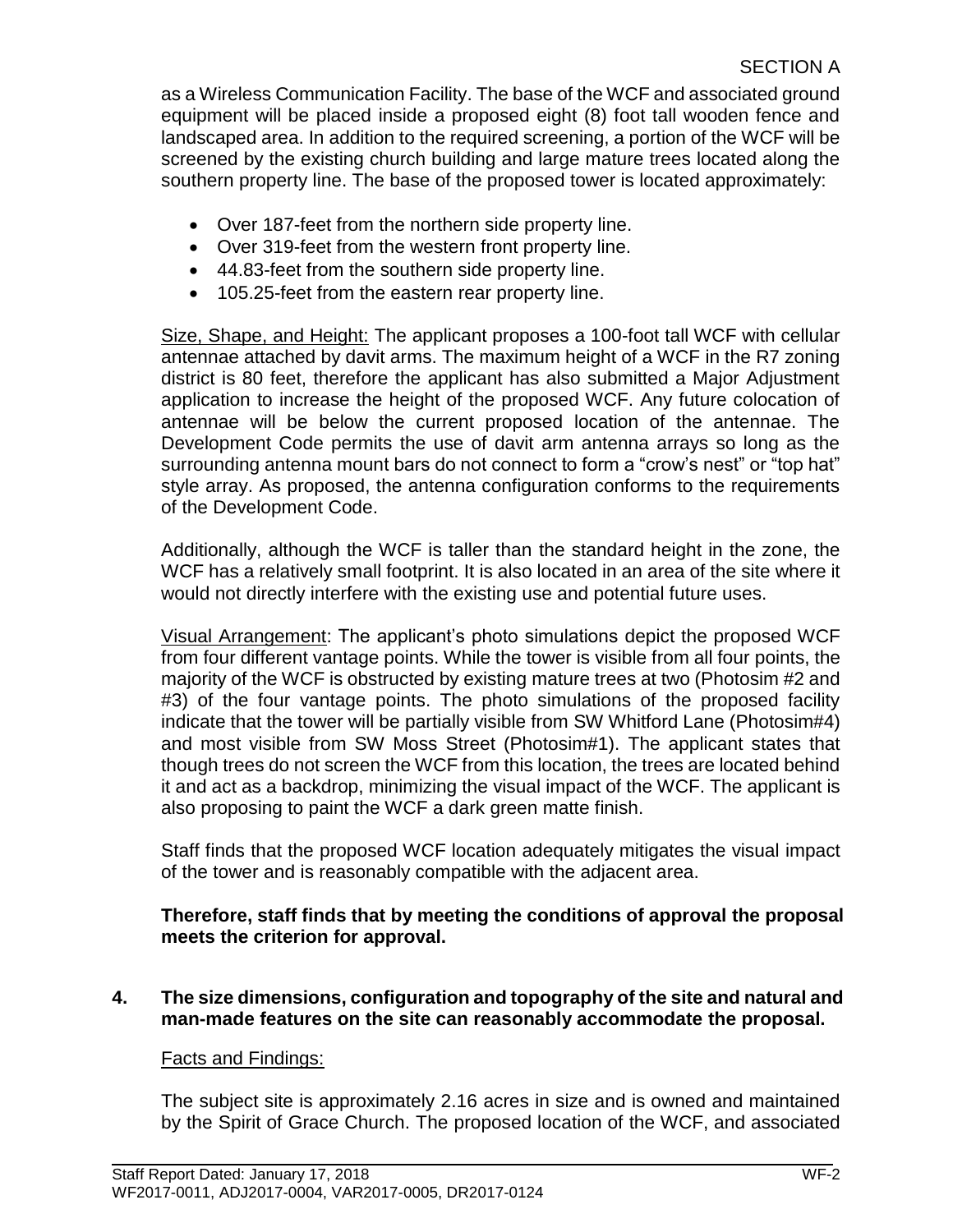ground equipment, is currently occupied by a small storage shed and garbage receptacle area, proposed to be relocated (DR2017-0124). The site is relatively flat and minimal grading will be required to prepare the location for the new WCF and associated ground equipment. The applicant states that three, one-caliper inch trees are also proposed for removal. No other changes to the site are proposed.

Staff finds that the size, configuration and topography of the site, natural and manmade features on the site can reasonably accommodate the proposal.

# **Therefore, staff finds that the proposal meets the criterion for approval.**

# **5. The proposal will not obstruct any existing or approved vehicular, pedestrian, or bicycle connection identified in the Comprehensive Plan.**

# Facts and Findings:

The applicant states that the proposal will not obstruct any existing or approved vehicular, pedestrian or bicycle connection identified in the Comprehensive Plan. Staff concurs with the applicant's findings.

# **Therefore, staff finds that the proposal meets the criterion for approval.**

# **6. That the development has been designed to, where possible, incorporate and preserve existing trees and vegetation of significant size and species.**

### Facts and Findings:

The applicant does not propose to remove any trees of significant size and species. The applicant has stated that removal of three one-inch diameter cedar trees is proposed to accommodate the easement access. Furthermore, the proposal includes new landscaping to screen the ground equipment, see the landscape plan page L-1 of the applicant's plans, which includes two different types of trees.

**Therefore, staff finds that the proposal meets the criterion for approval.**

# **7. That grading of the site shall take place with particular attention to minimizing the possible adverse effect of grading on the natural vegetation and physical appearance of the site.**

### Facts and Findings:

The applicant states that the proposed WCF is to be located on a flat portion of the church property and will require minimal grading to accommodate the placement of the tower and ground equipment. Grading is not expected to impact the site beyond the fenced/leased footprint and will not adversely affect natural vegetation or the physical appearance of the site.

# **Therefore, staff finds that the proposal meets the criterion for approval.**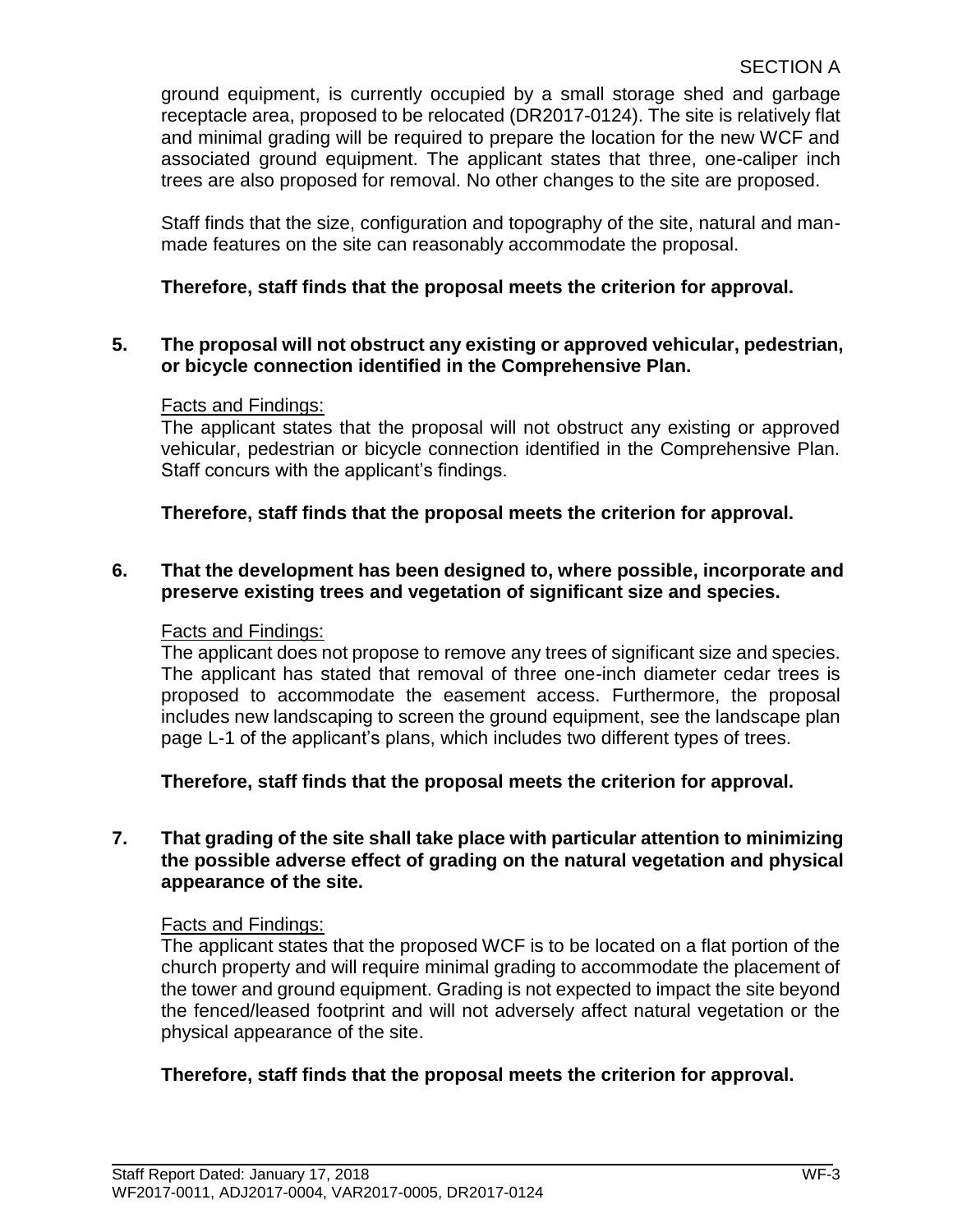**8. That the quality, location, size and aesthetic design of walls, fences, berms, hedges, screen planting and landscape areas have minimal adverse effects on existing or approved abutting land uses.**

#### Facts and Findings:

The applicant states that the proposed ground equipment will be screened with an 8-foot tall plywood lapped siding fence and a 5-foot wide landscape buffer immediately outside of the fenced area. The applicant states that the proposed landscaping and screening will not interfere with or impact the existing church use of the subject property, or the existing surrounding uses, due to the sizable setbacks. Additionally, the proposed fence and landscaping will be partially screened from view by the existing church building and surrounding existing trees. The applicant has not proposed any changes to existing walls, fences, berms, hedges, screen plantings or landscape area.

**Therefore, staff finds that the proposal meets the criterion for approval.**

#### **9. All critical facilities and services related to the development have, or can be improved to have, adequate capacity to serve the proposal at the time of its completion.**

#### Facts and Findings:

The applicant states that only power and telephone service are necessary to serve the proposed WCF. Power and telephone service exist to the site and can accommodate the proposal. All utilities to the proposed tower will be undergrounded.

**Therefore, staff finds that the proposal meets the criterion for approval.**

**10. The proposal is consistent with all applicable Site Development Requirements of Sections 20.05, 20.10, 20.15, and 20.20 of the Development Code unless the applicable provisions are subject to an Adjustment, Planned Unit Development, or Variance which shall be already approved or considered concurrently with the subject proposal.** 

### Facts and Findings:

Staff cites the code conformance chart herein, which shows compliance with the applicable standards of Chapter 20. The applicant is requesting Major Adjustment approval to exceed the standard height and Variance approval to reduce the standard setback from the southern property line. These applications have been submitted concurrently with the Wireless Communication Facility Type Three application.

### **Therefore, staff finds that the proposal meets the criterion for approval.**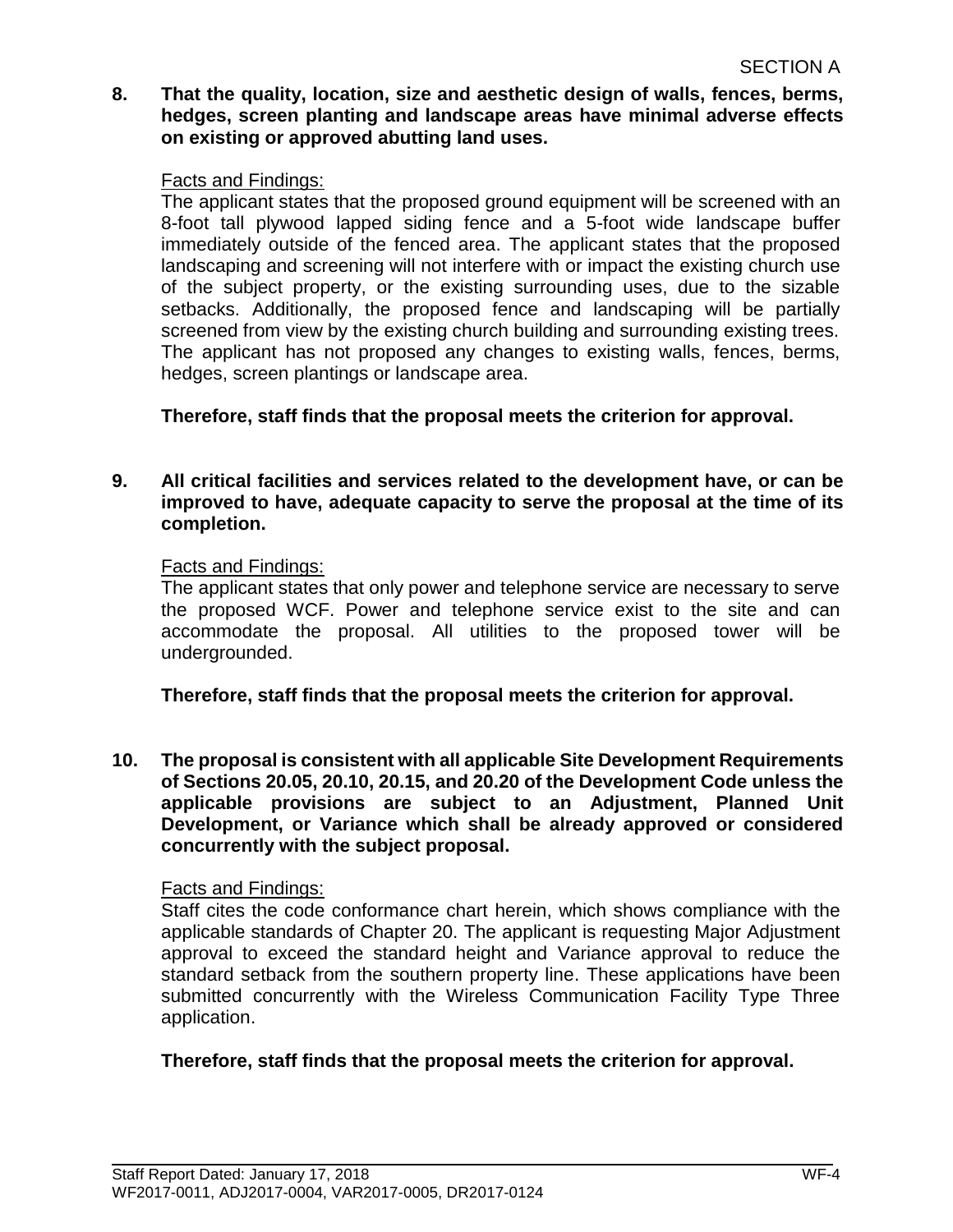**11. The proposal is consistent with all applicable provisions of Chapter 60 (Special Requirements) and that all improvements, dedications, or both required by the applicable provisions of Chapter 60 (Special Requirements) are provided or can be provided in rough proportion to the identified impact(s) of the proposal.**

### Facts and Findings:

Staff cites the Code Conformance Analysis chart herein, which evaluates the proposal as it relates to the applicable Code requirements of Chapter 60, in addressing the above mentioned criteria.

**Therefore, staff finds that by meeting the conditions of approval, the criterion is met.**

#### **12. The proposal does not conflict with any existing City approval, except the City may modify prior approvals through the WCF process to comply with federal laws.**

### Facts and Findings:

Construction of new WCF towers do not require modification of existing conditional use or new conditional use permit approval, as a Wireless Facility is a permitted use in the R7 zone, subject to approval through this application.

The subject site was annexed into the City of Beaverton on January 18, 2017 as it is currently developed. Staff reviewed the annexation approval and find that there are no known conditions of approval which would be in conflict with the proposed WCF. There are no other City land use approvals associated with this site.

### **Therefore, staff finds that the proposal meets the criterion for approval.**

### **13. The proposal contains all applicable application submittal requirements as specified in Section 50.25.1 of the Development Code.**

### Facts and Findings:

The applicant submitted the application on July 25, 2017 and was deemed complete on October 18, 2017. In review of the materials during the application review, staff finds that all applicable application submittal requirements, identified in Section 50.25.1 are contained within this proposal.

### **Therefore, staff finds that the proposal meets the criterion for approval.**

### **14. Applicants and documents related to the request, which will require further City approval, shall be submitted to the City in proper sequence.**

### Facts and Findings:

The applicant has submitted the required application materials for review of a Wireless Facility Three application. Additionally, the applicant has also submitted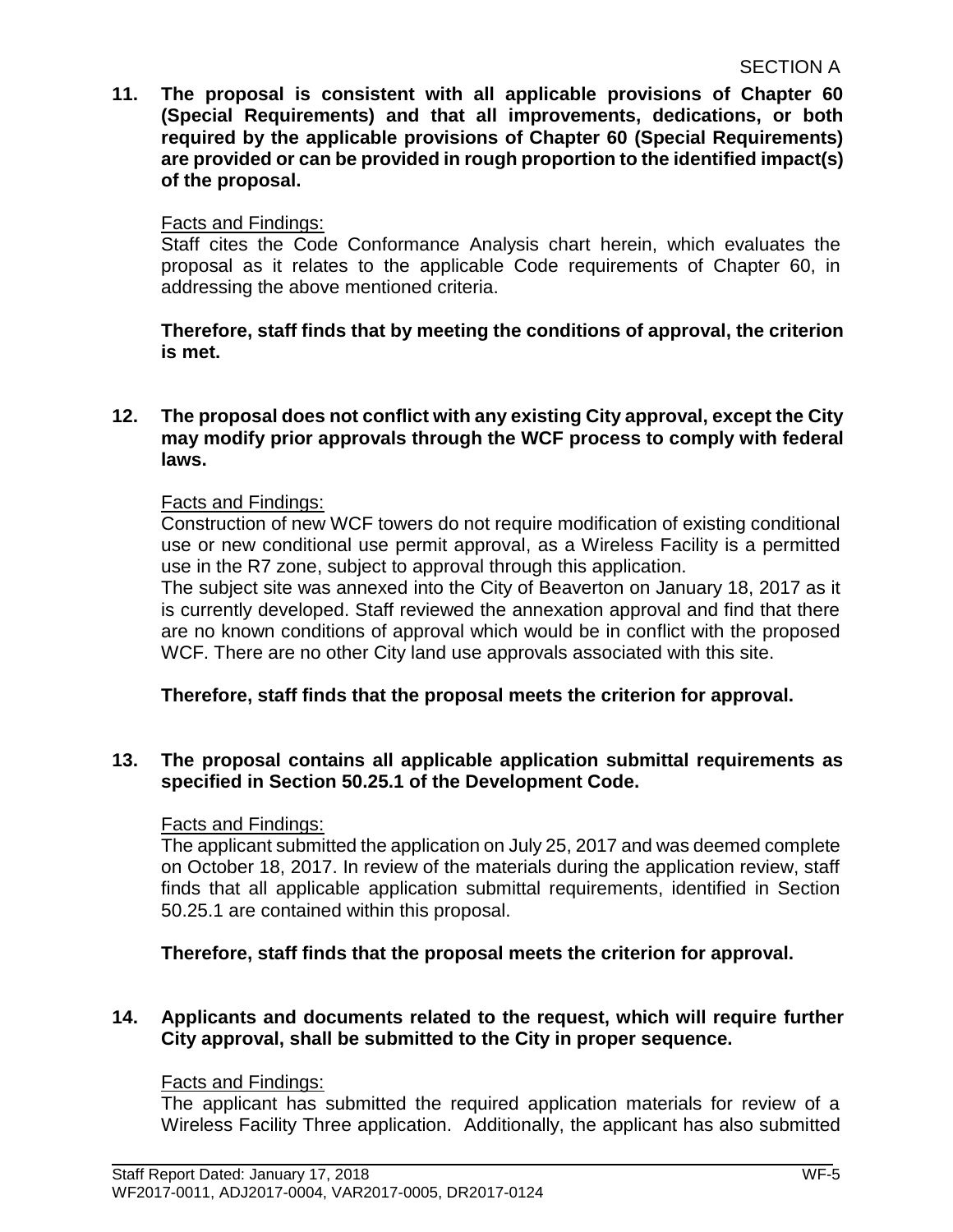Major Adjustment, Variance and Design Review Compliance Letter applications concurrently with this WCF application.

**Therefore, staff finds that the proposal meets the criterion for approval.**

# **Code Conformance Analysis Use and Site Development Requirements (R7) Residential – Urban Standard Density**

| <b>CODE</b><br><b>STANDARD</b>                    | <b>CODE REQUIREMENT</b>                     |                               | <b>PROJECT PROPOSAL</b>                                                                                                                                      | <b>MEETS</b><br>CODE?                                  |
|---------------------------------------------------|---------------------------------------------|-------------------------------|--------------------------------------------------------------------------------------------------------------------------------------------------------------|--------------------------------------------------------|
|                                                   | Development Code Section 20.05.15           |                               |                                                                                                                                                              |                                                        |
| Maximum<br>Height<br><b>WCF</b>                   | 80-feet                                     |                               | $100$ -feet                                                                                                                                                  | Yes, with<br>approval<br><b>of</b><br>ADJ2017-<br>0004 |
| Maximum<br>Height<br>Equipment<br><b>Shelters</b> | 12 feet                                     |                               | 8 feet                                                                                                                                                       | <b>Yes</b>                                             |
| <b>Setbacks</b>                                   | <b>Front: 17'</b><br>Side: 5'<br>Rear: 25'  | <b>WCF</b><br>Tower           | Front (West):<br>319+/- feet<br>South (Side):<br>44.83 +/- feet<br>North (Side):<br>$187 +/-$ feet<br>Rear (East):<br>105.25<br>Front (West):<br>$+300$ feet | Yes, with<br>approval<br><b>of</b><br><b>VAR2017-</b>  |
|                                                   |                                             | Accessory<br><b>Structure</b> | South (Side):<br>$+23$ feet<br>North (Side):<br>$+180$<br>Rear (East):<br>$+41$ feet                                                                         | 0005                                                   |
| Development Code Section 20.05.20                 |                                             |                               |                                                                                                                                                              |                                                        |
| New WCF<br>Tower<br>Construction                  | <b>Wireless Facility Type 3</b><br>approval |                               | <b>Wireless Facility Type 3</b>                                                                                                                              | <b>Yes</b>                                             |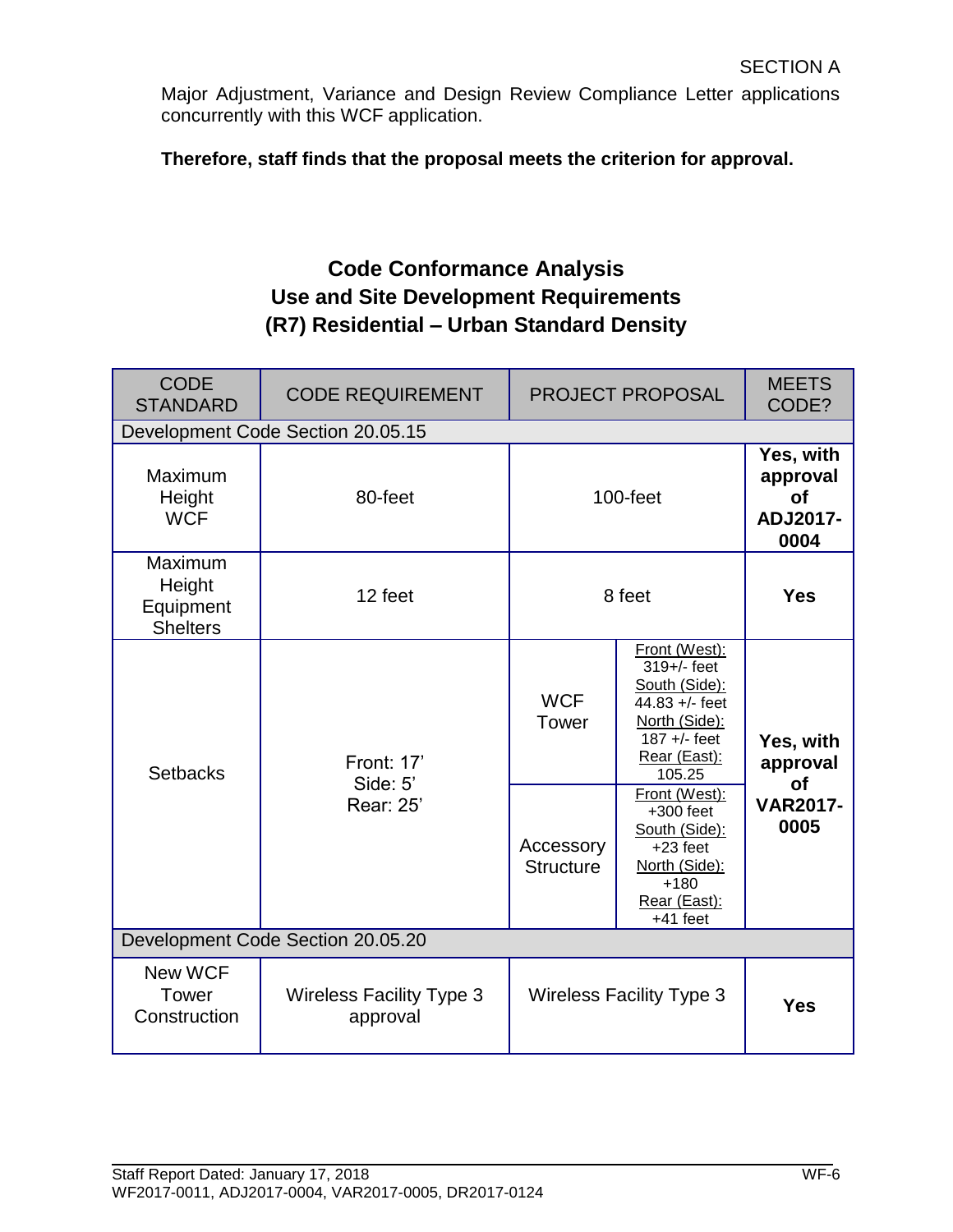# **Chapter 60 – Special Requirements**

| <b>CODE</b><br><b>STANDARD</b>                                   | <b>CODE</b><br><b>REQUIREMENT</b>                                                                                                                                                                                                                                                                                                                                                     | <b>PROJECT PROPOSAL</b>                                                                                                                                                                                                                                                                                                                                                                                                                                                                                                                                                                                       | <b>MEETS</b><br>CODE?                                      |
|------------------------------------------------------------------|---------------------------------------------------------------------------------------------------------------------------------------------------------------------------------------------------------------------------------------------------------------------------------------------------------------------------------------------------------------------------------------|---------------------------------------------------------------------------------------------------------------------------------------------------------------------------------------------------------------------------------------------------------------------------------------------------------------------------------------------------------------------------------------------------------------------------------------------------------------------------------------------------------------------------------------------------------------------------------------------------------------|------------------------------------------------------------|
|                                                                  |                                                                                                                                                                                                                                                                                                                                                                                       | Development Code Section 60.05 Design Review Principles, Standards and Guidelines                                                                                                                                                                                                                                                                                                                                                                                                                                                                                                                             |                                                            |
| <b>Design Review</b><br>Principles, Standards,<br>and Guidelines | Requirements for new<br>development and<br>redevelopment.                                                                                                                                                                                                                                                                                                                             | The applicant is proposing to<br>relocate an existing storage shed to<br>accommodate the new proposed<br>WCF. The applicant has also<br>proposed a new trash enclosure,<br>adjacent to the fenced ground<br>equipment for the wireless facility.                                                                                                                                                                                                                                                                                                                                                              | <b>Refer to Design</b><br><b>Review</b><br><b>Findings</b> |
|                                                                  |                                                                                                                                                                                                                                                                                                                                                                                       | <b>Development Code Section 60.50 Special Use Regulations</b>                                                                                                                                                                                                                                                                                                                                                                                                                                                                                                                                                 |                                                            |
| 60.50.05 Accessory<br><b>Uses and Structures</b>                 | <b>Structures or uses</b><br>incidental and<br>subordinate to the uses<br>allowed as Permitted<br>and Conditional Uses in<br>any zone are allowed<br>as accessory uses and<br>structures subject to<br>the provisions of this<br>section                                                                                                                                              | The applicant is propping to relocate<br>an existing storage shed to<br>accommodate the new proposed<br>WCF.                                                                                                                                                                                                                                                                                                                                                                                                                                                                                                  | <b>Refer to Design</b><br><b>Review</b><br><b>Findings</b> |
| 60.50.05.02<br>Size, Height and<br>Location                      | For lots over 10,000<br>square feet maximum<br>combined square<br>footage of accessory<br>structures is 700<br>square feet, maximum<br>height of 15-feet,<br>cannot be located<br>within the required front<br>yard and shall be no<br>closer than 3-feet to<br>any property line if 8-<br>feet in height and<br>setback an additional<br>foot for each additional<br>foot in height. | The applicant's plans do not show<br>any other accessory structures on<br>the site. The existing shed, proposed<br>for relocation, is approximately 96<br>square feet and 8-feet in height. The<br>new proposed location is<br>approximately 40-feet from the<br>eastern (rear) property line, more<br>than 20-feet from the southern (side)<br>property line, more than 180-feet<br>from the northern (side) property line<br>and more than 300-feet from the<br>western (front) property line. The<br>proposed trash enclosure is<br>approximately 100 square feet and<br>also meets the standard setbacks. | <b>Refer to Design</b><br><b>Review</b><br><b>Findings</b> |
|                                                                  |                                                                                                                                                                                                                                                                                                                                                                                       | <b>Development Code Section 60.65 Utility Undergrounding</b>                                                                                                                                                                                                                                                                                                                                                                                                                                                                                                                                                  |                                                            |
| 60.65 Utility<br>Undergrounding                                  | All existing overhead<br>utilities and any new<br>utility service lines<br>within the project and<br>along any existing<br>street frontage,<br>except high voltage                                                                                                                                                                                                                    | The applicant states that all new<br>utilities will be placed underground.<br>Staff recommends a standard<br>condition of approval requiring all new<br>utility service be placed underground.                                                                                                                                                                                                                                                                                                                                                                                                                | Yes, with COA                                              |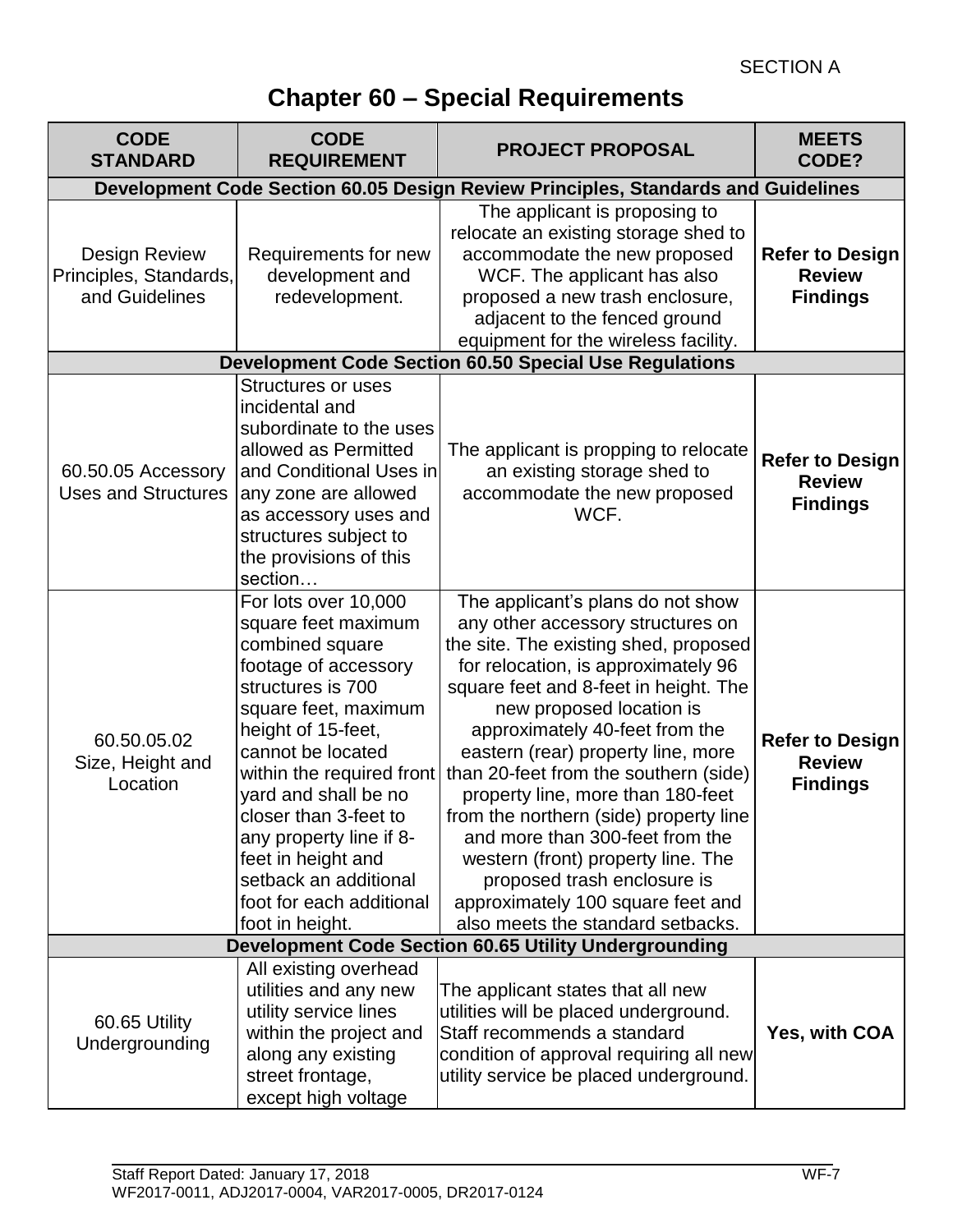# SECTION A

|                                               | lines (>57kV) must be                                                                                                                                                                                                  |                                                                                                                                                                                                                                                                                                                                                                                                                                                                                                                                                                                                                                                                                                      |                                          |
|-----------------------------------------------|------------------------------------------------------------------------------------------------------------------------------------------------------------------------------------------------------------------------|------------------------------------------------------------------------------------------------------------------------------------------------------------------------------------------------------------------------------------------------------------------------------------------------------------------------------------------------------------------------------------------------------------------------------------------------------------------------------------------------------------------------------------------------------------------------------------------------------------------------------------------------------------------------------------------------------|------------------------------------------|
|                                               | placed underground.                                                                                                                                                                                                    |                                                                                                                                                                                                                                                                                                                                                                                                                                                                                                                                                                                                                                                                                                      |                                          |
|                                               |                                                                                                                                                                                                                        | Development Code Section 60.70.35 Development Standards for WCF                                                                                                                                                                                                                                                                                                                                                                                                                                                                                                                                                                                                                                      |                                          |
| 60.70.35.1<br>General                         | Top Hat antenna arrays<br>are prohibited.                                                                                                                                                                              | The applicant proposes the use of<br>davit arms with antenna support<br>bars, not a top hat array.                                                                                                                                                                                                                                                                                                                                                                                                                                                                                                                                                                                                   | <b>Yes</b>                               |
| 60.70.35.2<br>Height                          | The max height of<br>any new WCF tower,<br><b>WCF</b> antenna<br>collocation or both<br>shall conform to the<br>maximum height<br>standards specified in<br>the Site Development<br><b>Standards of Chapter</b><br>20. | Maximum height in the R7 zone for<br>a wireless facility is 80-feet. The<br>applicant proposes a tower with a<br>maximum height, including the<br>antennae, of 100-feet and has<br>therefore submitted an Adjustment<br>application concurrently with the<br>WCF application.                                                                                                                                                                                                                                                                                                                                                                                                                        | Yes, with<br>approval of<br>ADJ2017-0004 |
| 60.70.35.3<br>Lighting                        | The installation of<br>light fixtures to a<br><b>WCF</b> tower is<br>prohibited unless<br>required by FAA or<br>ODA.                                                                                                   | The applicant does not propose to<br>install light fixtures on the WCF<br>tower.                                                                                                                                                                                                                                                                                                                                                                                                                                                                                                                                                                                                                     | <b>Yes</b>                               |
| 60.70.35.4<br>Signage                         | A) Specific<br>identification signage<br>requirements.<br>B) No logos or<br>advertising signage<br>permitted.                                                                                                          | The applicant states that the<br>required emergency signage will be<br>included and no other signage is<br>permitted.                                                                                                                                                                                                                                                                                                                                                                                                                                                                                                                                                                                | <b>Yes</b>                               |
| 60.70.35.5<br>At-Grade Equipment<br>Screening | At-Grade equipment<br>must be screened by<br>a site obscuring<br>fence                                                                                                                                                 | The applicant proposes to locate<br>the at-grade equipment within an 8-<br>foot tall fenced and landscaped<br>area. The proposed fence is<br>constructed of plywood lap siding.<br>The fence is shown to be<br>immediately surrounded by required<br>landscaping on the north, west and<br>a portion of the south side. The<br>south side of the fence will be used<br>for access and the east side is<br>adjacent to the proposed trash and<br>recycling storage area for the<br>church. The applicant has submitted<br>a landscape plan (Sheet L-1)<br>however, none of the proposed<br>evergreen shrubs selected will<br>reach a minimum mature height of<br>10-feet, as required by the at-grade | Yes, with COA                            |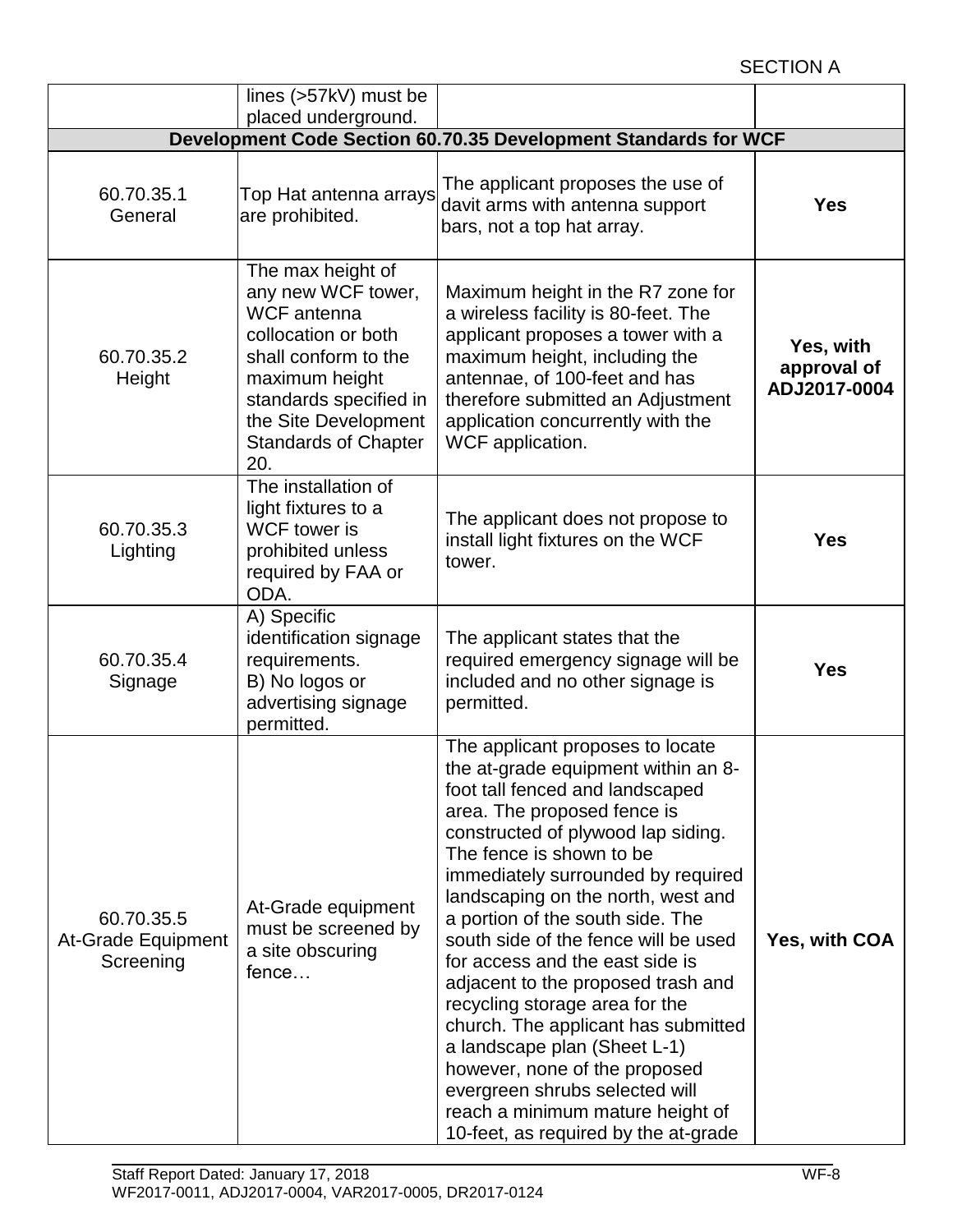|                                         |                                                                                                                                  | equipment screening standards.<br>Staff recommend a condition of<br>approval requiring the<br>demonstration of compliance with<br>Section 60.70.35.5.C. The applicant<br>states that the portion of the fence<br>used as an access gate will feature<br>wooden slats or other sight-<br>obscuring materials in lieu of<br>landscaping.                                                                                                                                                |               |
|-----------------------------------------|----------------------------------------------------------------------------------------------------------------------------------|---------------------------------------------------------------------------------------------------------------------------------------------------------------------------------------------------------------------------------------------------------------------------------------------------------------------------------------------------------------------------------------------------------------------------------------------------------------------------------------|---------------|
| 60.70.35.6<br><b>Evergreen Trees</b>    | The decision making<br>authority may require<br>evergreen trees at<br>their discretion for<br>properties abutting<br>residential | The applicant proposes to plant<br>three (3) evergreen trees (Italian<br>Cypress) and one (1) deciduous<br>tree (Pacific Crabapple). However,<br>the applicant state the trees will be<br>planted at only 7-8 feet in height<br>which does not meet the minimum<br>standard of 10 feet. Staff<br>recommends a condition of<br>approval that the trees to be planted<br>shall have a minimum height of 10<br>feet and that they shall be planted<br>at a maximum of 30-feet on center. | Yes, with COA |
| 60.70.35.7<br><b>Required Plantings</b> | <b>Required plantings</b><br>shall be irrigated and<br>maintained.                                                               | The applicant states that a<br>landscape contractor will provide<br>watering of plants every other day<br>after installation for two (2) weeks.<br>Thereafter, plants will be watered<br>once a week for one year until<br>plants are established. Staff<br>recommends a condition of<br>approval to ensure maintenance in<br>compliance with this section.                                                                                                                           | Yes, with COA |
| 60.70.35.8<br>Visual Impacts            | Decision making<br>authority decides if<br>the tower must be<br>painted or non-<br>reflective metal.                             | The applicant proposes to paint the<br>WCF a dark green matte, in an<br>effort to blend the structure in with<br>the surrounding mature trees. Staff<br>recommend a condition of approval<br>that the tower shall be painted a<br>dark green matte as well as any<br>new collate antennas or<br>replacement equipment on the<br>tower.                                                                                                                                                | Yes, with COA |
| 60.70.35.9<br><b>Noise</b>              | Noise generating<br>equipment shall be<br>sound buffered to<br>reduce sound levels<br>at the property line.                      | The applicant has submitted a noise<br>analysis that shows that noise<br>levels will meet the DEQ<br>requirement at the property line with<br>the use of the wood fence.                                                                                                                                                                                                                                                                                                              | Yes, with COA |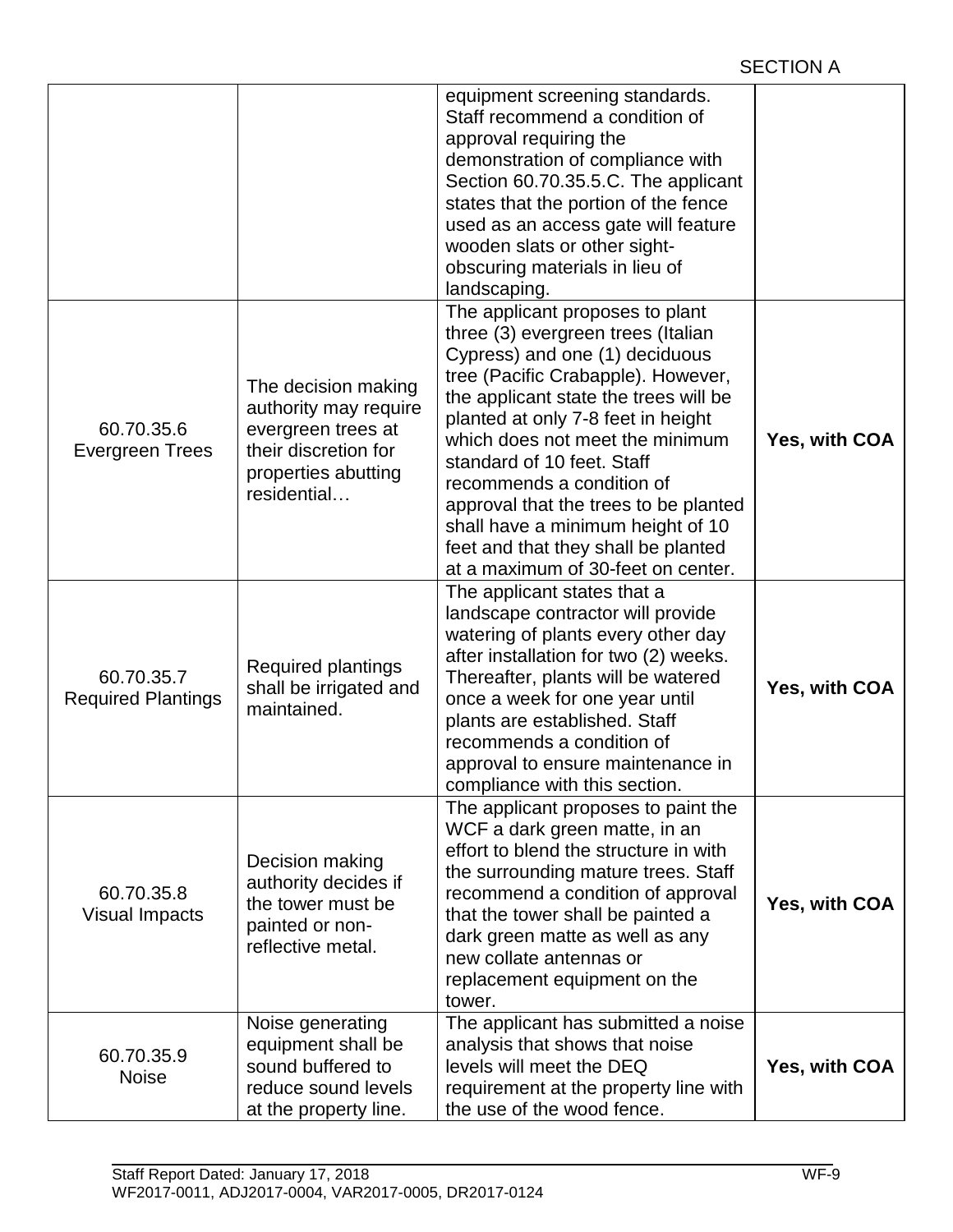| 60.70.35.10<br><b>Stealth Design</b>                                               | Specific thresholds in<br>Chapter 40 provide<br>for stealth design                                                                                                                                                                                                                   | The applicant has elected to not<br>propose a stealth design. However,<br>the applicant states that the WCF<br>will be painted a dark green matte<br>color to mitigate some of the visual<br>impacts. The thresholds for a WCF<br>Three application in a Residential<br>zone does not require stealth<br>design.                                                                                                                                                                                                                                   | N/A                                      |
|------------------------------------------------------------------------------------|--------------------------------------------------------------------------------------------------------------------------------------------------------------------------------------------------------------------------------------------------------------------------------------|----------------------------------------------------------------------------------------------------------------------------------------------------------------------------------------------------------------------------------------------------------------------------------------------------------------------------------------------------------------------------------------------------------------------------------------------------------------------------------------------------------------------------------------------------|------------------------------------------|
| 60.70.35.11-13<br>Building, Roof, Wall<br>and Structure<br><b>Mounted Antennas</b> | Standards for<br>antennas attached to<br>buildings, roofs or<br>structures, except<br>WCF towers.                                                                                                                                                                                    | The applicant does not propose<br>building, roof or structure mounted<br>antennas.                                                                                                                                                                                                                                                                                                                                                                                                                                                                 | N/A                                      |
| 60.70.35.14.A<br><b>Setbacks</b>                                                   | Setbacks shall<br>comply with the<br>underlying standards<br>of the zoning district.                                                                                                                                                                                                 | As demonstrated in the Chapter 20<br>Code Conformance Analysis, the<br>proposal meets the underlying<br>zoning standards.                                                                                                                                                                                                                                                                                                                                                                                                                          | <b>Yes</b>                               |
| 60.70.35.14.B<br><b>Setbacks</b>                                                   | New WCF towers<br>shall be set back from<br>all property lines by a<br>distance equal to the<br>height of the tower<br>plus five (5) additional<br>lineal feet, except that<br>the decision-making<br>authority may<br>authorize an<br>Adjustment or<br>Variance to this<br>standard | The proposed tower is 100 feet tall.<br>This standard states that the<br>setback for the tower should be a<br>minimum of 105 feet from all<br>property lines. The applicant's plans<br>demonstrate that the tower meets<br>this standard setback from the<br>north, west and east property lines,<br>however the tower is shown to be<br>located only 44' 10" from the<br>southern property line and therefore<br>the applicant has submitted a<br>Variance application (VAR2017-<br>0005), requesting approval to<br>reduce the standard setback. | Yes, with<br>approval of<br>VAR2017-0005 |
| 60.70.35.14.C<br><b>Setbacks</b>                                                   | <b>New WCF towers</b><br>located on<br>Commercially or<br>industrially zoned<br>property shall meet<br>the setback                                                                                                                                                                   | The new WCF is proposed within a<br>residential zone and not commercial<br>or industrial, therefore this section<br>does not apply.                                                                                                                                                                                                                                                                                                                                                                                                                | N/A                                      |
| 60.70.35.15<br>Parking                                                             | 1 readily accessible<br>parking space shall<br>be provided to serve<br>the WCF tower,<br>parking may be<br>shared with existing<br>uses on the site.                                                                                                                                 | The applicant proposes to utilize<br>existing parking on site for the<br>infrequent maintenance trips to the<br>site. Staff recommend a condition of<br>approval that the service provider<br>coordinate the scheduled<br>maintenance visits with the church<br>in an effort to avoid overlapping<br>parking needs.                                                                                                                                                                                                                                | Yes, with COA                            |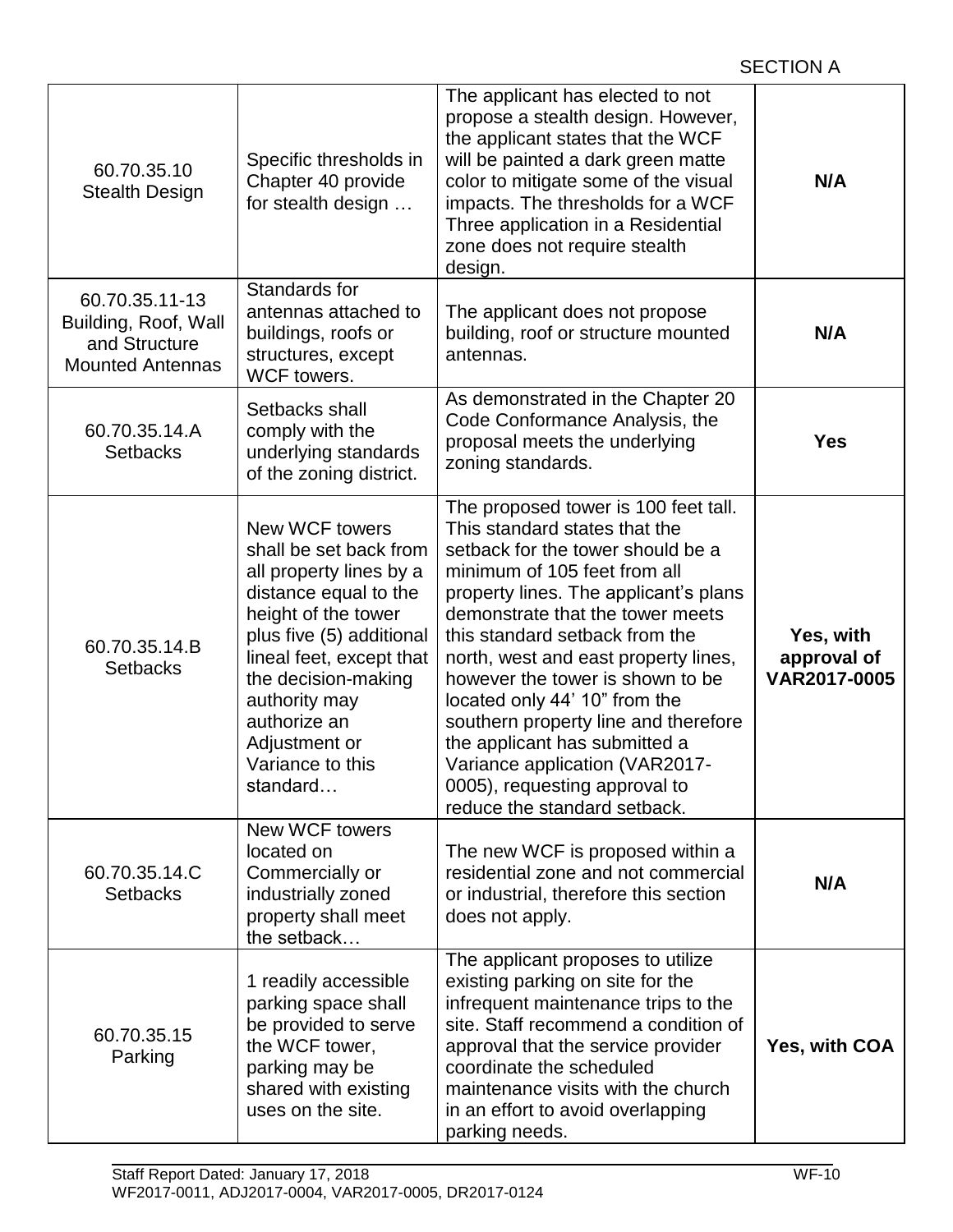| 60.70.35.16<br><b>Clustering of Towers</b>                | <b>Clustering of towers</b><br>shall be prohibited in<br><b>Residential and</b><br>Multiple Use Zones.                                                                    | The applicant does not propose to<br>cluster towers. This is the only<br>wireless facility on the subject site<br>and allows for future collocation.                                                                                                                                                                                                                                                                                                                                                                                                                                                                                                                                                                                   | <b>Yes</b> |
|-----------------------------------------------------------|---------------------------------------------------------------------------------------------------------------------------------------------------------------------------|----------------------------------------------------------------------------------------------------------------------------------------------------------------------------------------------------------------------------------------------------------------------------------------------------------------------------------------------------------------------------------------------------------------------------------------------------------------------------------------------------------------------------------------------------------------------------------------------------------------------------------------------------------------------------------------------------------------------------------------|------------|
| 60.70.35.17<br><b>Collocation Capacity</b>                | <b>Collocation Capacity.</b><br>New WCF towers and<br>associated site area<br>shall be designed to<br>accommodate a<br>minimum of one (1)<br>additional future<br>service | The applicant's materials state that<br>the proposed WCF tower will have<br>capacity to accommodate two<br>additional carriers.                                                                                                                                                                                                                                                                                                                                                                                                                                                                                                                                                                                                        | <b>Yes</b> |
| 60.70.35.18<br>Standards for<br><b>Multiple Use Zones</b> | Specific standards for<br><b>WCF</b> in Multiple Use<br>Zoning Districts.                                                                                                 | The subject site is zoned R7, a<br>residential zoning designation.                                                                                                                                                                                                                                                                                                                                                                                                                                                                                                                                                                                                                                                                     | N/A        |
| 60.70.35.19<br><b>Standards for WCF</b><br>in Public ROW  | Specific standards for<br><b>WCF</b> in the Public<br><b>ROW</b>                                                                                                          | The proposed WCF is located on<br>private property.                                                                                                                                                                                                                                                                                                                                                                                                                                                                                                                                                                                                                                                                                    | N/A        |
| 60.70.40                                                  | Development<br>Standards for<br>Satellite Antennas                                                                                                                        | Satellite antennas are not proposed.                                                                                                                                                                                                                                                                                                                                                                                                                                                                                                                                                                                                                                                                                                   | N/A        |
| 60.70.45                                                  | Requirements for<br>Non-Exempt Amateur<br><b>Radio Facilities</b>                                                                                                         | Non-Exempt Amateur Radio<br>Facilities are not proposed.                                                                                                                                                                                                                                                                                                                                                                                                                                                                                                                                                                                                                                                                               | N/A        |
| 60.70.50.1.A<br><b>Visual Impact</b><br>Report            | Required studies and<br>informationvisual<br>impact report, written<br>summary of the<br>findings of the visual<br>analysis                                               | The applicant has submitted photo<br>simulations showing the proposed<br>WCF from four (4) different vantage<br>points and states that although the<br>tower will be visible from all four (4)<br>directions, the majority of the<br>structure will be obscured by the<br>existing mature trees. Additionally,<br>the applicant suggests that the<br>existing trees will create a backdrop<br>when viewed from SW Moss Street,<br>the recorded vantage point from<br>which the tower is most visible. The<br>applicant has also proposed to paint<br>the tower a dark matte green to<br>mitigate some of the visual impacts.<br>The applicant has submitted to-<br>scale vicinity and aerial plans and<br>to-scale elevation drawings. | <b>Yes</b> |
| 60.70.50.1.B-M                                            | For a new WCF<br>tower, a coverage                                                                                                                                        | The applicant has submitted a<br>coverage analysis report conducted                                                                                                                                                                                                                                                                                                                                                                                                                                                                                                                                                                                                                                                                    | <b>Yes</b> |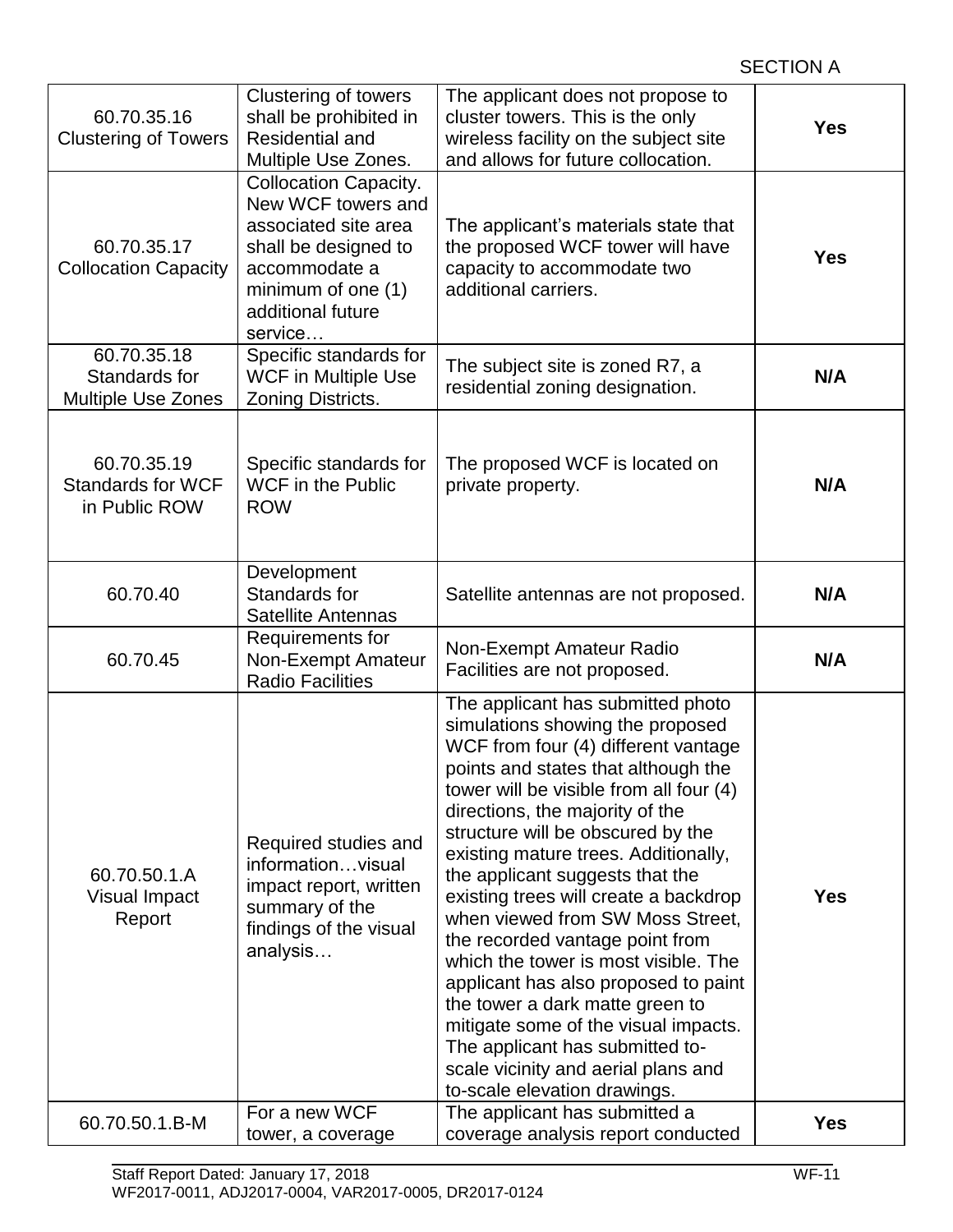| Coverage Analysis,<br><b>Additional Required</b><br>Studies and<br>Information | analysis report<br>prepared by an<br>Oregon licensed<br>professional<br>engineer<br>equipment noise<br>specificationsState<br>and Federal<br>approvals                                                                          | by an RF Engineer and a letter from<br>an Oregon licensed professional<br>engineer, David J. Pinion,<br>supporting the RF Engineer's<br>conclusions. The applicant has<br>provided copies of all applicable<br><b>State and Federal permit</b><br>applications for this stage in the<br>process. The applicant has also<br>provided the ground equipment's<br>manufacturer's noise specifications.                      |            |
|--------------------------------------------------------------------------------|---------------------------------------------------------------------------------------------------------------------------------------------------------------------------------------------------------------------------------|-------------------------------------------------------------------------------------------------------------------------------------------------------------------------------------------------------------------------------------------------------------------------------------------------------------------------------------------------------------------------------------------------------------------------|------------|
| 60.70.60<br><b>Collocation Protocol</b>                                        | The applicant shall<br>show proof<br>satisfactory to the<br>City that it has made<br>reasonable inquiries<br>at potential sites for<br>collocation that would<br>otherwise meet the<br>applicant's need for<br>signal coverage. | The applicant stated that collocation<br>is strongly preferred over the<br>construction of a new tower due to<br>the associated costs and required<br>time but after conducting a rigorous<br>search, were unable to find anything<br>adequate. The applicant provided a<br>list of site addresses that were<br>considered prior to selecting the<br>subject site demonstrating that<br>reasonable inquiries were made. | <b>Yes</b> |

# **RECOMMENDATION**

**Based on the facts and findings presented, staff recommends APPROVAL of WF2017-0011 – Verizon Wireless Facility at 7400 SW Scholls Ferry Road subject to the applicable Conditions of Approval identified in Section E, herein.**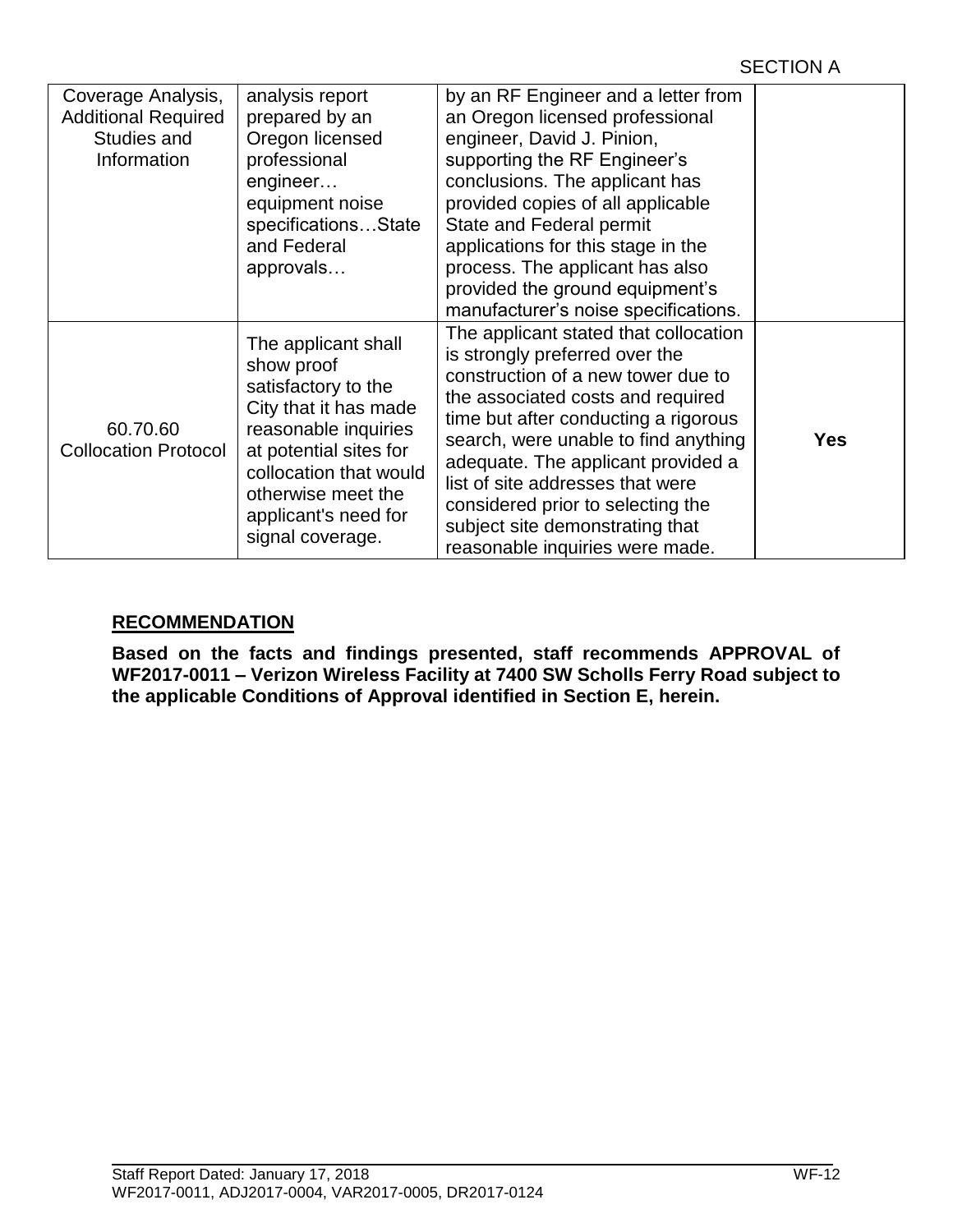## **ANALYSIS AND FINDINGS FOR MAJOR ADJUSTMENT ADJ2017-0004 – Verizon Wireless Facility at 7400 SW Scholls Ferry Road**

# **Section 40.10.05. Adjustment Applications; Purpose**

*The purpose of an Adjustment application is to provide a mechanism by which certain regulations in this Code may be adjusted if the proposed development continues to meet the intended purpose of such regulations. This Section is carried out by the approval criteria listed herein.*

# **Section 40.10.15.2.C Approval Criteria**

*In order to approve a Major Adjustment application, the decision making authority shall make findings of fact based on evidence provided by the applicant demonstrating that all the following criteria are satisfied:*

*1. The proposal satisfies the threshold requirements for a Major Adjustment application.*

# **Facts and Findings:**

Section 40.10.15.2.A.1 Threshold: *An application for Major Adjustment shall be required when the following threshold applies:*

*"1. Involves an adjustment of more than 10% and up to and including 50% adjustment from the numerical Site Development Requirement specified in Chapter 20 (Land Uses)."*

The standard height in the R7 zone for new Wireless Communication Facilities is 80 feet. The applicant proposes a 100 foot tall tower which is twenty (20) feet taller than the standard, which is an adjustment of 25%.

**Therefore, staff finds that the criterion is met.**

*2. The application complies with all applicable submittal requirements as specified in Section 50.25.1 and includes all applicable City application fees.*

# **Facts and Findings:**

The City of Beaverton received the appropriate fee for the Major Adjustment application.

# **Therefore, staff finds that the criterion is met.**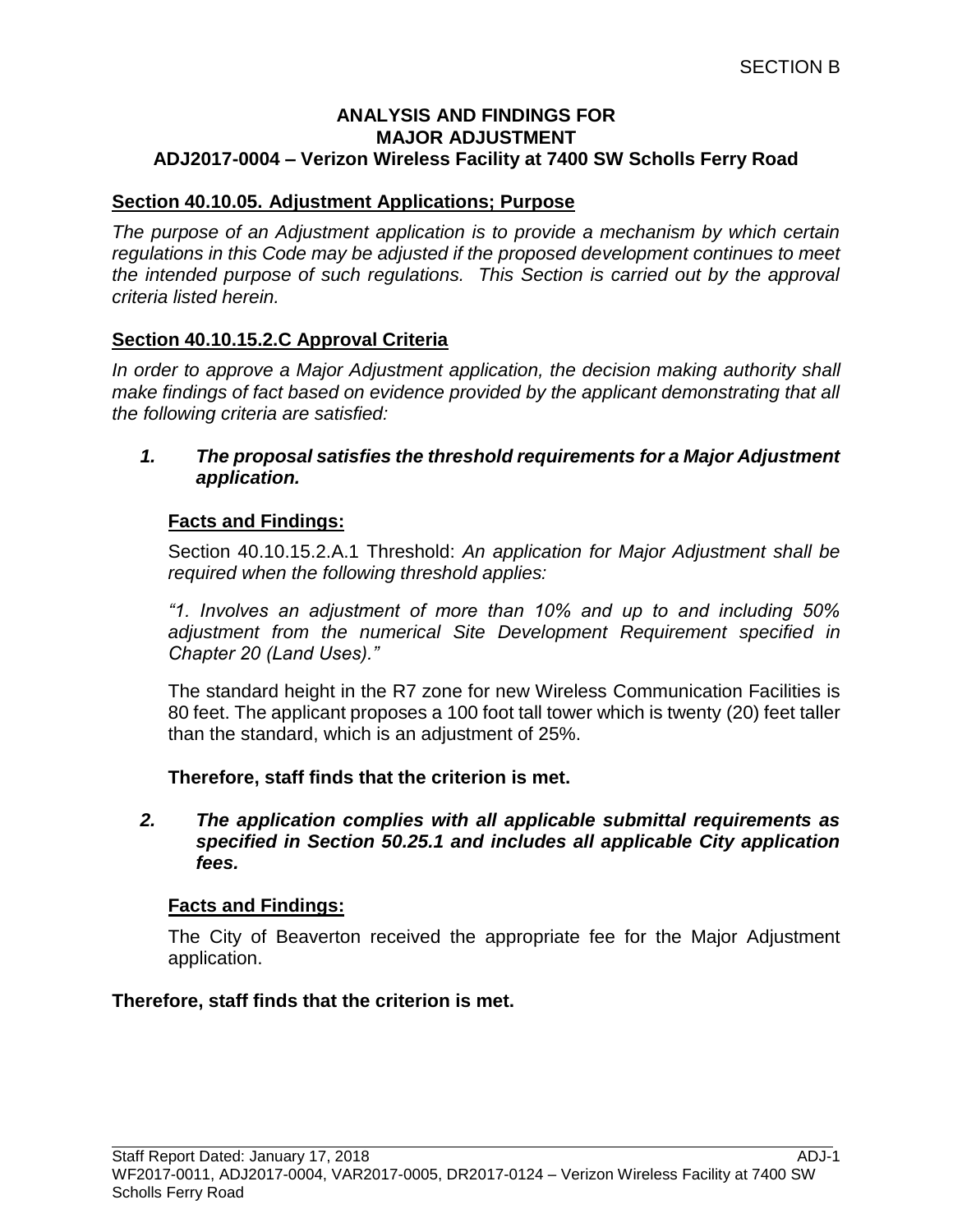# *3. Special conditions exist on the site that make it physically difficult or impossible to meet the applicable development standard for an otherwise acceptable proposal.*

The applicant states that the 100-foot tall tower is necessary to overcome the existing natural features of the site, namely the mature trees and lower ground elevation, which the applicant states is ten (10) feet lower than the neighboring parcel to the south. The applicant explains that the proposed property is an ideal location because it is currently developed as a non-residential use within a residential zone and would fulfill a coverage necessity in the community. However, the property itself has limited options for placing a new wireless communication facility, without interfering with the existing use. The applicant's plans show that much of the site is covered by the existing building and associated parking. Additionally, the specific area chosen towards the rear of the lot is located behind the building, which provides some screening of the tower and ground equipment from the adjacent right-of-way and the existing mature trees located along the southern property line partially obscure the views from other directions.

The applicant's plans also show that the subject site abuts an undeveloped rightof-way to the south, adding an additional barrier between the subject site and surrounding properties. However, the lower ground elevation and existing trees to the south and northeast areas of the site, reach heights ranging from 80 to 100 feet in height, respectively, and make it challenging for an 80-foot tall tower to be as effective.

# **Therefore, staff finds that the criterion is met.**

# *4. The special conditions or circumstances do not result from the actions of the applicant and such conditions and circumstances do not merely constitute financial hardship or inconvenience.*

# **Facts and Findings:**

The applicant states that the special conditions or circumstances are not the result of the applicant and do not involve financial hardship or inconvenience. The applicant states that the subject property was chosen by process of elimination and was determined to be the best suited parcel for the tower, despite the need for a 20-foot height increase. The applicant explains further that the parcel was selected due to its interrelationship with the existing WCF site in the community and an 80-foot tower would not address the capacity needs for the residents in the area and could result in the need for an additional WCF site in the future.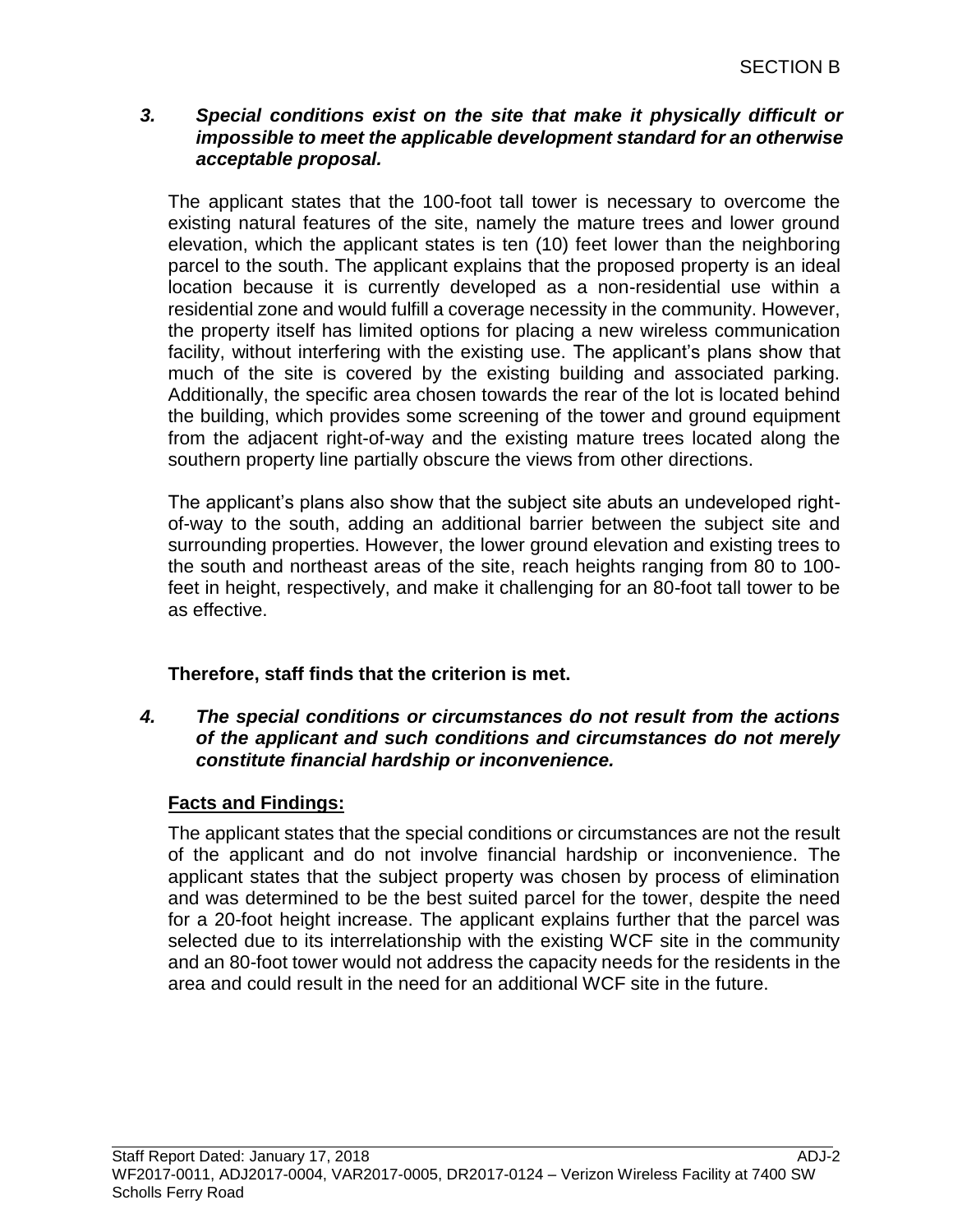Although the mature trees are part of the reason for the increased height request of the tower, they also act as a visual barrier from certain vantage points, and as a backdrop to the tower, as described by the applicant in response to Criterion 9 below. If placed on another area of the site, the tower may not need the Major Adjustment for height but it would not be screened as well and may interfere with the existing use of the site.

# **Therefore, staff finds that the criterion is met.**

# *5. Granting the adjustment as part of the overall proposal will not obstruct pedestrian or vehicular movement.*

The applicant states that the proposed location of the WCF on the subject site is more than 280 feet from SW Scholls Ferry Road, which is the nearest functioning right-of-way. The subject site does about an unimproved right-of-way to the south (potentially the extension of SW Garden Home Road) but is moderately-low on the priority list of future right-of-way improvements. However, the proposed WCF location is not shown to obstruct off-site pedestrian or vehicular movement. Internally to the site, the proposed location is shown to work with the existing pedestrian and vehicular movements and will not obstruct those paths and areas. The applicant states that the additional height request will not impact the pedestrian or vehicle movement and that after the facility is constructed there will be approximately one vehicle trip by a technical to the site per month, which will not have a measureable impact on pedestrian or vehicular movements.

# **Therefore, staff finds that the criterion is met.**

# *6. City-designated significant trees and/or historic resources, if present, will be preserved.*

# **Facts and Findings:**

There are no City-designated significant trees and/or historic resources on the subject site.

**Therefore, staff finds that this approval criterion is not applicable.**

*7. If more than one (1) adjustment is being requested concurrently, the cumulative effect of the adjustments will result in a project which is still consistent with the overall purpose of the applicable zoning district.*

# **Facts and Findings:**

The applicant is only proposing one adjustment.

# **Therefore, staff finds that the criterion is not applicable.**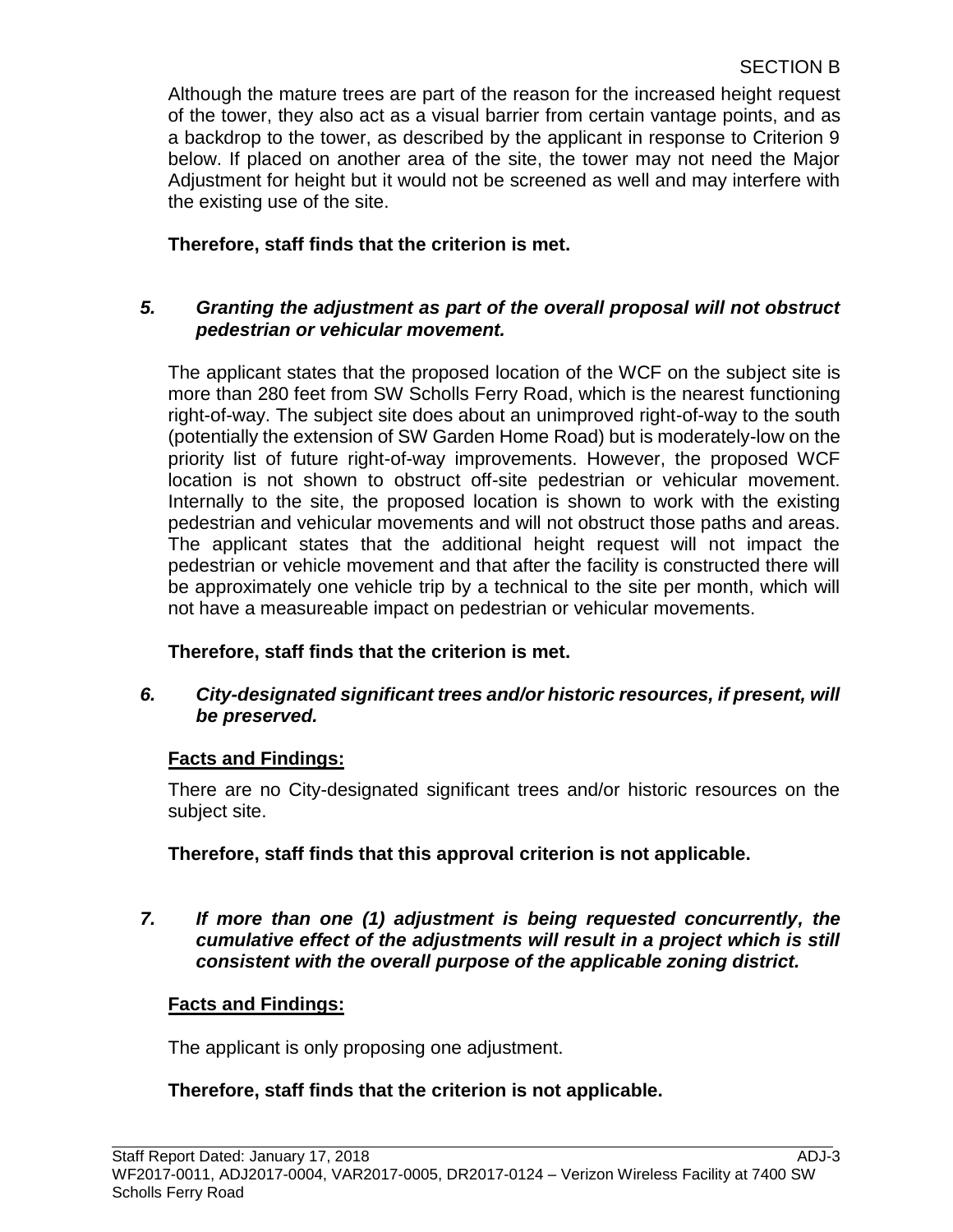# *8. Any adjustment granted shall be the minimum necessary to permit a reasonable use of land, buildings, and structures.*

# **Facts and Findings:**

The applicant states that the proposed height of the tower is the minimum necessary to address coverage capacity issues. The applicant refers to the submitted RF Usage and Facility Justification analysis which demonstrates the difference in coverage area between an 80-foot tall tower and 100-foot tall tower.

Staff finds that the applicant has demonstrated that the requested Major Adjustment is the minimum necessary to make possible a reasonable use of the land and future structures, with minimal impact on surrounding property owners.

# **Therefore, staff finds that the criterion is met.**

*9. Either it can be demonstrated that the modification equally or better meets the intent of the standard to be modified or the proposal incorporates building, structure, or site design features or some combination thereof that compensate for the requested adjustment.* 

# **Facts and Findings:**

The applicant states that the proposed location was selected because of how well the tower would be screened by the church and large stand of trees. Locating the tower elsewhere on the property would have a more significant visual impact on surrounding properties. Thus, the site design will compensate for the impacts of the requested adjustment. The applicant has submitted four photo simulations demonstrating the visibility of the proposed tower from four different vantage points. As seen in these simulations the tower will be visible from all directions but the mature trees will obscure most of the tower from three of the vantage points. The tower will be most visible from the dead end of SW Moss Street (Photosim #1) but the applicant states that from this direction the mature trees will act as a back drop for the tower which is also proposed to be painted dark matte green to blend in with the surrounding vegetation.

However, the use of these tall trees (which the applicant states are approximately 80 feet in height) also necessitates the request for a Major Adjustment of the height because radio signals do not penetrate tree foliage well.

Additionally, staff finds that the applicant's plans shows that the proposed location of the WCF is one that interferes least with existing pedestrian and vehicular areas on the subject site.

Staff finds that the intent of the Standard to be modified is to ensure minimal impact on the existing use and surrounding property owners, while also filling a needed wireless coverage gap.

### **Therefore, staff finds that the criterion is met.**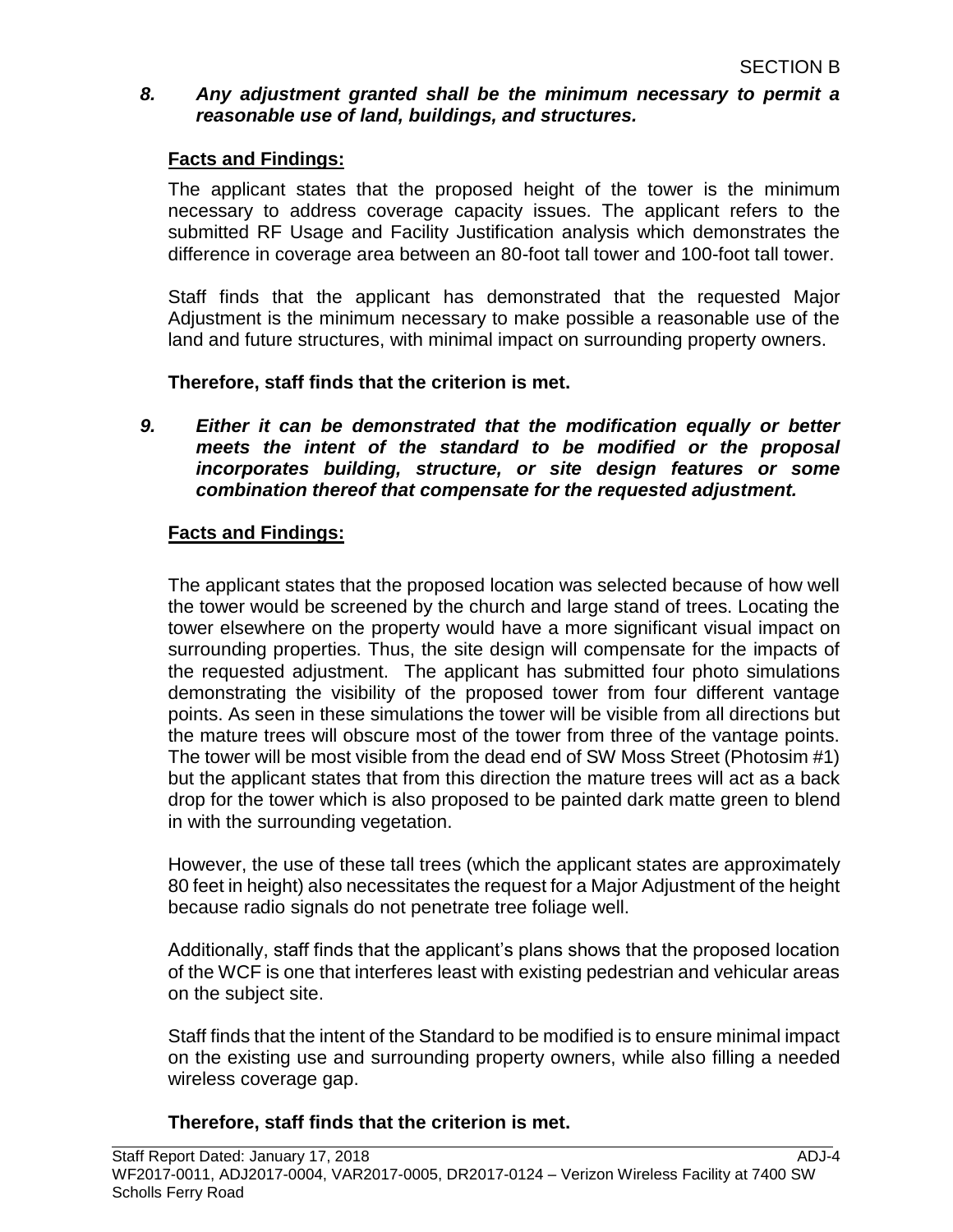*10. The proposal is consistent with all applicable provisions of Chapter 20 (Land Uses) unless the applicable provisions are modified by means of one or more application that have been approved or are considered concurrently with the subject proposal.*

# **Facts and Findings:**

Staff cites the Code Conformance Analysis chart at the end of Section A, herein, which evaluates the project as it relates the applicable Code requirements of Chapter 20 for the Residential - Urban Standard Density (R7) zone as applicable to the above mentioned criteria. As demonstrated on the chart, the development proposal meets the site development standards, with the exception of the standard height, for which this Major Adjustment is requested, and for one setback from the southern property line, for which the applicant is requesting approval of a Variance (VAR2017-0005) concurrently with this application.

**Therefore, staff finds the proposal will meet the criterion for approval by meeting the conditions of approval.**

*11. The proposal is consistent with all applicable provisions of Chapter 60 (Special Requirements) and that all improvements, dedications, or both required by the applicable provisions of Chapter 60 (Special Requirements) are provided or can be provided in rough proportion to the identified impact(s) of the proposal.*

# **Facts and Findings:**

Staff cites the Code Conformance Analysis chart at the end of Section A, herein, which evaluates the project as it relates the applicable Code requirements of Chapter 60 for the Residential - Urban Standard Density (R7) zone and Wireless Communication Facilities, as applicable to the above mentioned criteria.

**Therefore, staff finds the proposal will meet the criterion for approval by meeting the conditions of approval.**

*12. Adequate means are provided or can be provided to ensure continued periodic maintenance and necessary normal replacement of the following private common facilities and areas: drainage ditches, roads and other improved rights-of-way, structures, recreation facilities, landscaping, fill and excavation areas, screening and fencing, ground cover, garbage and recycling storage areas and other facilities, not subject to periodic maintenance by the City or other public agency.*

# **Facts and Findings:**

Staff Report Dated: January 17, 2018 ADJ-5 The applicant states that periodic maintenance and necessary normal replacement of the facilities and area are provided for. Staff recommend a condition of approval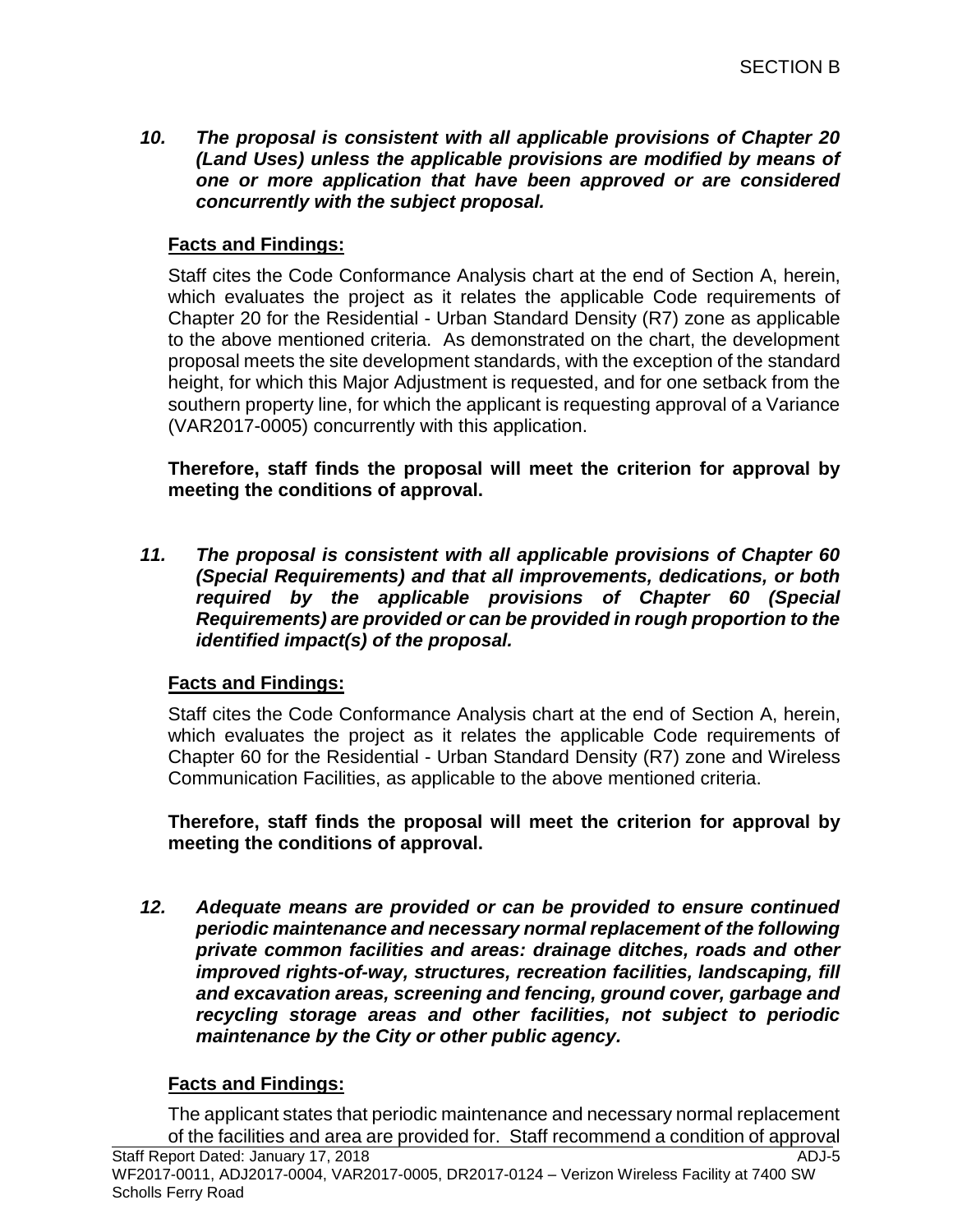that the required landscaping be maintained in a manner to achieve 100% survival rate within the first year of planting, in compliance with Section 60.70.35.7 of the Beaverton Development Code.

**Therefore, staff finds the proposal will meet the criterion for approval by meeting the conditions of approval.**

*13. The proposal does not include any lot area averaging as specified in Section 20.05.50.1.B or include any lot dimension reductions as specified in Sections 20.05.50.2.A.2 and .4 or 20.05.50.2.B.2 and .4.*

# **Facts and Findings:**

The proposal does not include any lot area averaging.

**Therefore, staff finds the criterion is not applicable.**

*14. Applications and documents related to the request, which will require further City approval, shall be submitted to the City in the proper sequence.*

# **Facts and Findings:**

The applicant has submitted all documents related to this request for Major Adjustment approval. A Wireless Facility Three, a Variance and Design Review Compliance Letter application is being processed concurrently with the subject request for Major Adjustment. The Wireless Facility Three proposal is dependent upon approval of the Major Adjustment, Variance and Design Review Compliance Letter proposal.

**Therefore, staff finds the proposal will meet the criterion for approval by meeting the conditions of approval.**

# **RECOMMENDATION**

**Based on the facts and findings presented, staff recommends APPROVAL of ADJ2017-0004 – Verizon Wireless Facility at 7400 SW Scholls Ferry Road, subject to the applicable conditions identified in Section E, herein.**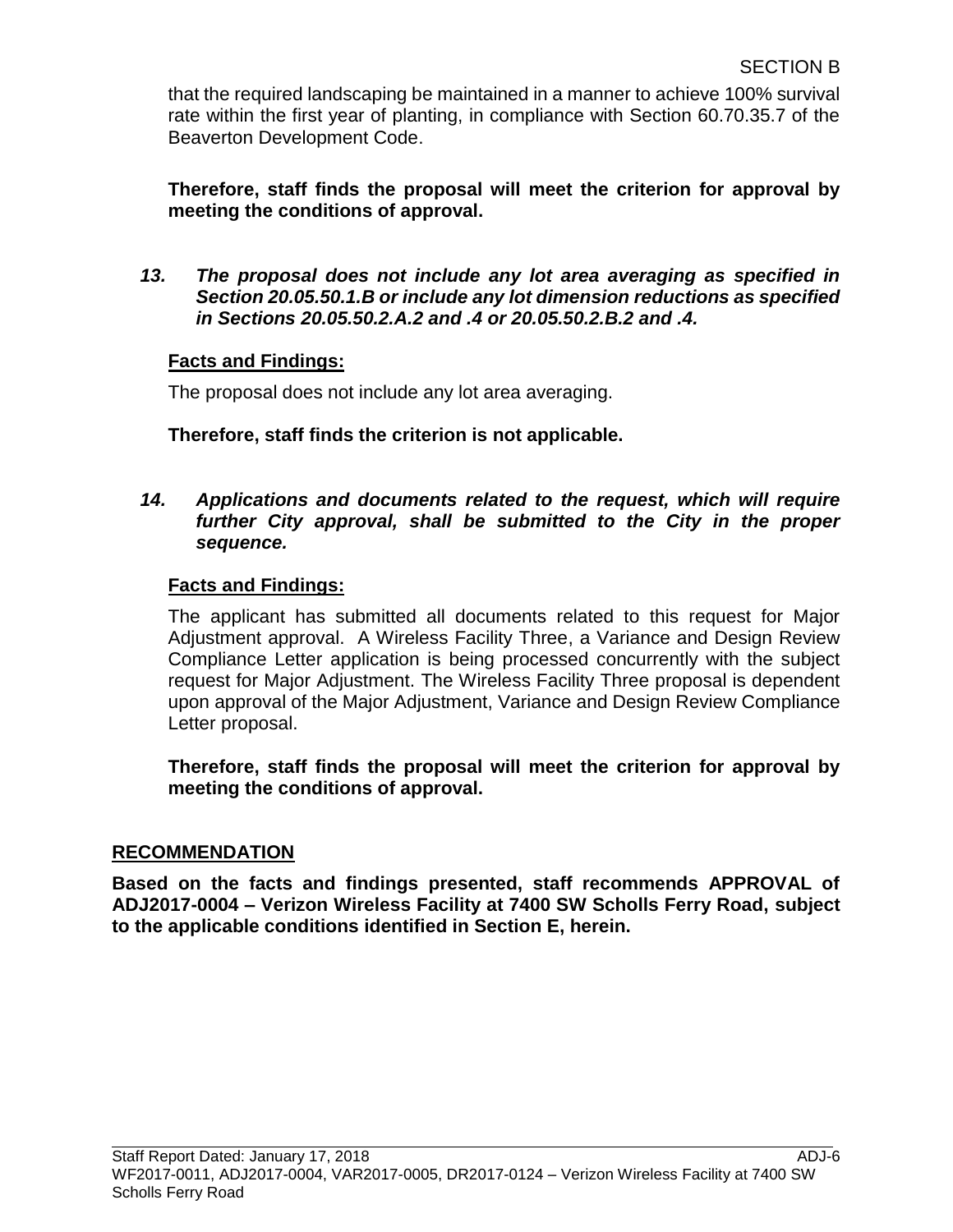## **ANALYSIS AND FINDINGS FOR VARIANCE VAR2017-0005 – Verizon Wireless Facility at 7400 SW Scholls Ferry Road**

# **Section 40.95.05. Variance Applications; Purpose**

*The purpose of a Variance application is to provide for the consideration of varying from the applicable provisions of the Development Code where it can be shown that, owing to special and unusual circumstances, the literal interpretation of these provisions would cause an undue or unnecessary hardship without a corresponding public benefit. This Section is carried out by the approval criteria listed herein.*

### **Section 40.95.15.1.C Approval Criteria**

*In order to approve a Variance application, the decision making authority shall make findings of fact based on evidence provided by the applicant demonstrating that all the following criteria are satisfied:*

### *1. The proposal satisfies the threshold requirements for a Variance application.*

# **Facts and Findings:**

Section 40.95.15.1.A.1 Threshold: *An application for Variance shall be required when the following threshold applies:*

*"A change of more than fifty percent (50%) to the numerical standards specified in the Site Development Requirements contained in Chapter 20 (Land Uses). This threshold does not apply where credits have been earned for height increase through Habitat Friendly Development Practices, as described in Sections 60.12.40.4., .5., .6., and .7.*

In regards to minimum setbacks for new Wireless Communication Facilities, Chapter 20 refers to Section 60.70.35.14.A and B of the Development Code which states that the minimum setback from all property lines shall be a distance equal to the height of the tower, plus five (5) feet. The applicant has proposed a 100-foot tall tower, therefore the minimum setback is 105 feet from all property lines. The applicant has demonstrated compliance with this standard from all property lines except for the south property line, where the applicant is proposing a 44.83-foot setback, or 57% variance. The applicant also adds that the tower is engineered to withstand exceptional wind and weather forces but should the tower experience greater force, it is engineered with break point technology, which would compel the structure to break at a designated place on the structure and fold over on itself. The applicant states that the tower is thus protected from falling its fill length toward an adjacent property. Additionally, the standard found in Section 60.70.35.14.C, continues to state that the decision-making authority may authorize an Adjustment or Variance to this standard, if the applicant can demonstrate that such an Adjustment or Variance would reduce the visual impacts of the tower on adjacent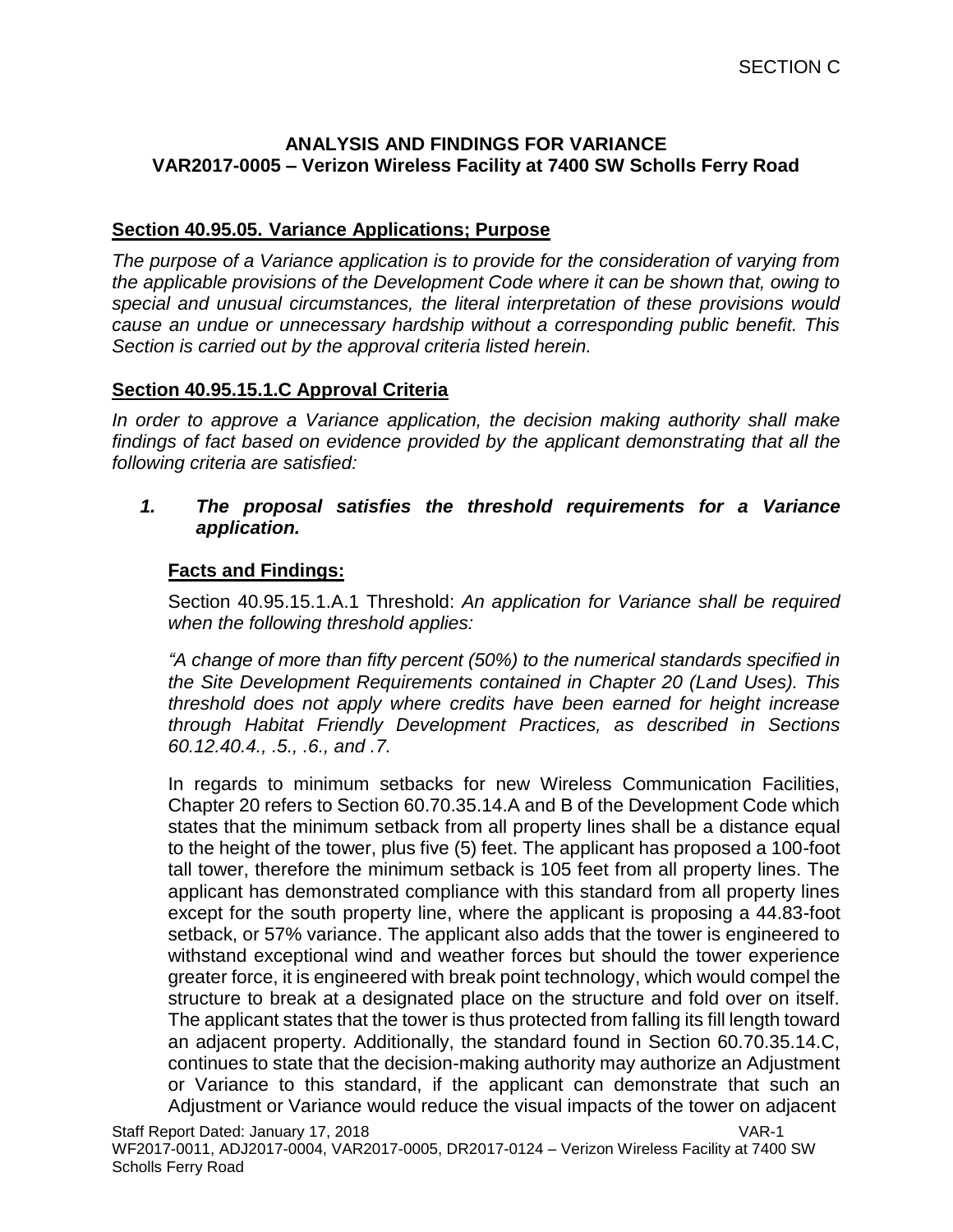property because of vegetation, topography, intervening buildings or other sitespecific factors.

**Therefore, staff finds that the criterion is met.**

*2. All City application fees related to the application under consideration by the decision making authority have been submitted.*

# **Facts and Findings:**

The City of Beaverton received the appropriate fee for the Variance application.

**Therefore, staff finds that the criterion is met.**

*3. Special conditions exist which are peculiar to the land, structure, or building involved and which are not applicable to other lands, buildings, or structures in the same zoning district.*

# **Facts and Findings**

The applicant states that the property is already developed and most of the area is dedicated to the church and its ancillary uses. The area of the site which could meet the standard setback requirement is occupied by either the building, parking or pedestrian circulation areas. Additionally, the area within the standard setbacks for WCF is more open and visible to adjacent properties and right-of-way. The applicant states that the 105% height of the tower setback makes almost all other areas onsite infeasible for a new tower, because of the location of the church and the drive aisle. The applicant also indicates that what makes this subject property unique is that the southern property line abuts unimproved right-of-way, which is currently covered with vegetation, containing mature trees approximately 80 feet in height. This location, near established vegetation, provides a natural landscape buffer and screen for the WCF and unlike the north and east property lines, it abuts undeveloped right-of-way as opposed to an active community center, or busy arterial along the western property line. The unimproved right-of-way also provides approximately 60 additional feet from the proposed WCF to the nearest developed property to the south.

**Therefore, staff finds that the criterion is met.**

*4.* **Strict interpretation of the provisions of this ordinance would deprive the applicant of the rights commonly enjoyed by other properties in the same zoning district under the terms of the Development Code.**

# **Facts and Findings:**

In response to Criterion No. 3 above the applicant explains how the restrictive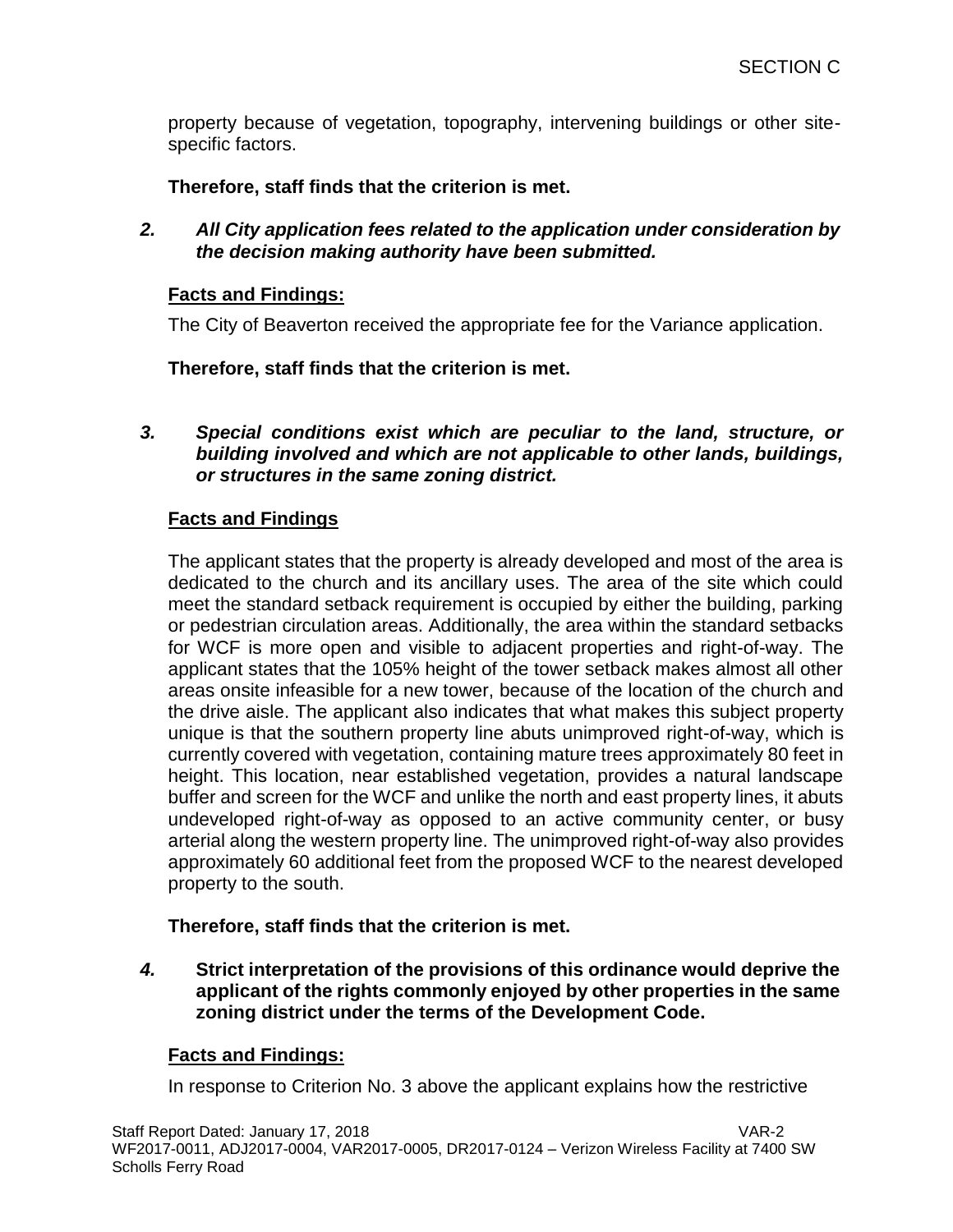standard setbacks set specifically for wireless communication facilities present a great challenge to find suitable locations that meet the standards. Staff observes that the subject site is located within the Residential zone R7 – Urban Standard Density. This zone is primarily intended for residential development for which there are different, less restrictive setbacks (see Chapter 20 Code Conformance Chart provided herein). For WCF, the setback is not only the standard setbacks that is generally applied to other development in this zone, but is also dictated by the height of the tower, plus five (5) feet. No other structure within the R7 zone, whether permitted outright or through a Conditional Use Permit, is subject to the same method of determining setbacks.

Strict interpretation of the setback standard would mean that the WCF tower would have to be setback from all property lines at a minimum distance of 105 feet. This site, although over 2 acres in size, is developed with an existing church. The area in which the tower could comply with this provision on all sides is already occupied by either the church building itself or pedestrian areas. The areas which are not occupied by the building or pedestrian walkways, are more exposed to the public right-of-way and surrounding properties. The applicant also explains that the this site

# **Therefore, staff finds that the criterion is met.**

*5. The special conditions and circumstances do not result from the actions of the applicant and such conditions and circumstances do not merely constitute financial hardship or inconvenience.*

# **Facts and Findings:**

The applicant states that the special conditions and circumstances do not result in the actions of the applicant and that such conditions and circumstances do not merely constitutes financial hardship or inconvenience. The applicant states that the process for permitting this tower began before the subject site was part of the City of Beaverton. Under Washington County's jurisdiction, the applicant states that the proposed wireless facility would have met the applicable standards because setbacks are measured from the closest adjacent property. In response to Criterion No. 3 above, the applicant also states that by locating the WCF at the proposed location, in close proximity to the dense tree grove and behind the church building it will be better screened from the right-of-way.

Staff concurs with the applicant. The site is already developed with limited areas to place the tower on without making more significant changes to the site. These existing conditions and circumstances as identified in Criterion No. 3 above are not the result of the applicant and do not merely constitute a financial hardship or inconvenience.

# **Therefore, staff finds that the criterion is met.**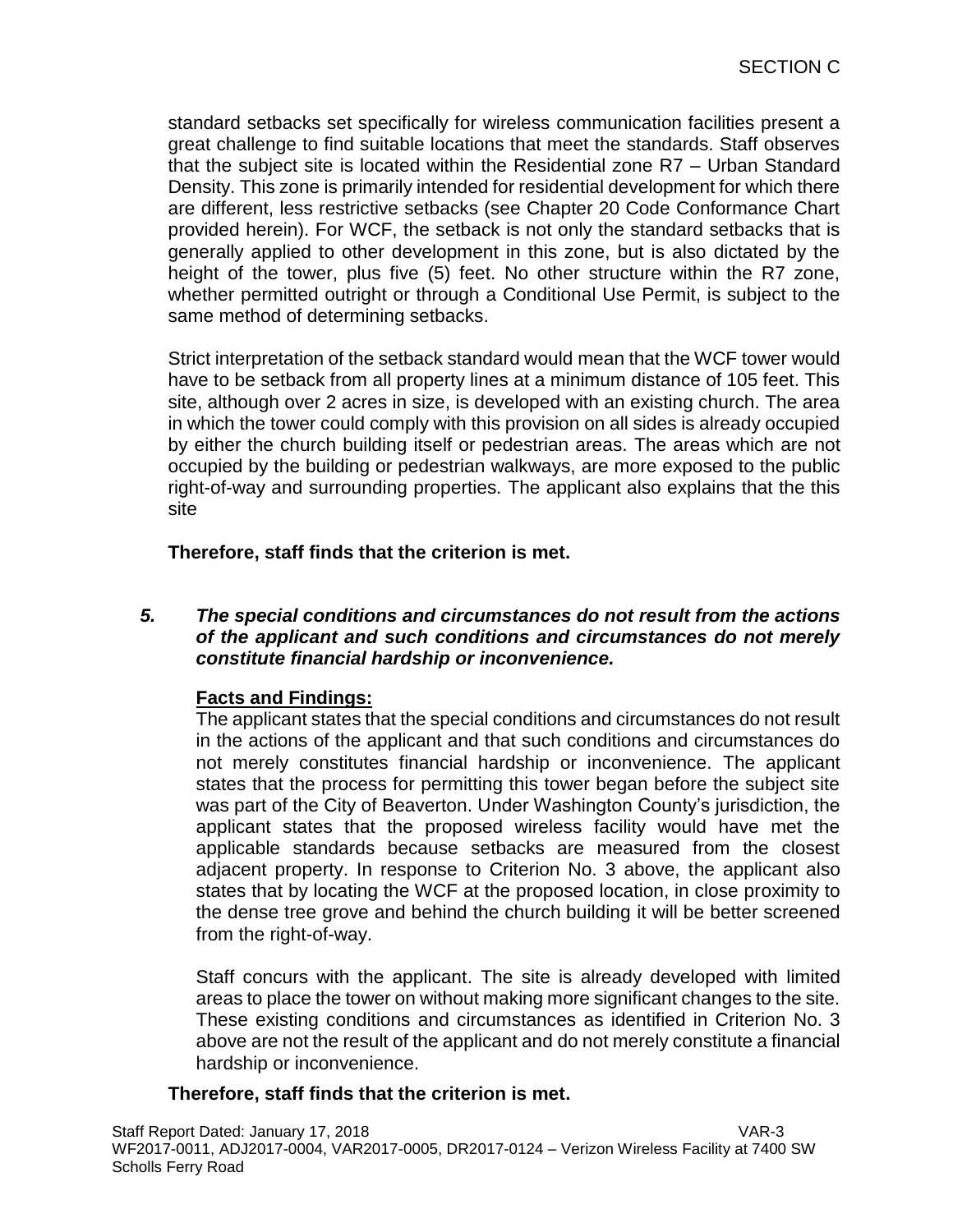*6. If more than one (1) variance is being requested, the cumulative effect of the variances result in a project which is still consistent with the overall purpose of the applicable zone.*

# **Facts and Findings:**

The applicant has only applied for one variance, therefore this criterion is not applicable.

**Therefore, staff finds that this approval criterion is not applicable.**

*7. Any variance granted shall be the minimum variance that will make possible a reasonable use of land, building, and structures.*

# **Facts and Findings:**

The applicant states that the variance requested is the minimum required to make possible a reasonable use of the land for a wireless communication facility.

The applicant explains that there is no other practical location on the subject property to locate the proposed wireless communication facility and that if it were to be located somewhere else on the property it would interfere with traffic flow, it would need to replace part of the church, or it would be in a conspicuous location where it would not be well screened. The proposed location is unique in that it would provide good screening and the facility could still operate adequately.

Staff concurs with the applicant that the Variance would result in a WCF tower that is located behind an existing building, in an area where it does not interfere with the existing pedestrian and vehicular circulation paths while incorporating the building and existing mature trees into the overall design. The proposed location also is more accommodating to potential future development, whether it is the expansion of the church and ancillary uses, or redevelopment of the site.

### **Therefore, staff finds that the criterion is met.**

*8. For a proposal for a variance from sign regulations, no variance shall be granted unless it can be shown that there are special circumstances involving size, shape, topography, location or surroundings attached to the property referred to in the application, which do not apply generally to other properties in the same zoning district, and that the granting of the variance will not result in material damage or prejudice to other property in the vicinity and not be detrimental to the public safety and welfare. Variances shall not be granted merely for the convenience of the applicant or for the convenience of regional or national businesses which wish to use a standard sign.*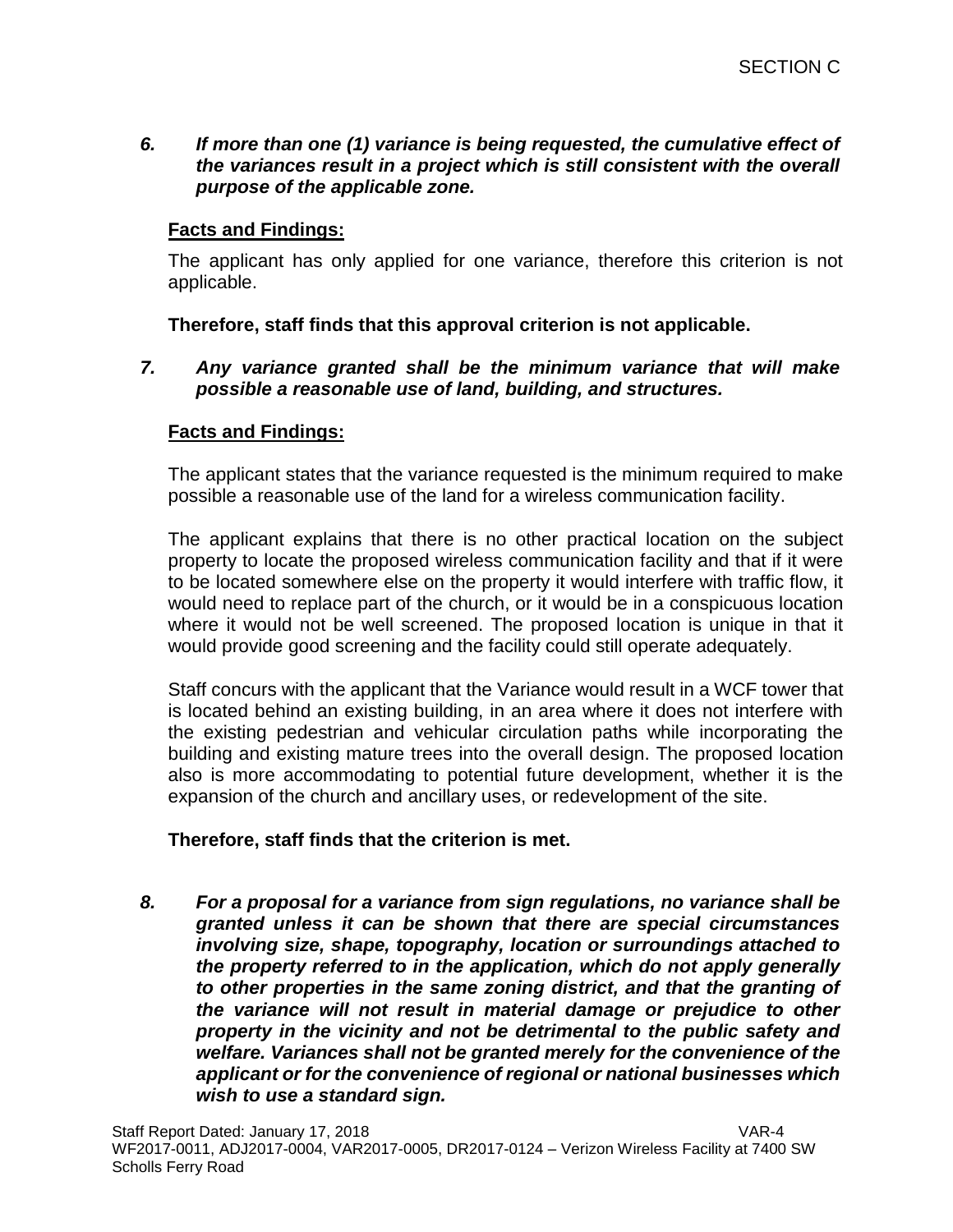# **Facts and Findings:**

The applicant is not proposing a variance to the sign regulations

### **Therefore, staff finds that the criterion is not applicable.**

*9. The proposal is consistent with all applicable provisions of Chapter 20 (Land Uses) unless the applicable provisions are subject to an Adjustment, Planned Unit Development, or Variance which shall be already approved or considered concurrently with the subject proposal.*

# **Facts and Findings:**

Staff concurs with the applicant's statement that the proposal is consistent with all applicable provisions of Chapter 20 with the exception of the southern setback, for which this Variance proposes to modify, and the standard height for which the applicant is requesting Major Adjustment approval and has submitted the application to be reviewed concurrently.

**Therefore, staff finds the proposal will meet the criterion for approval by meeting the conditions of approval.**

*10. The proposal is consistent with all applicable provisions of Chapter 60 (Special Requirements) and that all improvements, dedications, or both required by the applicable provisions of Chapter 60 (Special Requirements) are provided or can be provided in rough proportion to the identified impact(s) of the proposal.*

### **Facts and Findings:**

Staff concurs with the applicant's statement that the proposal is consistent with all applicable provisions of Chapter 60 with the exception of the southern setback for which this Variance proposes to modify.

**Therefore, staff finds that the criterion is met.**

### *11. The proposal contains all applicable application submittal requirements as specified in Section 50.25.1. of the Development Code.*

### **Facts and Findings:**

The applicant has complied with all applicable submittal requirements as specified in Section 50.25.1. of the Development Code.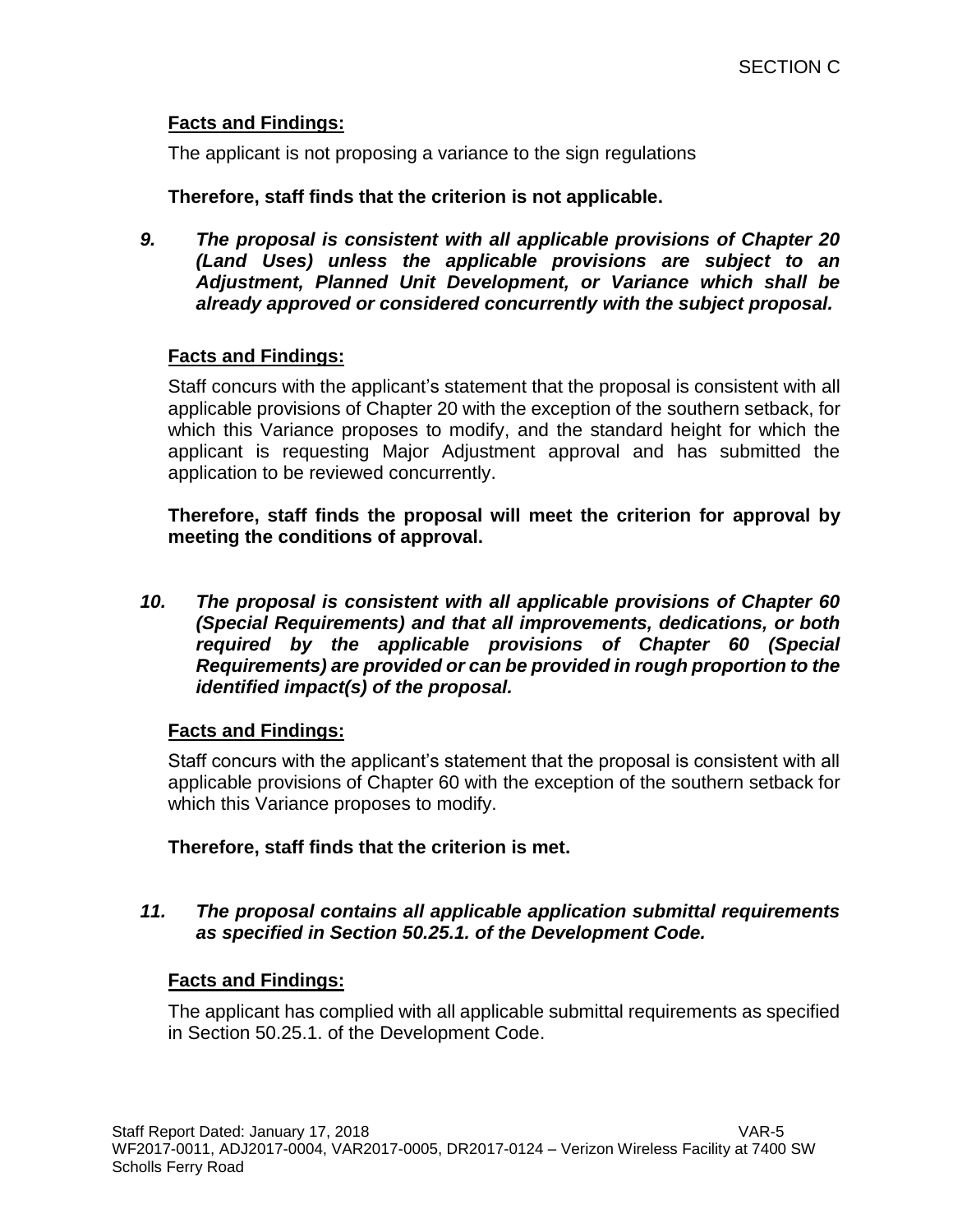*12. Applications and documents related to the request, which will require further City approval, shall be submitted to the City in the proper sequence.*

## **Facts and Findings:**

The applicant has submitted all documents related to this request for Variance approval. A Wireless Facility Three, Major Adjustment and Design Review Compliance Letter application is being processed concurrently with the subject request for Variance. The Variance application is dependent upon approval of the Wireless Facility Three application.

**Therefore, staff finds the proposal will meet the criterion for approval by meeting the conditions of approval.**

### **RECOMMENDATION**

**Based on the facts and findings presented, staff recommends APPROVAL of VAR2017-0005 – Verizon Wireless Facility at 7400 SW Scholls Ferry Road, subject to the applicable conditions identified in Section E, herein.**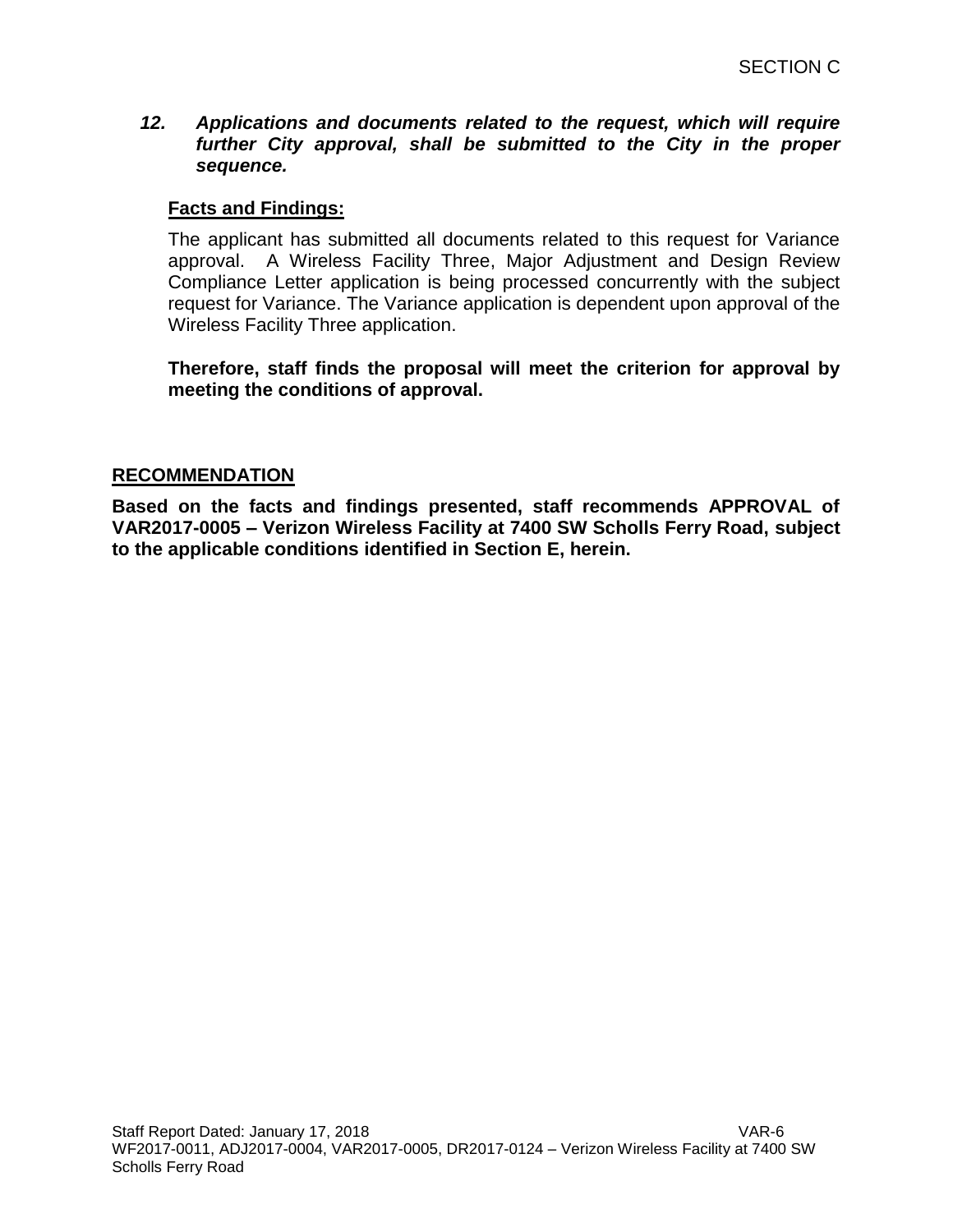## **ANALYSIS AND FINDINGS FOR DESIGN REVIEW COMPLIANCE LETTER DR2017-0124 – Verizon Wireless Facility at 7400 SW Scholls Ferry Road**

# **Section 40.20.05. Design Review Applications; Purpose**

*The purpose of Design Review is to promote Beaverton's commitment to the community's appearance, quality pedestrian environment, and aesthetic quality. It is intended that monotonous, drab, unsightly, dreary and inharmonious development will be discouraged. Design Review is also intended to conserve the City's natural amenities and visual character by insuring that proposals are properly related to their sites and to their surroundings by encouraging compatible and complementary development.*

# *Section* **40.20.15.1.C** *Approval Criteria*

*In order to approve a Design Review Two application, the decision making authority shall make findings of fact based on evidence provided by the applicant demonstrating that all the following criteria are satisfied:*

### *1. The proposal satisfies the threshold requirements for a Design Review Compliance Letter application.*

The applicant proposes to move an existing storage shed to another area on the subject site to accommodate the new proposed Wireless Communication Facility. The proposal also includes establishing a new designated fenced waste and recycling container storage area adjacent to the fenced wireless facility ground equipment area for the church's use.

- *1. Minor design changes to existing building or site… f. Modification of up to 15 percent on-site landscaping with no reduction in required landscaping.*
- *4. New construction of non-habitable buildings in commercial, industrial, multiple use zones, or for approved Conditional Uses in residential zones, up to and including gross building area of 1,000 square feet.*

### **Therefore, staff finds that the proposal meets the criterion for approval.**

# *2. All City application fees related to the application under consideration by the decision making authority have been submitted.*

The applicant paid the required fees for a Design Review Compliance Letter.

### **Therefore, staff finds that the proposal meets the criterion for approval.**

### *3. The proposal contains all applicable application submittal requirements as specified in Section 50.25.1 of the Development Code.*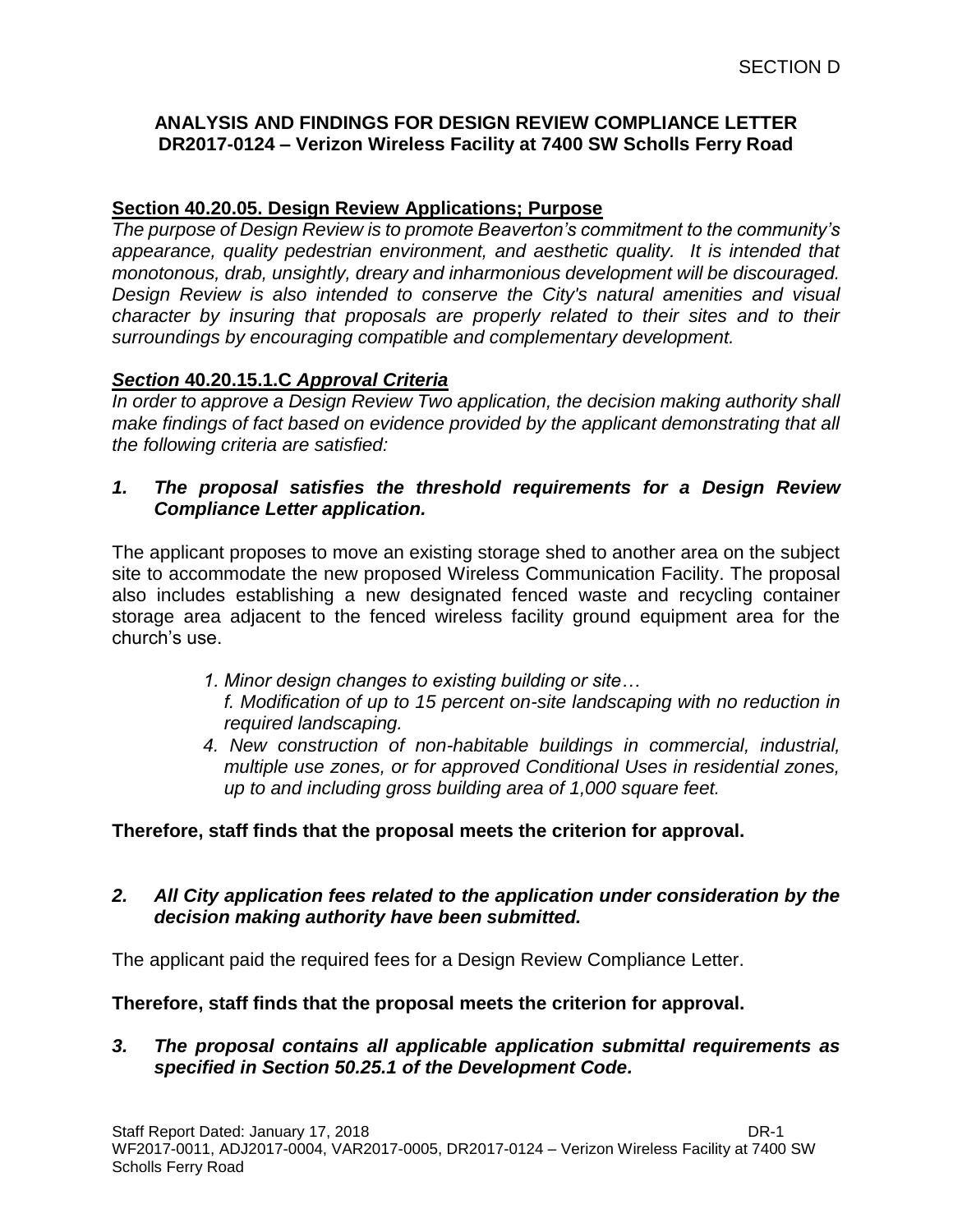The applicant submitted the application on September 27, 2017 and was deemed complete on October 18, 2017. In the review of the materials during the application review, staff finds that all applicable application submittal requirements, identified in Section 50.25.1 are contained within this proposal.

## **Therefore, staff finds that the proposal meets the criterion for approval.**

*4. The proposal meets all applicable Site Development Requirements of Sections 20.05.15, 20.10.05, 20.15.15 and 20.20.15 of the Development Code unless the applicable provisions are subject to an Adjustment, Planned Unit Development, or Variance application, which shall be already approved or considered concurrently with the subject proposal.*

The proposal is a relocation of an existing storage structure associated with an existing church and the addition of a garbage receptacle area adjacent to the proposed fenced WCF area. The storage structure is an Accessory Structure and is not subject to Sections 20.05.15, 20.10.05, 20.15.15 or 20.20.15 of the Development Code but rather the setbacks outlined in Section 60.50.05 Accessory Uses and Structures. However, the applicant's plans show that the standards outlined in Chapter 20 are also met. Adjustment, Planned Unit Development or Variance is not necessary for the proposed changes. The applicant has submitted Wireless Communication Three, Major Adjustment and Variance applications concurrently for the construction of a new proposed Wireless Communication Facility on the subject site. The Design Review Compliance Letter is necessary for the relocation of the existing storage structure and establishment of a new trash enclosure area.

### **Therefore, staff finds that the proposal meets the criterion for approval.**

### *5. The proposal which is not an addition to an existing building is consistent with all applicable provisions of Sections 60.05.15 through 60.05.30.*

The structure is existing and was part of the church site prior to the annexation of the site on January 18, 2017. The applicant is not proposing to modify the structure other than to move it to a different location on the site. The proposed waste and recycling storage area is consistent with all applicable provisions of Sections 60.05.15 through 60.05.30.

Staff cites the Design Review Standard Analysis chart which evaluates the proposal's compliance with applicable Design Review Standards. As demonstrated on the chart, the proposal complies, or through conditions of approval, can be made to comply with Design Standards.

# **Therefore, staff finds that the proposal meets the criterion for approval.**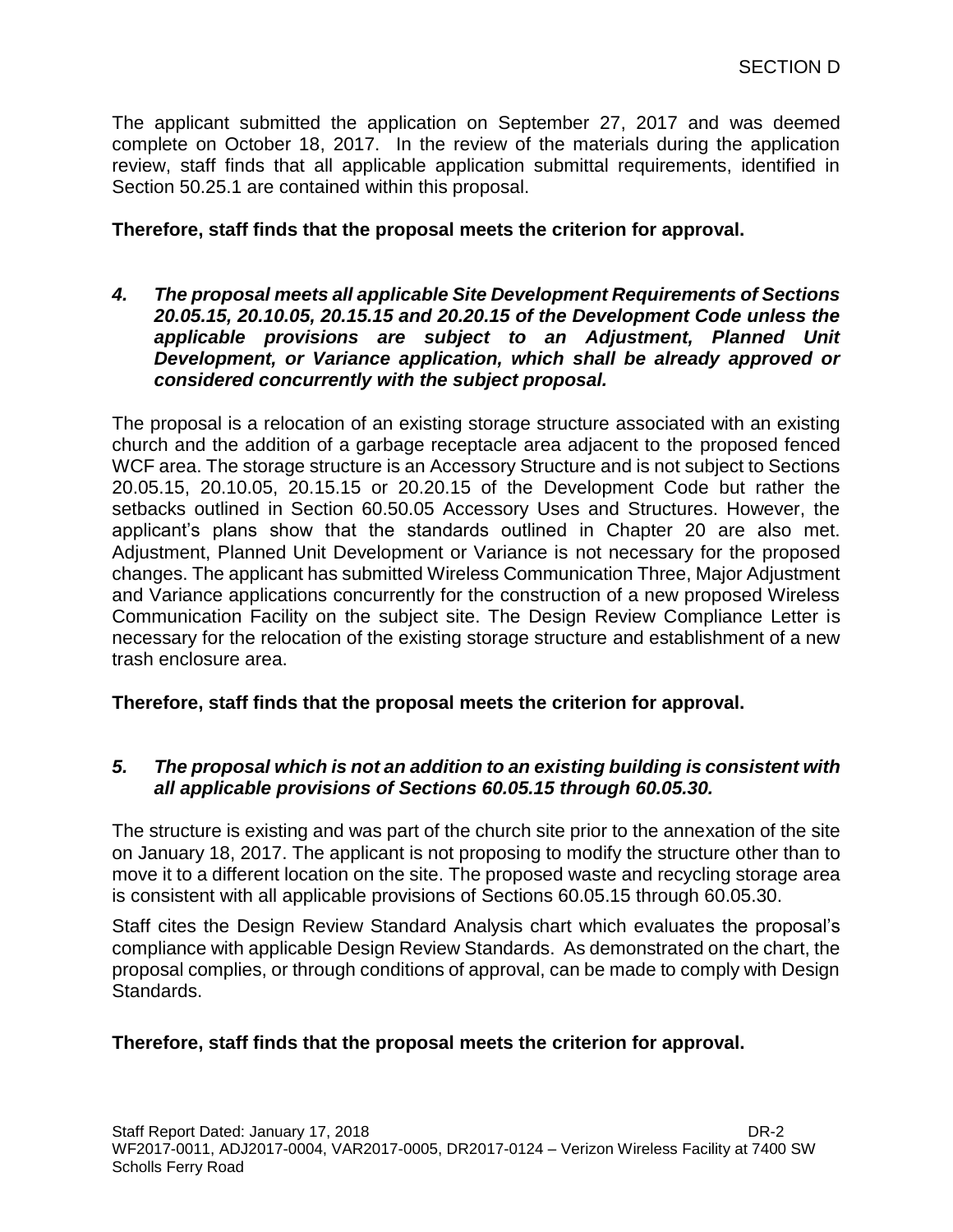- *6. If applicable the proposed addition to an existing building, and only that portion of the building containing the proposed addition, complies with the applicable provisions of Sections 60.05.15 through 60.05.30 as they apply to the following:*
	- *a. Building articulation and variety.*
	- *b. Roof forms.*
	- *c. Exterior building materials.*
	- *d. Foundation landscaping requirements.*
	- *e. Screening roof mounted equipment requirements.*
	- *f. Screening loading areas, solid waste facilities and similar improvements.*
	- *g. Lighting requirements.*
	- *h. Pedestrian circulation.*

The proposal is not an addition to an existing building, it is the relocation of an existing detached accessory structure and addition of a dedicated trash enclosure, which will be adjacent to the proposed WCF area.

**Therefore, staff finds the criterion for approval is not applicable.** 

### *7. The proposal is consistent with all applicable provisions in Chapter 60.*

Staff cites the Design Review Standard Analysis chart which evaluates the proposal's compliance with applicable provisions in Chapter 60. As demonstrated on the chart, the proposal complies, or through conditions of approval, can be made to comply with Chapter 60 standards.

**Therefore, staff finds that by meeting the conditions of approval, the proposal meets the criterion for approval.**

### *8. Except for conditions requiring compliance with approved plans, the proposal does not modify any conditions of approval of a previously approved Type 2 or Type 3 application.*

The subject site was annexed into the City of Beaverton on January 18, 2017. The church and the subject storage structure were existing on the site prior to annexation and were approved under Washington County's regulations.

**Therefore, staff finds that by meeting the conditions of approval, the proposal meets the criterion for approval.**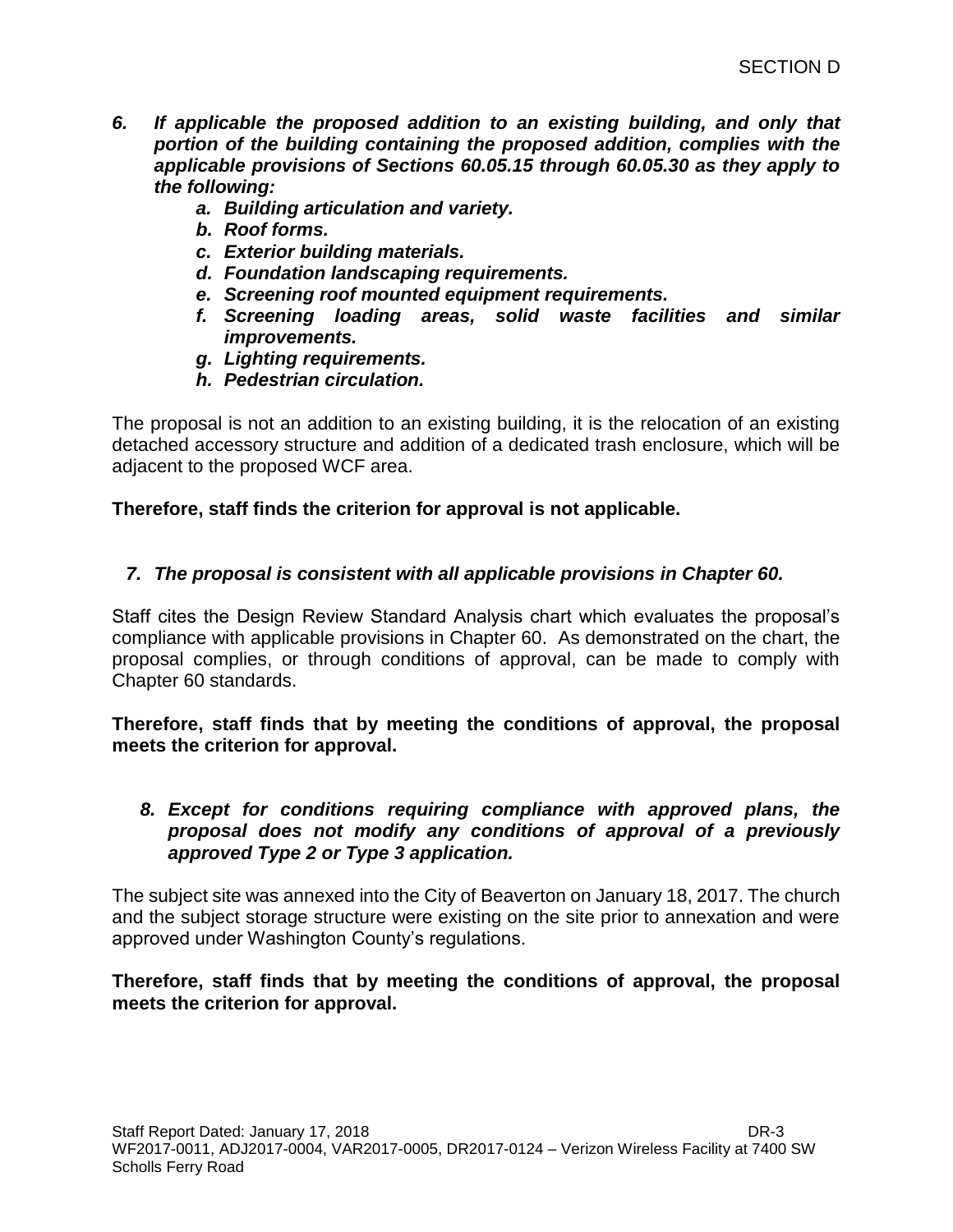### *9. Proposals for Community Gardens comply with Section 60.05.25.14 of Chapter 60. Community Gardens are exempt from Criteria 4, 5, 6, 7, and 8 above.*

Community gardens are not included in this proposal.

## **Therefore, staff finds the criterion not applicable.**

## *8. Applications and documents related to the request, which will require further City approval, shall be submitted to the City in the proper sequence.*

The applicant has submitted this Design Review Compliance Letter application and the associated Wireless Facility Three, Major Adjust and Variance applications. Concurrent review of the applications satisfies this criterion. No other applications are required of the applicant for this stage of City approvals. Because the applications were submitted concurrently staff will review all four (4) applications at once

### **Therefore, staff finds the proposal meets the criterion for approval.**

#### **Recommendation**

Based on the facts and findings presented, staff recommend **APPROVAL** of **DR2017- 0124 Verizon Wireless Facility at 7400 SW Scholls Ferry Road,** subject to the applicable conditions identified in Section E.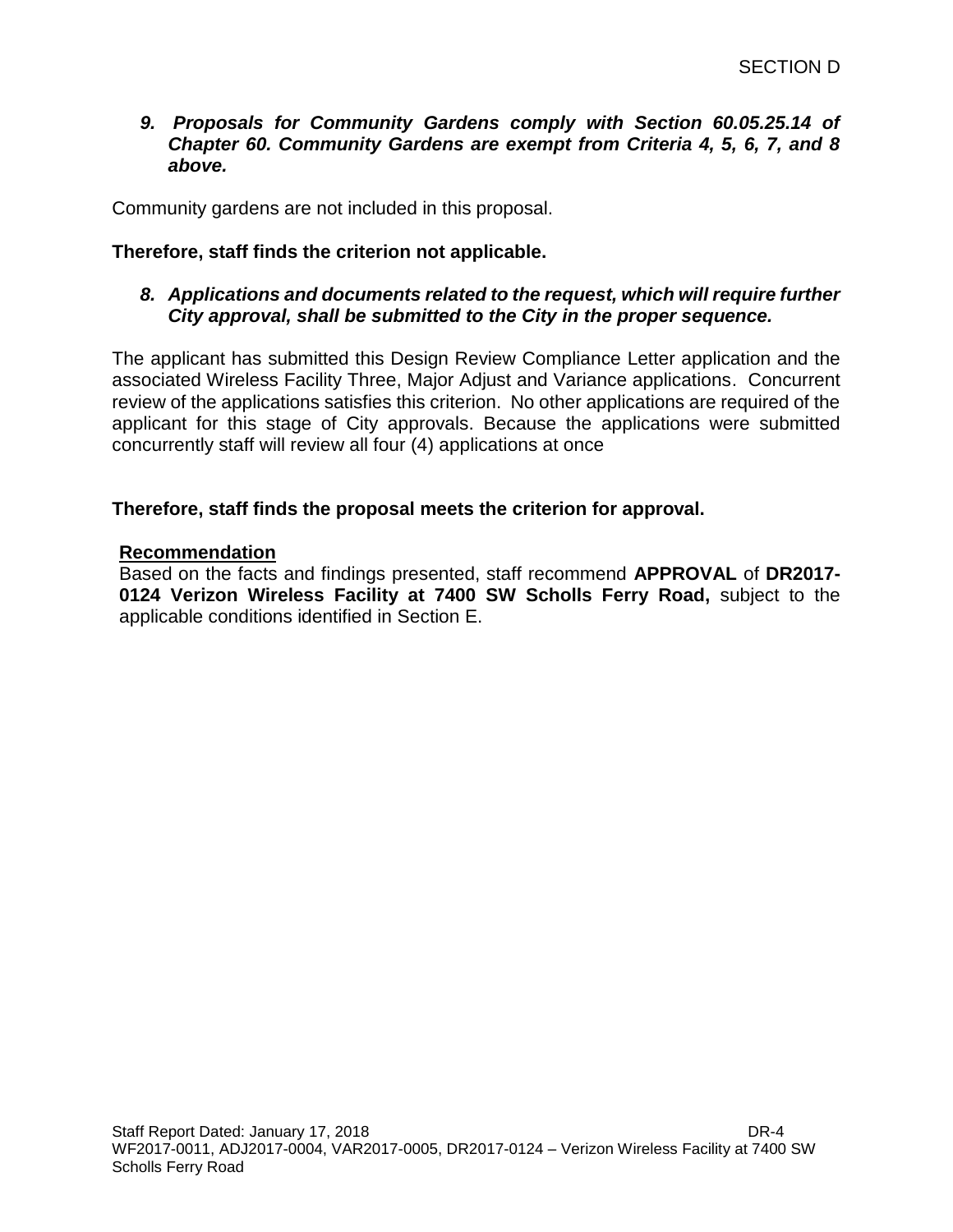| <b>Design Review Standards Analysis</b>          |  |
|--------------------------------------------------|--|
| Section 60.05.15 Building Design and Orientation |  |

| <b>DESIGN STANDARD</b>                                                                                                                                            | <b>PROJECT PROPOSAL</b>                                                                                                                                                                                                                                                                                                                                                                                                                                                                                                                                                                                                                                                                                                                                                                                                                              | <b>MEETS</b><br><b>STANDARD</b> |  |  |
|-------------------------------------------------------------------------------------------------------------------------------------------------------------------|------------------------------------------------------------------------------------------------------------------------------------------------------------------------------------------------------------------------------------------------------------------------------------------------------------------------------------------------------------------------------------------------------------------------------------------------------------------------------------------------------------------------------------------------------------------------------------------------------------------------------------------------------------------------------------------------------------------------------------------------------------------------------------------------------------------------------------------------------|---------------------------------|--|--|
| <b>Building Articulation and Variety</b>                                                                                                                          |                                                                                                                                                                                                                                                                                                                                                                                                                                                                                                                                                                                                                                                                                                                                                                                                                                                      |                                 |  |  |
| 60.05.15.1.B-C<br>Buildings visible from and<br>within 200 feet of an<br>adjacent public street<br>shall have a minimum<br>portion30% articulation<br>and variety | The proposed relocation of the existing<br>storage structure will be further away from<br>SW Scholls Ferry Road than in its current<br>location. The applicant's plans show that<br>the new location will place the structure<br>more than 300 feet away from the western<br>property line, which abuts SW Scholls Ferry<br>Road. Additionally, the proposed storage<br>shed location is behind the existing church,<br>which further screens the shed from<br>adjacent public streets. The only other<br>public streets within 200 feet of the subject<br>site are the dead-ends SW Whitford Lane<br>and SW Garden Home Road. From both<br>theses dead ends, the site is screened by<br>existing homes, garage structures and<br>vegetation. The proposed trash enclosure<br>will be located further than 200 feet of an<br>adjacent public street. | N/A                             |  |  |
| <b>Roof Forms</b>                                                                                                                                                 |                                                                                                                                                                                                                                                                                                                                                                                                                                                                                                                                                                                                                                                                                                                                                                                                                                                      |                                 |  |  |
| 60.05.15.2.C<br>Roofs with pitch less<br>than 4:12 shall be<br>articulated<br>with a parapet wall or<br>decorative cornice                                        | The storage shed is existing. The applicant<br>is proposing to relocate the structure<br>elsewhere on the site, no other changes are<br>being made to the structure. A roof is not<br>proposed for the trash enclosure.                                                                                                                                                                                                                                                                                                                                                                                                                                                                                                                                                                                                                              | N/A                             |  |  |
| <b>Primary Building Entrances</b>                                                                                                                                 |                                                                                                                                                                                                                                                                                                                                                                                                                                                                                                                                                                                                                                                                                                                                                                                                                                                      |                                 |  |  |
| 60.05.15.3<br>Weather protection for<br>primary entrance                                                                                                          | The proposal includes the relocation of an<br>existing storage structure, approximately 96<br>square feet in size. The proposed storage<br>structure and trash enclosure are non-<br>habitable and therefore do not have a<br>primary entrance.                                                                                                                                                                                                                                                                                                                                                                                                                                                                                                                                                                                                      | N/A                             |  |  |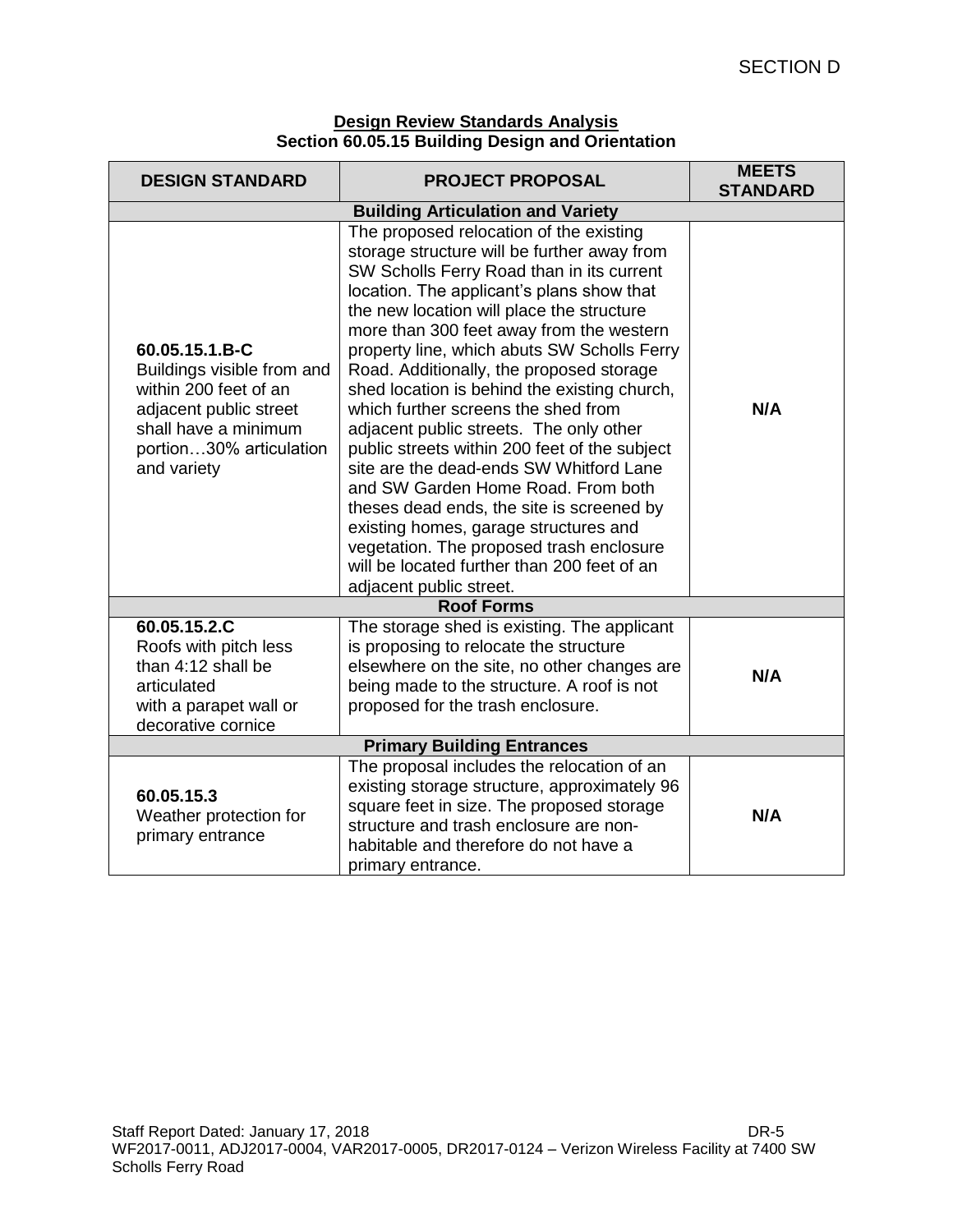| <b>Exterior Building Materials</b>                                                                                                                     |                                                                                                                                                                                                                                                                                                                                               |     |  |  |
|--------------------------------------------------------------------------------------------------------------------------------------------------------|-----------------------------------------------------------------------------------------------------------------------------------------------------------------------------------------------------------------------------------------------------------------------------------------------------------------------------------------------|-----|--|--|
| 60.05.15.4.B<br>Maximum 30% of primary<br>elevation to be plain,<br>smooth, unfinished<br>concrete, concrete block,<br>plywood and sheet<br>pressboard | The subject storage structure is an existing<br>building. This proposal is to only move the<br>building. The applicant has not proposed to<br>alter the design of the building in any other<br>way. The proposed trash enclosure will be<br>attached to the proposed WCF ground area<br>and will be constructed of the same lapped<br>siding. | N/A |  |  |
| 60.05.15.4.C<br>Non-residential foundations                                                                                                            | The applicant states that the shed is placed<br>on top of pier blocks which are less than<br>three feet above grade. The applicant's<br>plans do not show any exposed concrete<br>block for the trash enclosure.                                                                                                                              | Yes |  |  |
| <b>Roof-Mounted Equipment</b>                                                                                                                          |                                                                                                                                                                                                                                                                                                                                               |     |  |  |
| 60.05.15.5.A through C<br><b>Equipment screening</b>                                                                                                   | No roof mounted equipment is proposed.                                                                                                                                                                                                                                                                                                        | N/A |  |  |
| Building Location and Orientation along Streets in MU and Com. Districts                                                                               |                                                                                                                                                                                                                                                                                                                                               |     |  |  |
| 60.05.15.6.A-F                                                                                                                                         | The subject site is not located in a Multiple<br>Use or Commercial zoning district.                                                                                                                                                                                                                                                           | N/A |  |  |
| <b>Building Scale along Major Pedestrian Routes</b>                                                                                                    |                                                                                                                                                                                                                                                                                                                                               |     |  |  |
| 60.05.15.7.A-C                                                                                                                                         | The subject site does not abut a Major<br>Pedestrian Route.                                                                                                                                                                                                                                                                                   | N/A |  |  |
| <b>Ground Floor Elevation on Commercial and Multiple Use Buildings</b>                                                                                 |                                                                                                                                                                                                                                                                                                                                               |     |  |  |
| 60.05.15.8.A<br>Glazing required                                                                                                                       | The proposal is not a commercial or<br>multiple use building.                                                                                                                                                                                                                                                                                 | N/A |  |  |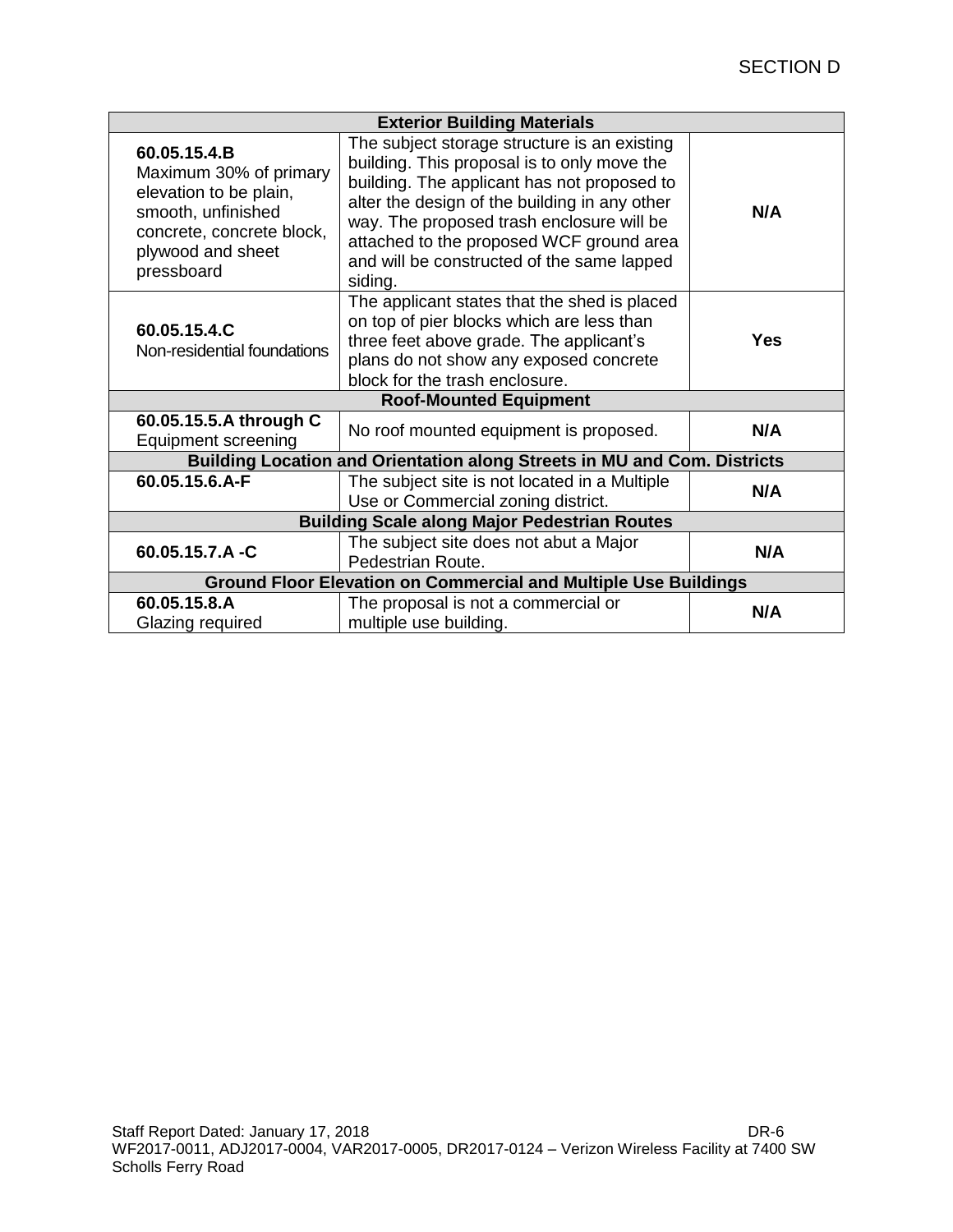| Section 60.05.20 Circulation and Parking Design                                                                                                                    |                                                                                                                                                                                                                                                                                                                                                                                                                                                                                                                                                                                                                                                                                                                                                                                                                                                                                                                                                                  |                                 |  |  |
|--------------------------------------------------------------------------------------------------------------------------------------------------------------------|------------------------------------------------------------------------------------------------------------------------------------------------------------------------------------------------------------------------------------------------------------------------------------------------------------------------------------------------------------------------------------------------------------------------------------------------------------------------------------------------------------------------------------------------------------------------------------------------------------------------------------------------------------------------------------------------------------------------------------------------------------------------------------------------------------------------------------------------------------------------------------------------------------------------------------------------------------------|---------------------------------|--|--|
| <b>DESIGN STANDARD</b>                                                                                                                                             | <b>PROJECT</b>                                                                                                                                                                                                                                                                                                                                                                                                                                                                                                                                                                                                                                                                                                                                                                                                                                                                                                                                                   | <b>MEETS</b>                    |  |  |
|                                                                                                                                                                    | <b>PROPOSAL</b>                                                                                                                                                                                                                                                                                                                                                                                                                                                                                                                                                                                                                                                                                                                                                                                                                                                                                                                                                  | <b>STANDARD</b>                 |  |  |
|                                                                                                                                                                    | Loading Areas, solid waste facilities and similar improvements                                                                                                                                                                                                                                                                                                                                                                                                                                                                                                                                                                                                                                                                                                                                                                                                                                                                                                   |                                 |  |  |
| 60.05.20.2.A-E<br>Located in an area<br>not visible from a<br>public street, or shall<br>be fully screened from<br>view from a public<br>street                    | The applicant proposes to incorporate a<br>waste and recycling container storage area<br>to the east of the proposed WCF ground<br>equipment area. Internally, the uses will be<br>separated and not accessible. The trash<br>and recycling enclosure will be accessible<br>via gates located on the east side of the<br>fenced area and the WCF will be accessible<br>through separate gates located on the<br>south side. The applicant's plans (Sheet A-<br>2) show a fenced area that is<br>indistinguishable from the exterior. The<br>applicant states that the ground enclosure<br>will be screened with an 8-foot tall plywood<br>lapped siding fence on all sides. Screening<br>from public view by chain-link fence with or<br>without slats is prohibited. Staff<br>recommends a condition of approval to<br>ensure compliance with this screening<br>standard. See Wireless Facility Three<br>findings for associated ground equipment<br>screening. | Yes, with COA                   |  |  |
| Section 60.05.25 Landscape, Open Space, and Natural Areas Design Standards                                                                                         |                                                                                                                                                                                                                                                                                                                                                                                                                                                                                                                                                                                                                                                                                                                                                                                                                                                                                                                                                                  |                                 |  |  |
| <b>DESIGN STANDARD</b>                                                                                                                                             | <b>PROJECT</b><br><b>PROPOSAL</b>                                                                                                                                                                                                                                                                                                                                                                                                                                                                                                                                                                                                                                                                                                                                                                                                                                                                                                                                | <b>MEETS</b><br><b>STANDARD</b> |  |  |
|                                                                                                                                                                    | <b>Minimum Landscaping</b>                                                                                                                                                                                                                                                                                                                                                                                                                                                                                                                                                                                                                                                                                                                                                                                                                                                                                                                                       |                                 |  |  |
| 60.05.25.5.A.1<br>Minimum landscape<br>15%                                                                                                                         | The proposal includes the relocation of an<br>existing storage shed approximately 96<br>square feet in size. The applicant's plans<br>show that more than 15% of the subject site<br>is landscaped and the removal of 100<br>square feet of landscaping will not result in<br>a reduction of required landscaping.                                                                                                                                                                                                                                                                                                                                                                                                                                                                                                                                                                                                                                               | <b>Yes</b>                      |  |  |
| 60.05.25.5.D<br>All building elevations<br>visible from and within<br>200 feet of a public<br>street that do not have<br>windows on the ground<br>floor shall have | The existing shed's proposed location will<br>be further away from SW Scholls Ferry<br>Road. The other surrounding public streets<br>are more than 200 feet from the subject<br>property with the exception of SW Whitford<br>Lane and SW Garden Home Road, but the<br>shed and trash enclosure are not visible<br>لمعمر معمولة ممراموم امممام مزولة                                                                                                                                                                                                                                                                                                                                                                                                                                                                                                                                                                                                             | N/A                             |  |  |

**Section 60.05.20 Circulation and Parking Design**

subject site from this location.

from this dead end as there are other structures and vegetation that screen the

landscaping along their

foundation…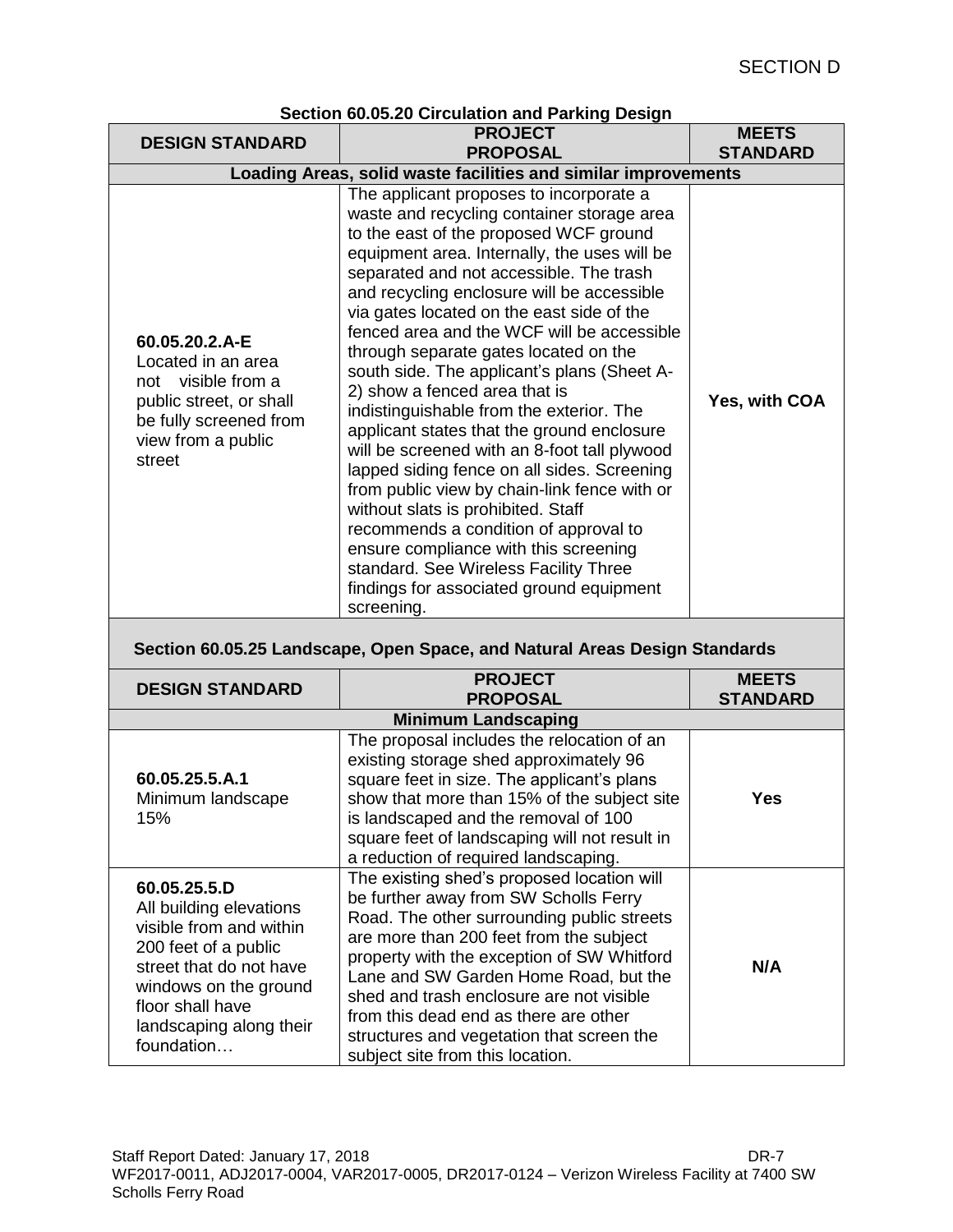## SECTION D

| <b>Retaining Walls</b>                                                        |                                                                                                                                                                                                                                                                                                                                                           |            |  |  |
|-------------------------------------------------------------------------------|-----------------------------------------------------------------------------------------------------------------------------------------------------------------------------------------------------------------------------------------------------------------------------------------------------------------------------------------------------------|------------|--|--|
| 60.05.25.8<br><b>Retaining Walls</b>                                          | Retaining walls are not proposed.                                                                                                                                                                                                                                                                                                                         | N/A        |  |  |
| <b>Fences and Walls</b>                                                       |                                                                                                                                                                                                                                                                                                                                                           |            |  |  |
| 60.05.25.9<br><b>Fences and Walls</b>                                         | Fences and walls are not proposed. See<br>Wireless Facility Three findings for WCF<br>screening requirements.                                                                                                                                                                                                                                             | N/A        |  |  |
| Minimize Significant Changes To Existing On-Site Surface Contours             |                                                                                                                                                                                                                                                                                                                                                           |            |  |  |
|                                                                               | <b>At Residential Property Lines</b>                                                                                                                                                                                                                                                                                                                      |            |  |  |
| 60.05.25.10<br>Minimize grade changes                                         | The applicant states that minimal grading is<br>required to accommodate the new WCF.<br>Grading is not proposed for the relocation<br>of the shed. Additionally, the approximately<br>96 square foot structure is more than 20<br>feet away from the nearest property line,<br>where a maximum of ten (10) foot slope<br>differential would be permitted. | <b>Yes</b> |  |  |
| <b>Landscape Buffering Requirements</b>                                       |                                                                                                                                                                                                                                                                                                                                                           |            |  |  |
| 60.05.25.13<br>Landscape buffering<br>between contrasting<br>zoning districts | The applicant does not propose to modify<br>landscaping along property lines. The site<br>development of the site was approved<br>under Washington County's ordinance,<br>which may or may not have required a<br>landscaping buffer.                                                                                                                     | N/A        |  |  |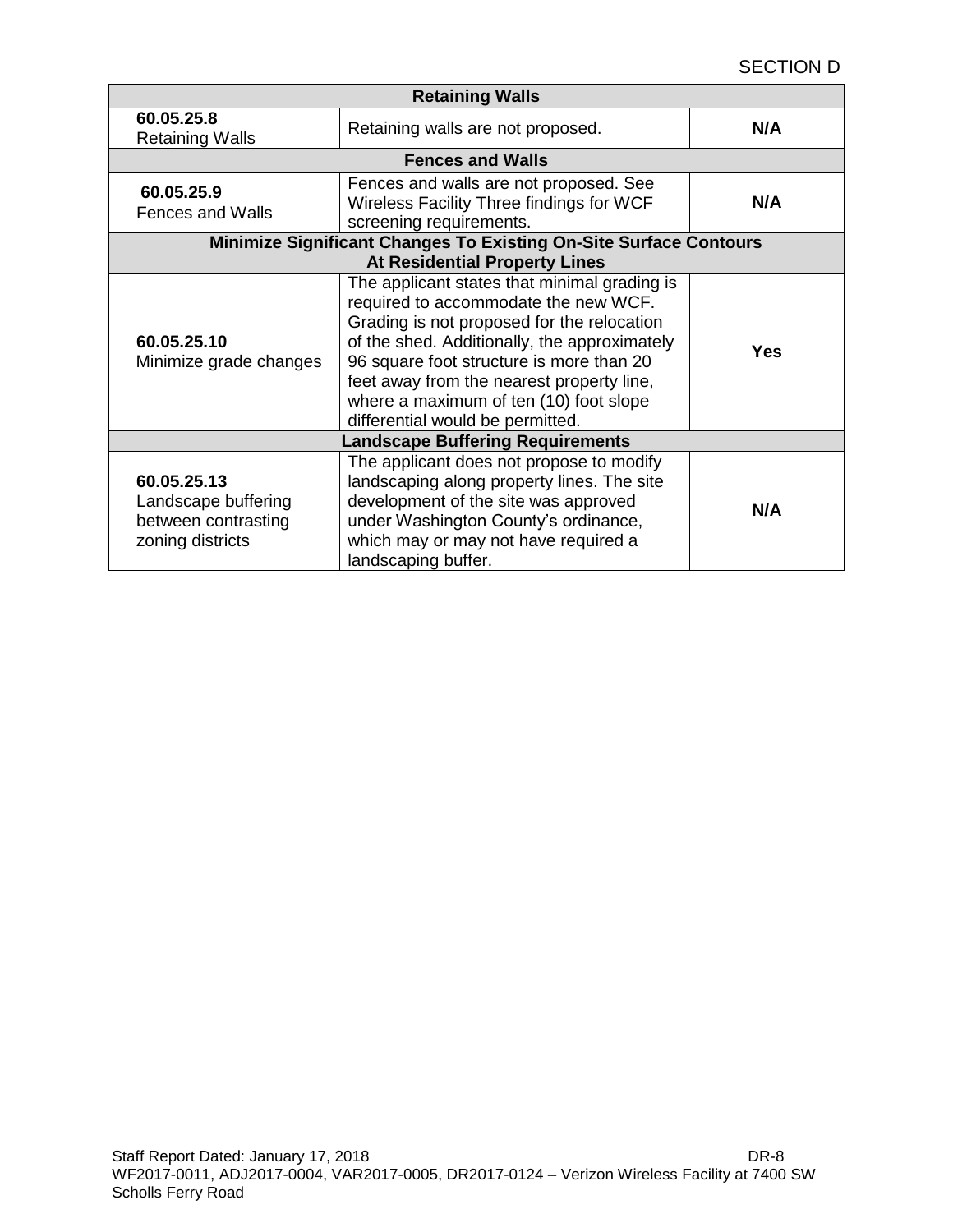# **CONDITIONS OF APPROVAL Verizon Wireless Facility at 7400 SW Scholls Ferry Road WF2017-0011, ADJ2017-0004, VAR2017-0005 and DR2017-0124**

- 1. In accordance with Section 50.90.1 of the Development Code, Wireless Facility Three, Major Adjustment and Variance approvals shall expire after two (2) years from the date of approval and Design Review Compliance Letter approvals expire one (1) year after the date of approval unless prior to that time a construction permit has been issued and substantial construction pursuant thereto has taken place, or an application for extension is filed pursuant to Section 50.93, or that authorized development has otherwise commenced in accordance with Section 50.90.3.B. (Planning/ES)
- 2. All construction shall be carried out in accordance with the site plan and elevations as approved by the Planning Commission, on file at City Hall. (Planning/ES)
- 3. The WCF tower and all attached equipment, including antennas, shall be painted dark green with a matte finish. (Planning/ES)
- 4. No reflective material shall be permitted on the tower. (Planning/ES)
- 5. Proposed chain link fence for the Wireless Facility Ground equipment screening shall by vinyl coated and slatted, with the exception of the adjacent trash enclosure for which chain link fence is prohibited. (Planning/ES)
- 6. All required landscaping shall be maintained in a manner to achieve 100% survival rate within the first year of planting, in compliance with Section 60.70.35.7 of the Beaverton Development Code. (Plannin/ES)
- 7. No portion of the WCF Facility, including antennas and support equipment may be placed above 100 feet in height. (Planning/ES)
- 8. Noise-generating equipment shall be sound-buffered by means of baffling or structural barriers to reduce the sound level measured at the property line abutting Residential or Multiple Use zoning districts and shall meet the standards established by the State of Oregon Department of Environmental Quality. (Planning/ES)
- 9. All scheduled trips to the site associated with the maintenance of the subject wireless communication facility shall not occur during church service times or events. (Planning/ES)

# **Prior to building permit issuance, the applicant shall:**

10.Submit plans showing detailed elevations for the trash enclosure in compliance with standards outlined in Section 60.05.20.2 of the Beaverton Development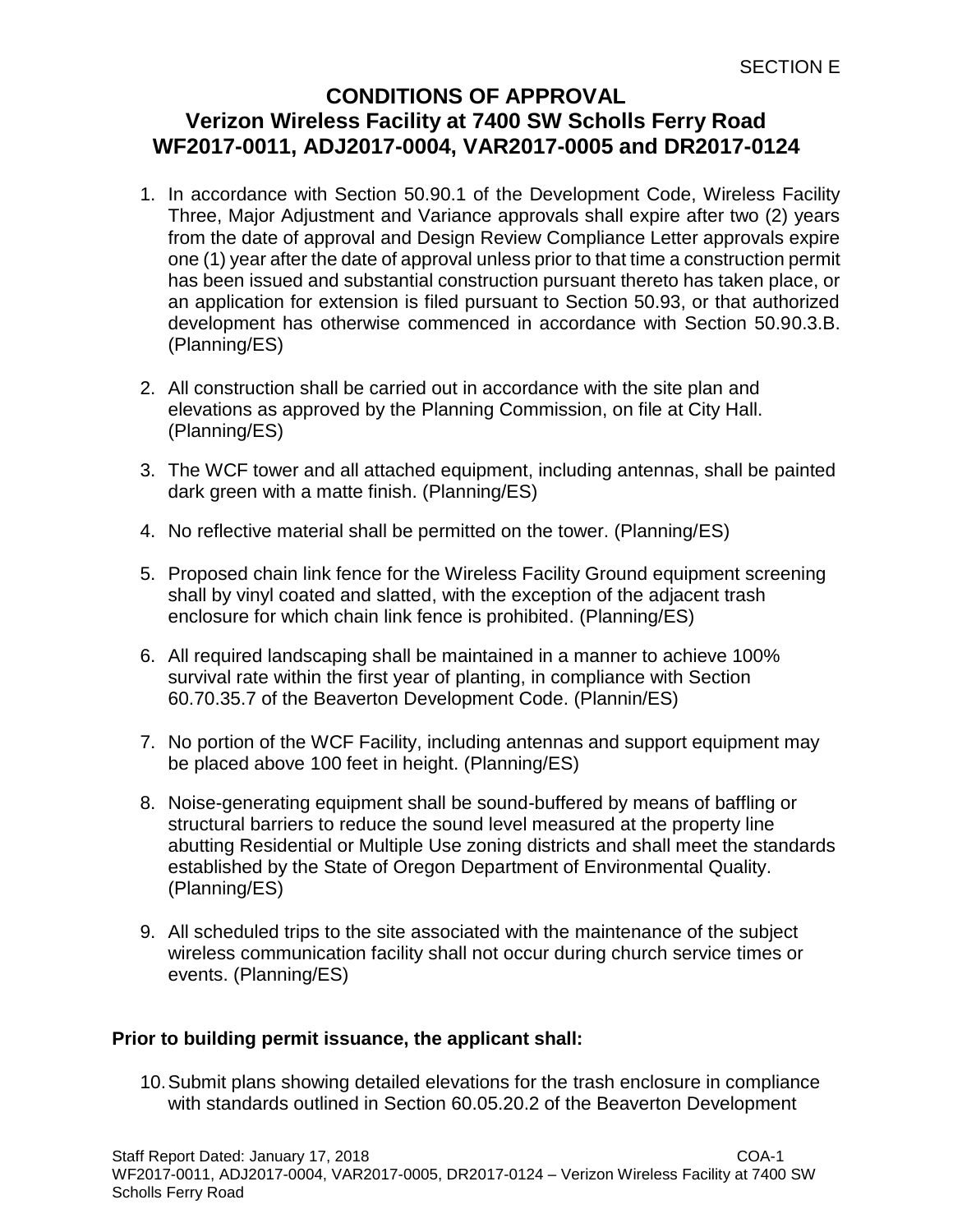Code. Screening from public view with chain link fence, with or without slats, is prohibited for the trash enclosure. (Planning/ES)

- 11.Submit a revised landscaping plan demonstrating compliance with Section 60.70.35.5-7, At-grade Equipment Screening. (Planning/ES)
- 12.Provide a structural analysis to the building division, showing that the WCF tower will be designed to collapse within itself. (Planning/ES)
- 13.New WCF towers and associated site area shall be designed to accommodate a minimum of one (1) additional future service. (Planning/ES)
	- a. Show that the construction of the proposed tower shall have a foundation of adequate size and structural bearing capacity to accommodate a tower with a minimum of two (2) antenna arrays. Show how the construction of the proposed tower shall have a fenced enclosure of sufficient size to accommodate the equipment shelters for a minimum of two (2) antenna arrays.
- 14.Obtain all approvals if needed from Washington County for the proposed work and for construction access to and from public streets. Note that Washington County is the jurisdiction with permitting authority for SW Scholls Ferry Road at this location. (Site Development/JD)
- 15.Submit to the City a certified impervious surface determination of the proposed project prepared by the applicant's engineer, architect, or surveyor (this can be with or shown on the submitted building plans). The certification shall consist of an analysis and calculations determining the square footage of all impervious surfaces as a total. In addition, specific types of impervious area totals, in square feet, shall be given for roofs, equipment pads parking lots and driveways, sidewalk and pedestrian areas, and any gravel or pervious pavement surfaces. Calculations shall also indicate the square footage of pre-existing impervious surfaces, the new impervious surface area created, and total final impervious surfaces areas on the entire site. (Site Development/JD)
- 16.Pay a storm water system development charge (storm water quality, quantity, and overall system conveyance) for any net new impervious area proposed. (Site Development/JD)
- 17.Submit plans to the City that include erosion control measures that are designed to meet the requirements of the Clean Water Services District and Oregon Department of Environmental Quality. (Site Development/JD)

# **Prior to final permit inspection, the applicant shall:**

18.Have all landscaping and irrigation measures installed. (Planning/ES)